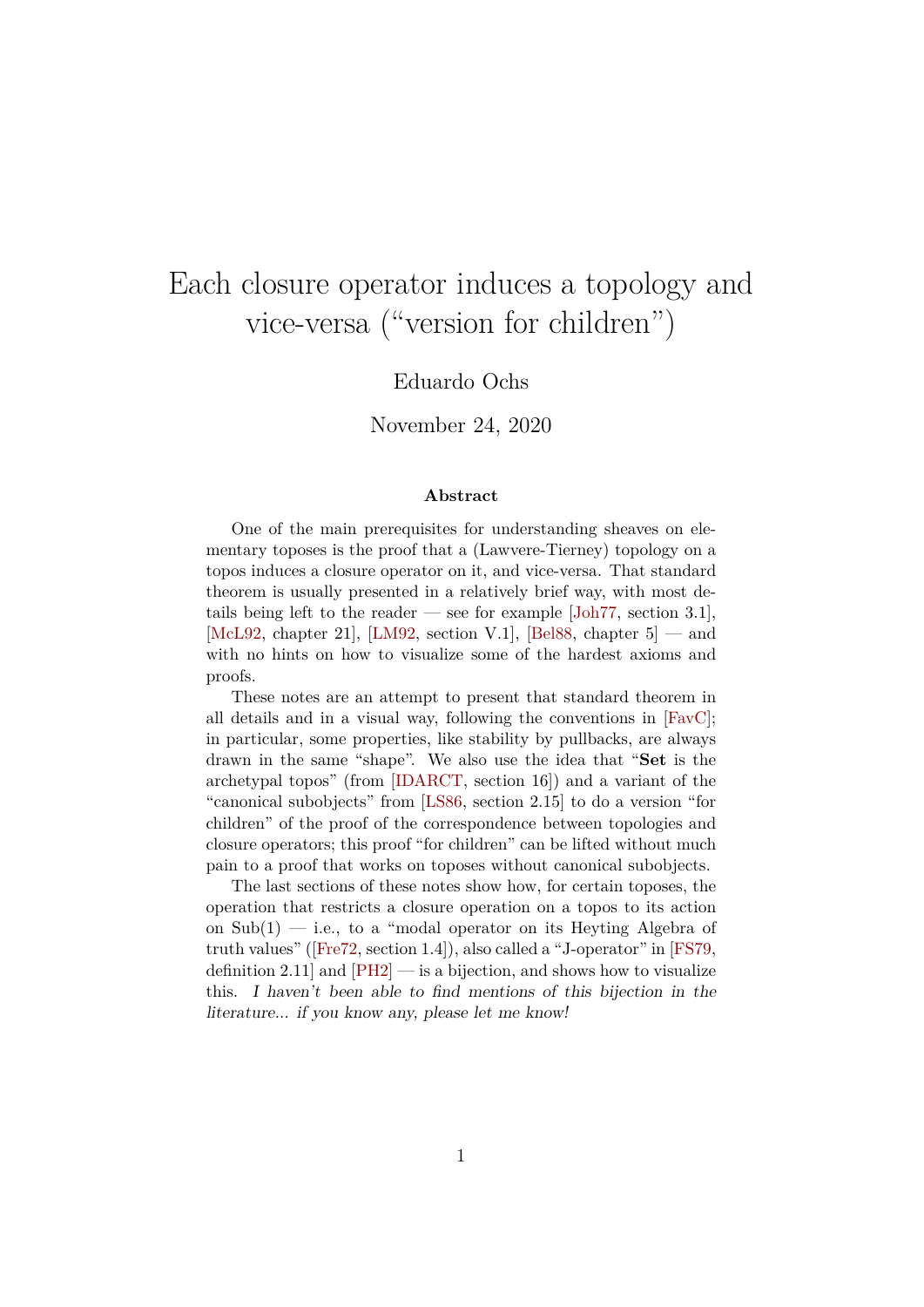## **Contents**

| 1              |                                                           | Subobjects and inclusions                                               | 3  |  |
|----------------|-----------------------------------------------------------|-------------------------------------------------------------------------|----|--|
|                | 1.1                                                       |                                                                         | 5  |  |
|                | 1.2                                                       |                                                                         | 6  |  |
| $\overline{2}$ |                                                           | <b>Closure operators</b>                                                |    |  |
|                | 2.1                                                       |                                                                         | 9  |  |
|                | 2.2                                                       | Topologies induce closure operators                                     | 10 |  |
|                | 2.3                                                       |                                                                         | 12 |  |
|                | 2.4                                                       |                                                                         | 13 |  |
|                | 2.5                                                       | Closure operators induce topologies                                     | 14 |  |
|                | 2.6                                                       |                                                                         | 17 |  |
| 3              |                                                           | Translating all this to toposes without inclusions<br>18                |    |  |
| $\bf{4}$       | Toposes of the form Set <sup>C</sup> and Set <sup>D</sup> |                                                                         |    |  |
|                | 4.1                                                       |                                                                         | 23 |  |
|                | 4.2                                                       |                                                                         | 24 |  |
|                | 4.3                                                       |                                                                         | 24 |  |
|                | 4.4                                                       |                                                                         | 26 |  |
|                | 4.5                                                       | Classifying maps in a $\mathbf{Set}^{\mathbf{D}}$ (TODO)                | 29 |  |
|                | 4.6                                                       | The classifier in a $\text{Set}^{\mathbf{D}}$ (via Yoneda)              | 29 |  |
| $5^{\circ}$    | J-operators, slashings, and question marks                |                                                                         |    |  |
|                | 5.1                                                       | Closure operators induce J-operators $(TODO)$                           | 32 |  |
|                | 5.2                                                       | J-operators induce topologies (TODO)                                    | 33 |  |
|                | 5.3                                                       |                                                                         | 38 |  |
|                | 5.4                                                       | Dense and closed maps in a $Set^D$ (TODO)                               | 39 |  |
|                | 5.5                                                       | Sheaves in a $Set^D$ (TODO) $\ldots \ldots \ldots \ldots \ldots \ldots$ | 40 |  |
|                | 5.6                                                       | From question marks to a closure operator $(TODO) \dots \dots$          | 40 |  |
|                | 5.7                                                       |                                                                         | 40 |  |
|                | 5.8                                                       | Planar Heyting Algebras and 2CGs (TODO)                                 | 42 |  |

Status of these notes: this is a work in progress. The sections that still need changes before I upload a version of this to Arxiv are marked with "(TODO)". The compilation date of this PDF is at the footer. For the most recent version see:

<http://angg.twu.net/math-b.html#clops-and-tops>

My e-mail is eduardoochs@gmail.com.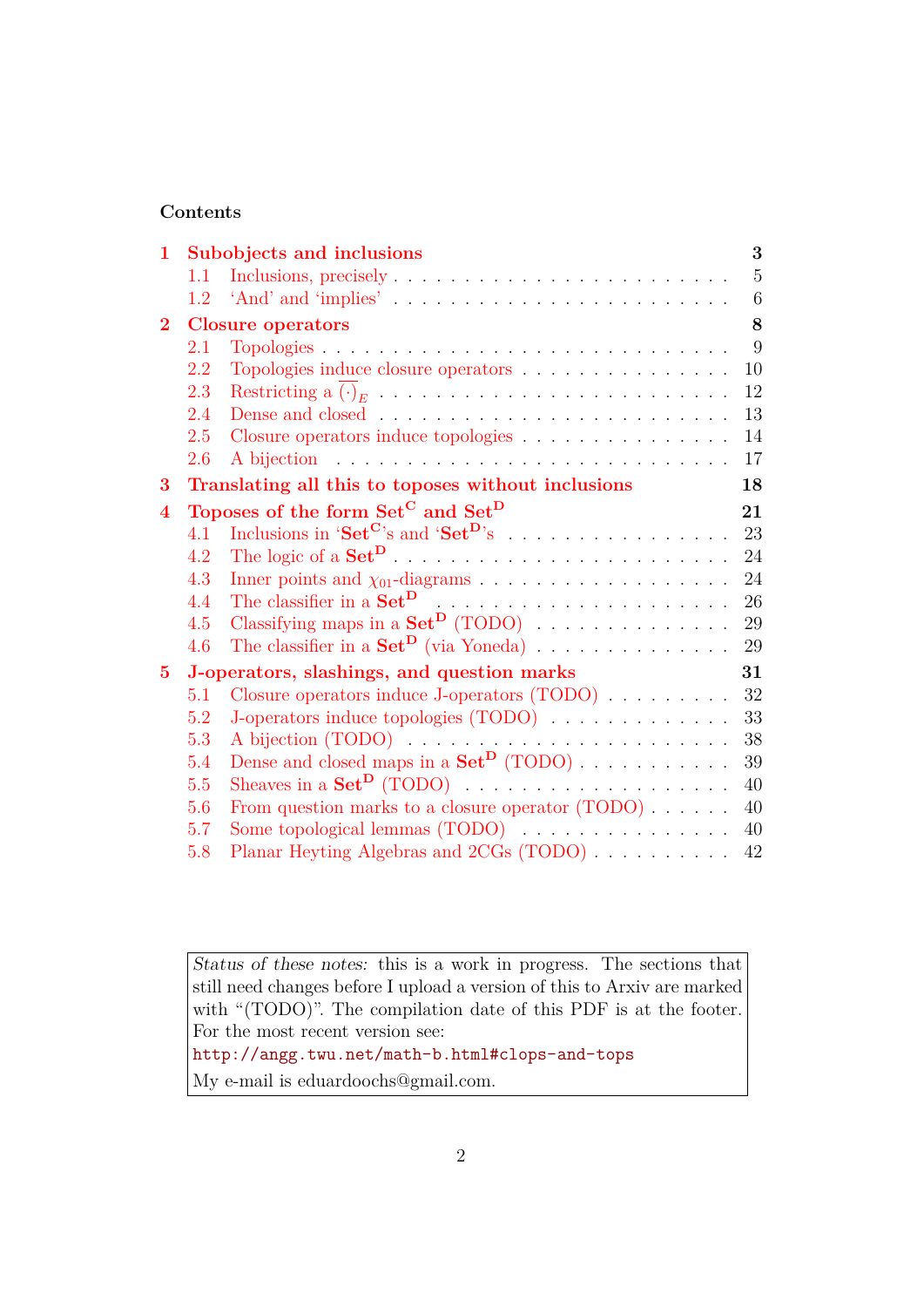# <span id="page-2-0"></span>**1 Subobjects and inclusions**

The subobjects of an object  $D$  of a topos  $E$  are the monics with codomain D modulo isomorphism. Here is an example in Set:



Here the monics  $f : A \rightarrowtail D, g : B \rightarrowtail D, h : C \rightarrowtail D$  are all equivalent; in some texts they are "the same subobject". Let's make that precise. For us the elements of  $\text{Sub}(D)$  are the monics with codomain D. If  $(f : A \rightarrow D)$ ,  $(g : B \rightarrow D)$  are elements of  $\text{Sub}(D)$  then they are equivalent (notation:  $f \equiv g$ ) iff there is an iso  $A \leftrightarrow B$  making the obvious triangle commute. We write  $[f]$  for the equivalence class made of an  $f \in Sub(D)$  and all other monics in  $\text{Sub}(D)$  equivalent to f, and we write  $\text{Sub}(D)$  for  $\text{Sub}(D)$  modulo equivalence: so  $[f] \in Sub(D)$ .

A monic  $g : B \rightarrowtail D$  in **Set** is an inclusion if it obeys:

 $\forall b \in \text{dom}(q) \ldotp q(b) = b.$ 

The usual way to formalize inclusions in toposes is via canonical subobjects. A topos E has canonical subobjects is it comes equiped with a class  $CanSub(E)$  of monics that obey a certain list of properties — see [\[LS86,](#page-42-6) p.200] onwards] — that are also obeyed by the inclusions in Set. Here we will do something similar but with a different list of properties, and in section [3](#page-17-0) we will see how to translate our proofs, done in toposes with inclusions, to proofs in arbitrary toposes.

When  $f: A \rightarrowtail C$  and  $g: B \rightarrowtail C$  are subobjects of C we say that f is contained in q (notation:  $f \subseteq q$ ) when there is a monic  $m : A \rightarrow B$  making the obvious triangle commute. We call  $m$  the "mediating map".

In Set we have two different operations that take two maps  $f, g$  with a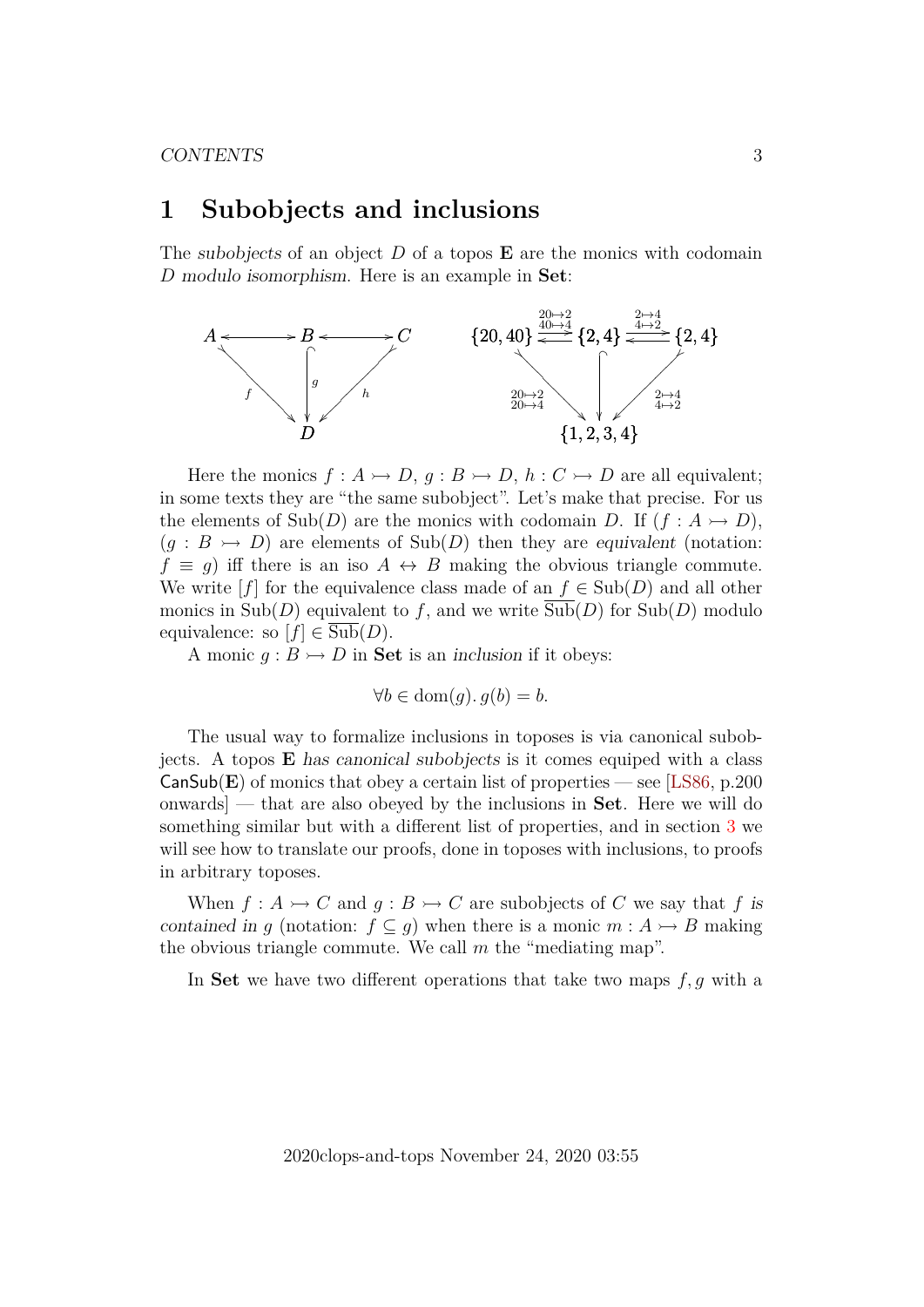common codomain and produce pullbacks:



The second one only works when the right wall is an inclusion, but it produces pullbacks whose left walls are inclusions. In both cases we will write the left wall as  $f^{-1}(g) : f^{-1}(B) \to A$ ,



and there will be no default name for the top wall. When the right wall is marked as an inclusion we will use the second pullback operation, otherwise the first one.

In Set the classifying map of a monic  $m : A \rightarrow B$  is defined as:



and the "true" map  $\top : 1 \hookrightarrow \Omega$  is the inclusion  $\{1\} \hookrightarrow \{0, 1\}.$ 

The inclusion classified by a map  $f : B \to \Omega$  is the map  $f^{-1}(\top)$ ; we will sometimes write it as  $\sigma(f)$ . Note that for any monic  $m : A \rightarrow B$  we have  $m \equiv \sigma(\chi_m)$ , and we have  $m = \sigma(\chi_m)$  if m is an inclusion; and for any  $f : B \to \Omega$  we have  $\chi_{\sigma(f)} = f$ .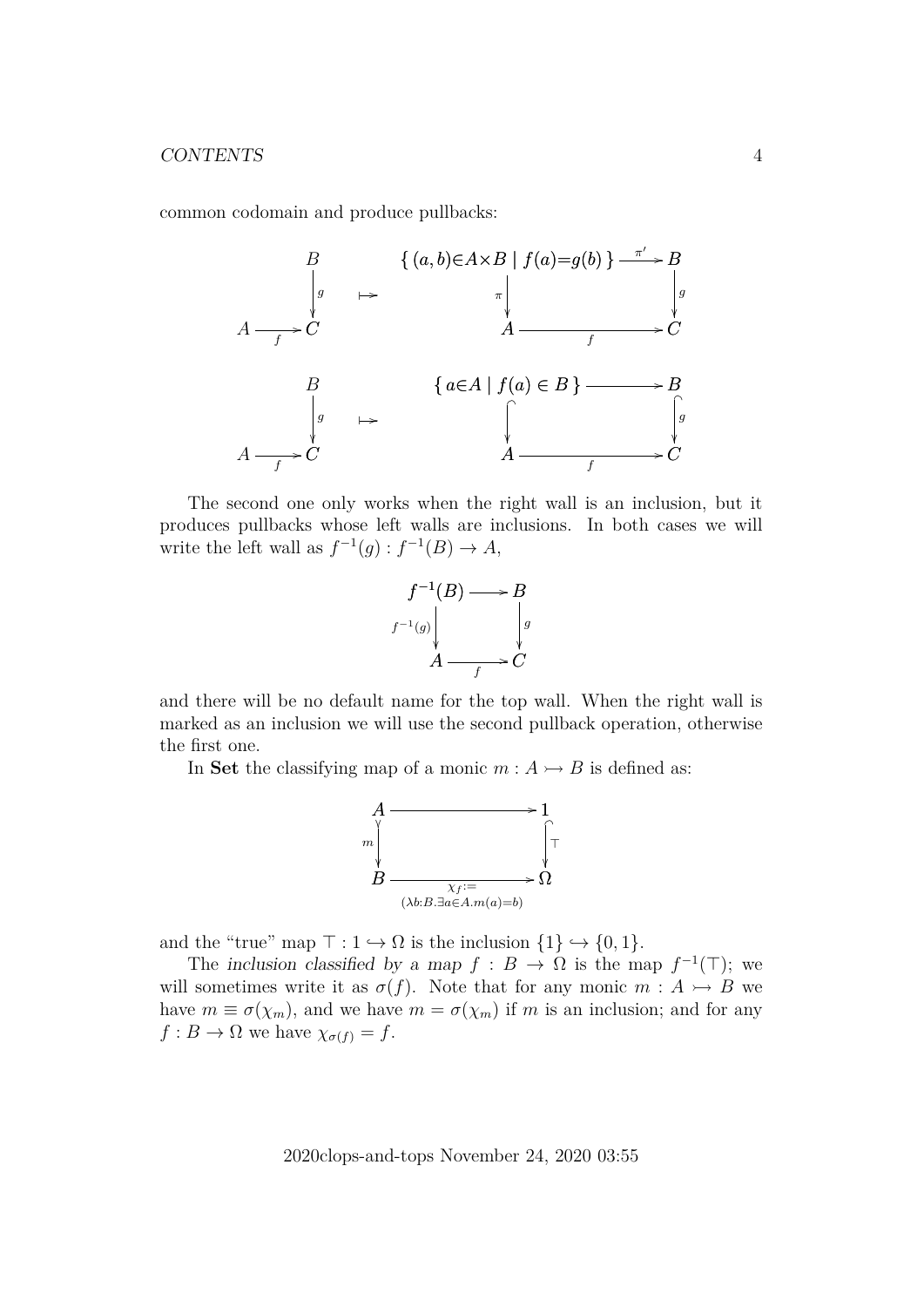### <span id="page-4-0"></span>**1.1 Inclusions, precisely**

A topos with inclusions is a topos  $E$  endowed with a class of monics  $\textsf{Incs}(E)$ , called the inclusions, and two pullback operations, as in the previous section, obeying the properties below:

- Inc1) For any two object  $C$  and  $D$  of  $E$  there is at most one inclusion from C to D. When that inclusion map exists we write it as  $C \hookrightarrow D$  — we don't need to name it — and we say that C is a subset of D (notation:  $C \subseteq D$ ).
- Inc2) Each  $[f] \in \overline{\text{Sub}}(D)$  contains exactly one inclusion map. This can be expressed as



in the variant of Freyd's diagrammatic language defined in [\[FavC,](#page-42-4) section 4.1. We will say that this q is the inclusion associated (or: equivalent) to f, and write this as  $\text{can}(f) = q$ .

- Inc3) The composite of two inclusions is an inclusion. Or, in the language of Inc1: if  $B \subseteq C$  and  $C \subseteq D$  then  $B \subseteq D$ , with  $B \hookrightarrow D = B \hookrightarrow C \hookrightarrow D$ .
- Inc4) If  $f : B \hookrightarrow D$  and  $g : C \hookrightarrow D$  are inclusions with  $f \subseteq g$  then the mediating map  $m : B \rightarrow C$  is an inclusion. In the language of Inc1:  $f \subseteq g$  implies  $B \subseteq C$ . We can visualize this as:



- Inc5) The "true" map  $\top : 1 \hookrightarrow \Omega$  is an inclusion.
- Inc6) The second operation that produces pullbacks in  $E$  receives maps  $f$ :  $A \rightarrow C$  and  $q : B \rightarrow C$  and returns pullbacks whose left walls are inclusions. In a diagram:

$$
\begin{array}{ccc}\n & B & f^{-1}(B) \longrightarrow B \\
\downarrow_g & \mapsto & f^{-1}(g) \downarrow_g & \downarrow_g \\
A \longrightarrow C & & A \longrightarrow C\n\end{array}
$$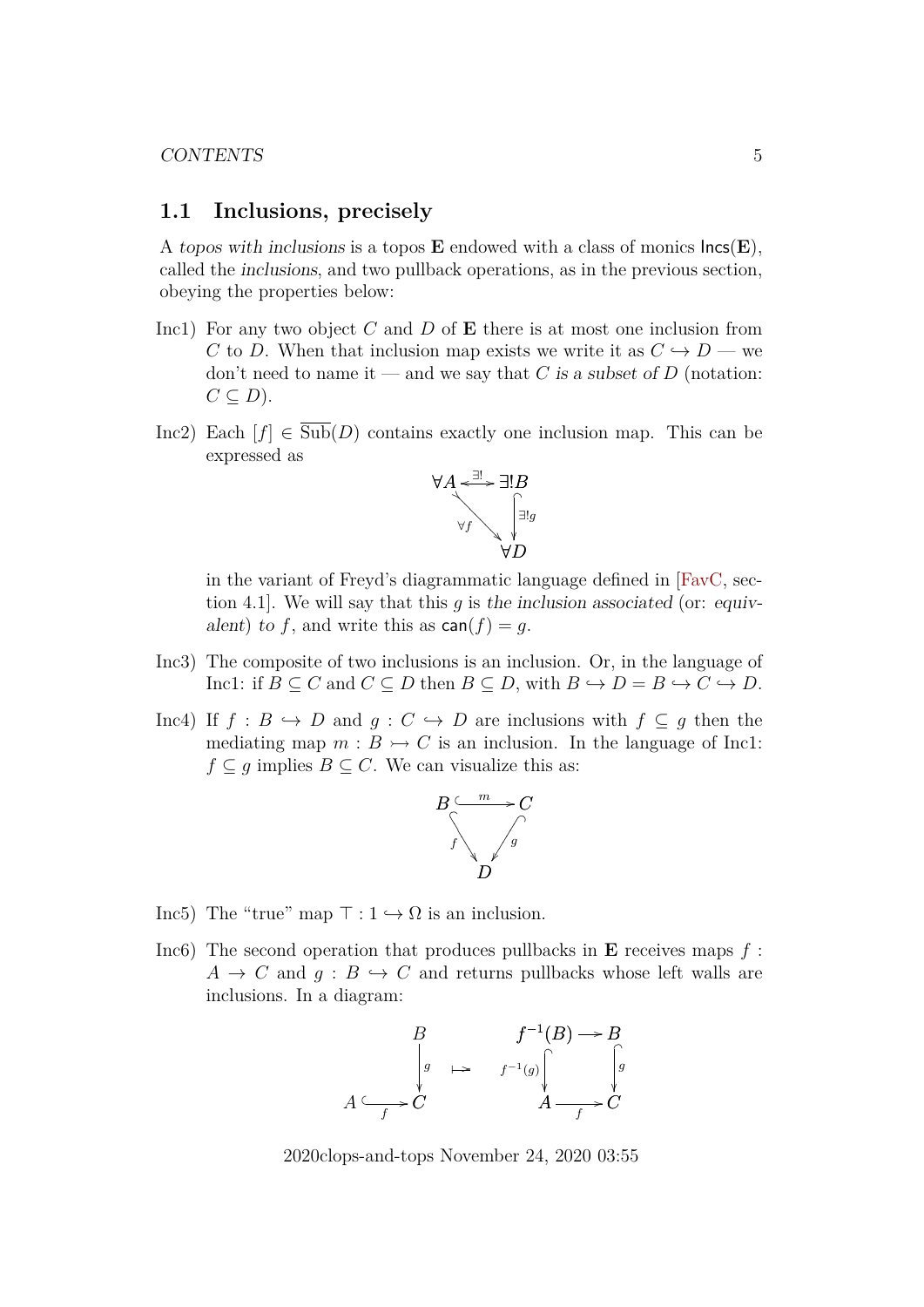Inc7) The intersection of two inclusions  $B \hookrightarrow D$  and  $C \hookrightarrow D$  is defined as their pullback:



Note that its upper wall is the mediating map from the composite  $B \cap C \hookrightarrow C \hookrightarrow D$  to  $C \hookrightarrow D$ , so it is an inclusion.

Using Inc2 we can see that  $B \cap C$  and  $C \cap B$  are the same subset of D, not just isomorphic subobjects.

We write  $\textsf{Incs}(D)$  for the class of inclusions with codomain D and Subsets(D) for the class of subsets of  $D$ . In a topos with inclusions we have:

$$
\mathsf{Subsets}(D) \cong \mathsf{Incs}(D) \cong \overline{\mathrm{Sub}}(D) \cong \mathrm{Sub}(D),
$$

where the first two '≅'s are isomorphisms and the last one is just an "equivalence of categories": if we start with a monic f in  $\text{Sub}(D)$ , take it to its equivalence class  $[f]$  in  $\text{Sub}(D)$ , and then go back to  $\text{Sub}(D)$ , what we get is  $\text{can}(f)$ , and we have  $f \equiv \text{can}(f)$  but not necessarily  $f = \text{can}(f)$ .

## <span id="page-5-0"></span>**1.2 'And' and 'implies'**

In section [2.2](#page-9-0) we will need the "internal conjunction map",  $(\wedge) : \Omega \times \Omega \to \Omega$ , whose internal view is  $(P, Q) \mapsto P \wedge Q$ , and the "internal implication map",  $(\rightarrow) : \Omega \times \Omega \rightarrow \Omega$ , that works as  $(P,Q) \mapsto (P\rightarrow Q)$ . They are well explained in sections 13.3 and 13.4 of [\[McL92\]](#page-42-1), but only in their forms "for adults", that work in arbitrary toposes. In this section I will just complement [\[McL92\]](#page-42-1) by showing briefly how those definitions that hold in any topos are translations of definitions that make sense in Set.

The arrow  $(\wedge)$  is built as the classifying map of the inclusion  $\sigma(\wedge)$  in this diagram,

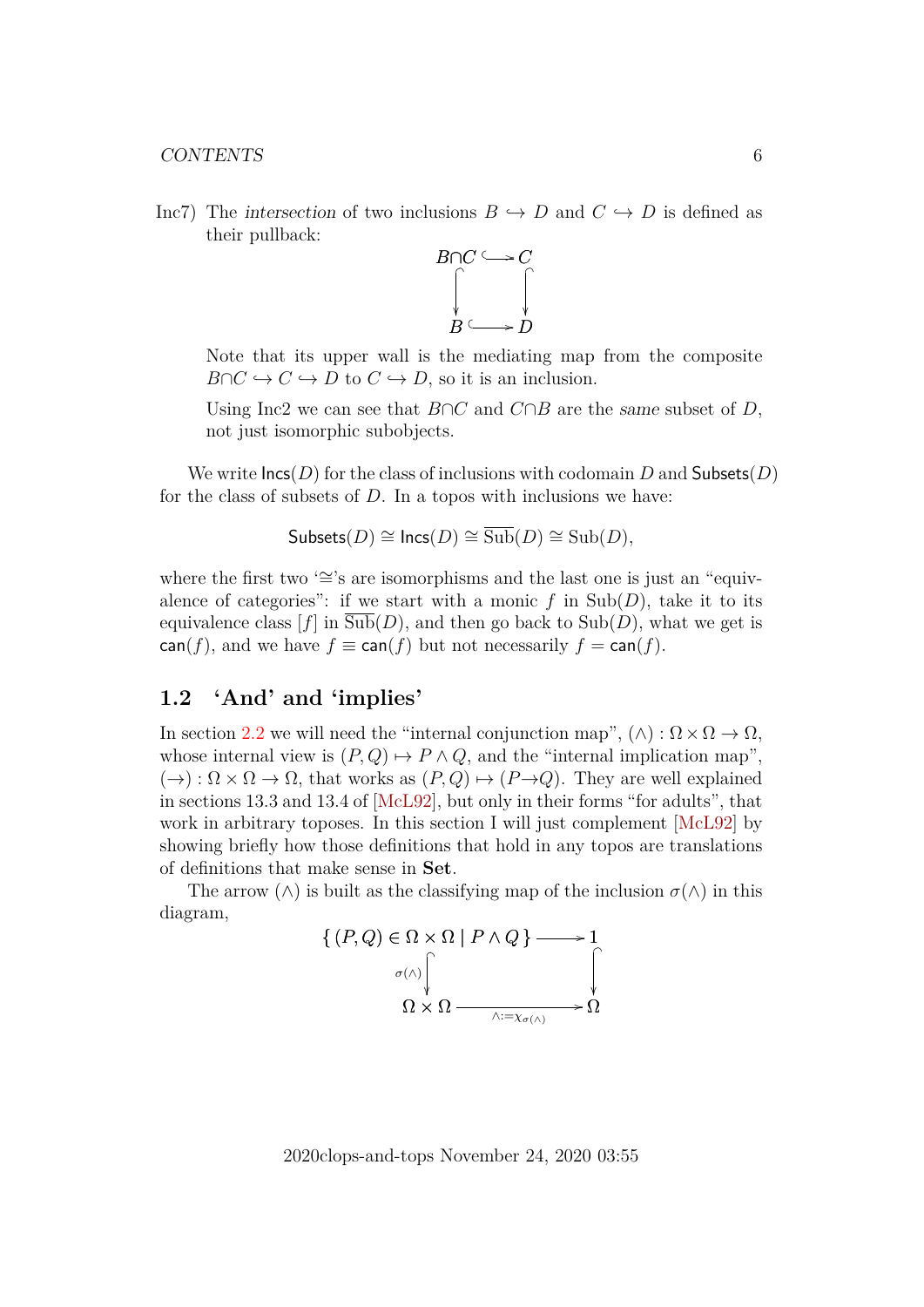and the inclusion  $\sigma(\wedge)$  is built as an equalizer. We have:

$$
\begin{aligned}\n\{(P,Q) \in \Omega \times \Omega \mid P \wedge Q\} \\
&= \{(P,Q) \in \Omega \times \Omega \mid P = \top \wedge Q = \top\} \\
&= \{(P,Q) \in \Omega \times \Omega \mid \mathrm{id}_{\Omega}(P) = \top_{\Omega}(P) \wedge \mathrm{id}_{\Omega}(Q) = \top_{\Omega}(Q)\} \\
&= \{(P,Q) \in \Omega \times \Omega \mid (\mathrm{id}_{\Omega} \times \mathrm{id}_{\Omega})(P,Q) = (\top_{\Omega} \times \top_{\Omega})(P,Q)\} \\
&= \mathsf{Eq}((\mathrm{id}_{\Omega} \times \mathrm{id}_{\Omega}), (\top_{\Omega} \times \top_{\Omega})) \\
\{(P,Q) \in \Omega \times \Omega \mid P \wedge Q\} &\xrightarrow{\sigma(\wedge)} \mathsf{O} \times \Omega \xrightarrow{\qquad (P,Q) \mapsto (P,Q)} \Omega \\
\mathsf{Eq}((\mathrm{id}_{\Omega} \times \mathrm{id}_{\Omega}), (\top_{\Omega} \times \top_{\Omega})) &\xrightarrow{\text{eq}((\mathrm{id}_{\Omega} \times \mathrm{id}_{\Omega}),(\top_{\Omega} \times \top_{\Omega}))} \Omega \times \Omega \xrightarrow{\text{id}_{\Omega} \times \mathrm{id}_{\Omega}} \Omega\n\end{aligned}
$$

Where the map  $\top_{\Omega}$  is defined as:

$$
A \xrightarrow{\mathbf{1}_A} 1 \xrightarrow{\mathbf{T}} \Omega
$$
\n
$$
\xrightarrow{\mathbf{1}_A} 1 \xrightarrow{\mathbf{T}} \Omega
$$
\n
$$
\xrightarrow{\mathbf{1}_\Omega} 1 \xrightarrow{\mathbf{T}} \Omega
$$

The arrow  $(\rightarrow)$  is the classifier of the inclusion  $\sigma(\rightarrow)$ , that is built as another equalizer:

$$
\{(P,Q) \in \Omega \times \Omega \mid P \to Q\} \longrightarrow 1
$$
  
\n
$$
\sigma(\rightarrow) \qquad \qquad \downarrow
$$
  
\n
$$
\Omega \times \Omega \longrightarrow \longrightarrow \Omega
$$
  
\n
$$
\{(P,Q) \in \Omega \times \Omega \mid P \to Q\}
$$
  
\n
$$
= \{(P,Q) \in \Omega \times \Omega \mid \top \leq P \to Q\}
$$
  
\n
$$
= \{(P,Q) \in \Omega \times \Omega \mid \top \wedge P \leq Q\}
$$
  
\n
$$
= \{(P,Q) \in \Omega \times \Omega \mid P \leq Q\}
$$
  
\n
$$
= \{(P,Q) \in \Omega \times \Omega \mid P = P \wedge Q\}
$$
  
\n
$$
= \{(P,Q) \in \Omega \times \Omega \mid P = P \wedge Q\}
$$
  
\n
$$
= \{P(\pi, \wedge)\}
$$
  
\n
$$
\{(P,Q) \in \Omega \times \Omega \mid P \to Q\} \xrightarrow{\sigma(\rightarrow)} \Omega \times \Omega \xrightarrow{\frac{(P,Q) \mapsto P}{(P,Q) \mapsto (P \wedge Q)}} \Omega
$$
  
\n
$$
Eq(\pi, \wedge) \xrightarrow{eq(\pi, \wedge)} \Omega \times \Omega \xrightarrow{\pi} \Omega
$$

Note that in Set we have:

$$
\begin{array}{rcl} \{ (P,Q) \in \Omega \times \Omega \mid P \wedge Q \} & = & \{ (1,1) \}, \\ \{ (P,Q) \in \Omega \times \Omega \mid P \rightarrow Q \} & = & \{ (0,0), (0,1), (1,1) \}. \end{array}
$$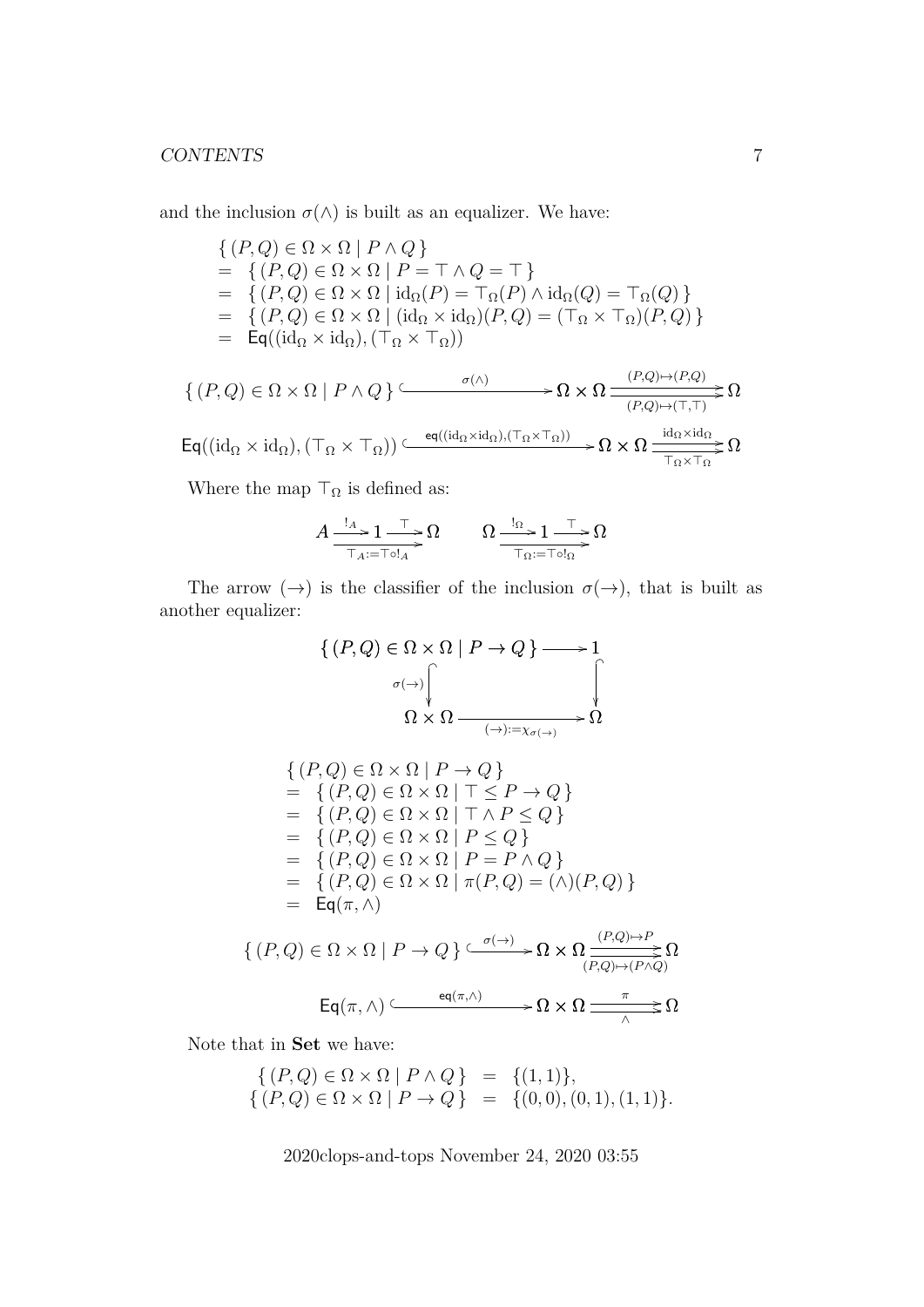# <span id="page-7-0"></span>**2 Closure operators**

A closure operator  $\overline{(\cdot)}$  on a topos with inclusions **E** is a family of operations like this,

$$
\overline{(\cdot)}_E: \quad \mathsf{Incs}(E) \rightarrow \mathsf{Incs}(E) \n(d: D \hookrightarrow E) \rightarrow (\overline{d}: \overline{D} \hookrightarrow E),
$$

where we have one  $(\cdot)_E$  for each object E of the topos, and these  $'(\cdot)_E$ 's obey:

C1)  $d \subseteq \overline{d}$ , C2)  $d = d$ , C3)  $c \subseteq d$  implies  $\overline{c} \subseteq \overline{d}$ , C4)  $c \cap d = \overline{c} \cap d$ , C5)  $\overline{f^{-1}(d)} = f^{-1}(\overline{d}),$ 

for all inclusions  $c : C \hookrightarrow E$  and  $d : D \hookrightarrow E$  and for all maps  $f : B \to E$ . We will draw the properties C1, C2, C3, C5 as:



Where all the  $\rightarrow$ 's in the diagrams are inclusions.

**Important:** in all diagrams from this section to section to [2.6](#page-16-0) all the  $\rightarrow$ 's will stand for inclusions. This is for typographical reasons, to make the diagrams a bit lighter. The distinction between ' $\rightarrow$ 's and ' $\rightarrow$ 's will reappear in section [3.](#page-17-0)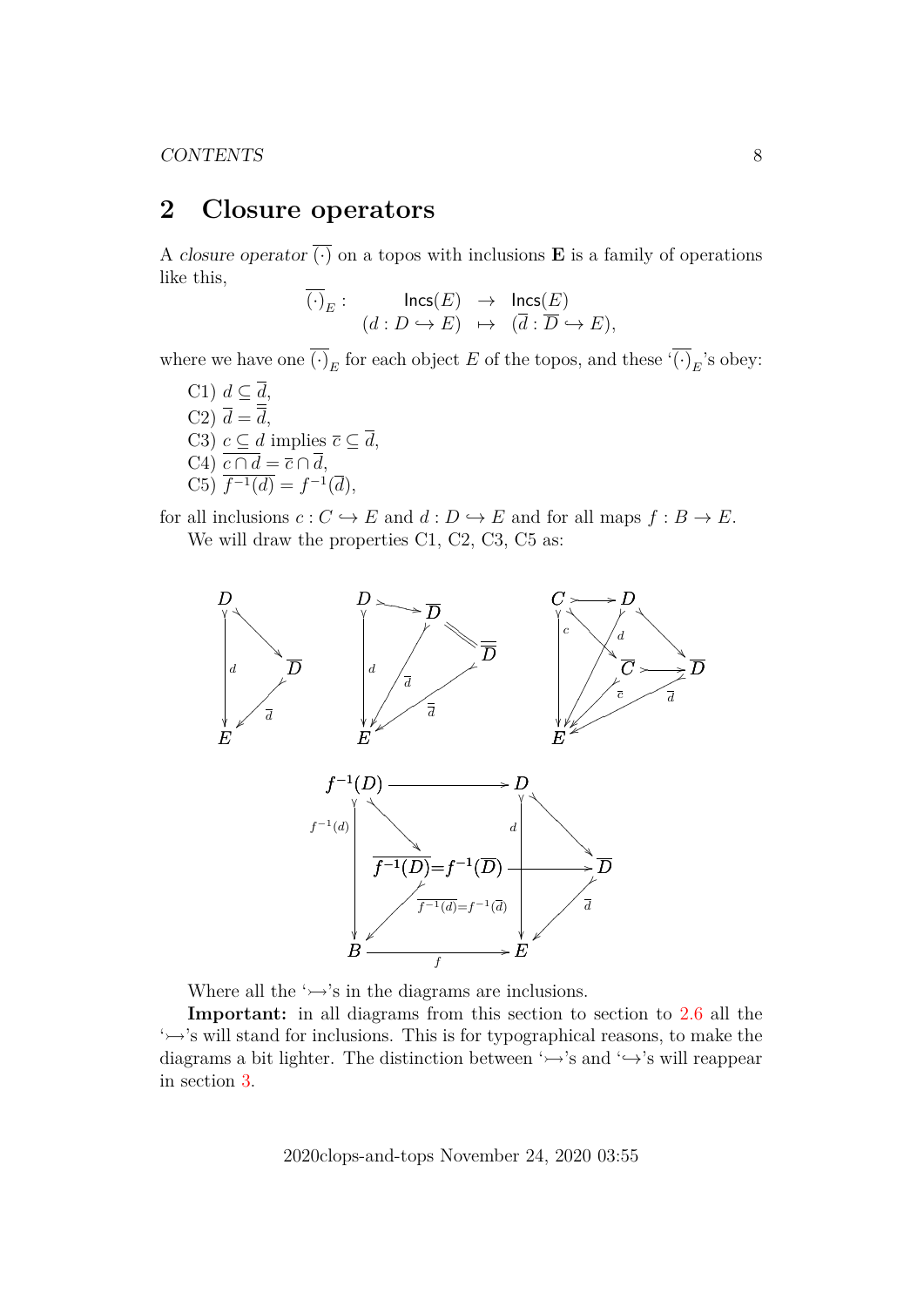### <span id="page-8-0"></span>**2.1 Topologies**

A (Lawvere-Tierney) Topology on a topos **E** is a map  $j : \Omega \to \Omega$  obeying:

LT1)  $j \circ j = j$ , LT2)  $j \circ \top = \top$ , LT3)  $j \circ \wedge = \wedge \circ (j \times j)$ . We draw LT1, LT2, and LT3 as:

$$
\Omega \xrightarrow{\top} \Omega \qquad \Omega \xrightarrow{j} \Omega \qquad \Omega \times \Omega \xrightarrow{\wedge} \Omega
$$
\n
$$
\nabla \downarrow j \qquad \downarrow j \qquad \downarrow j \qquad \downarrow j \qquad \downarrow j
$$
\n
$$
\Omega \times \Omega \xrightarrow{\wedge} \Omega
$$

One way to grasp the intuitive meaning of LT1, LT2, and LT3 is to look at their internal views. If we have maps  $p, q : A \to \Omega$ , the internal views of

$$
A \xrightarrow{p} \Omega \xrightarrow{\top} \Omega \qquad A \xrightarrow{p} \Omega \xrightarrow{j} \Omega \qquad A \xrightarrow{\langle p,q \rangle} \Omega \times \Omega \xrightarrow{\wedge} \Omega
$$
  

$$
\downarrow j
$$
  

$$
\Omega \qquad \qquad \Omega \times \Omega \xrightarrow{\wedge} \Omega
$$

are:

.



We are writing  $j(P(a))$  as  $P(a)^*$  to suggest a connection between topologies and the J-operators of [\[PH2\]](#page-42-9); we will develop this idea in section ....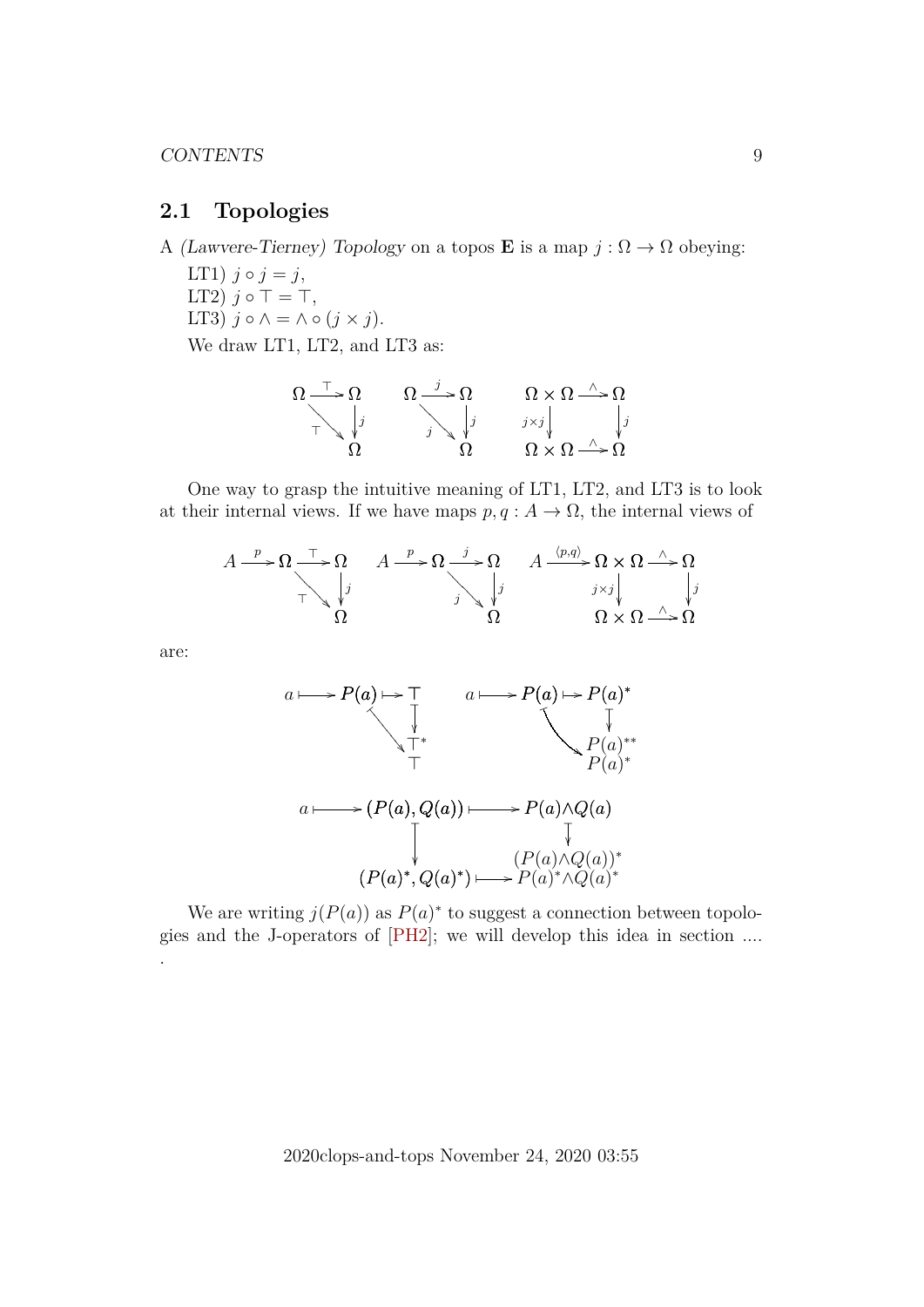### <span id="page-9-0"></span>**2.2 Topologies induce closure operators**

<span id="page-9-2"></span>**Theorem 2.2.1.** Let **E** be a topos with inclusions, and let j be a topology on it. For each inclusion  $d: D \hookrightarrow E$  let  $\overline{d}: \overline{D} \hookrightarrow E$  be the inclusion that is classified by  $j \circ \chi_d$ , as in the diagram below:



Then this operation  $d \mapsto \overline{d}$  is a closure operator — i.e., it obeys C1, C2, C3, C4, C5.

#### **Proof.**

For  $C1$ , rename the second 1 to  $1'$  in the diagram above and draw the identity map  $1 \to 1'$ . The slanted rectangle with  $\overline{D}$  in its upper left corner is a pullback. We can factor the maps  $d: D \rightarrowtail E$  and  $! : D \rightarrow 1'$  through it,



and this gives us a mediating map  $m: D \rightarrow \overline{D}$ . It is easy to check that this  $m$  is a monic and an inclusion.<sup>[1](#page-9-1)</sup>

For C2, draw the diagram below:



<span id="page-9-1"></span><sup>1</sup>I thank David Michael Roberts for helping me with this.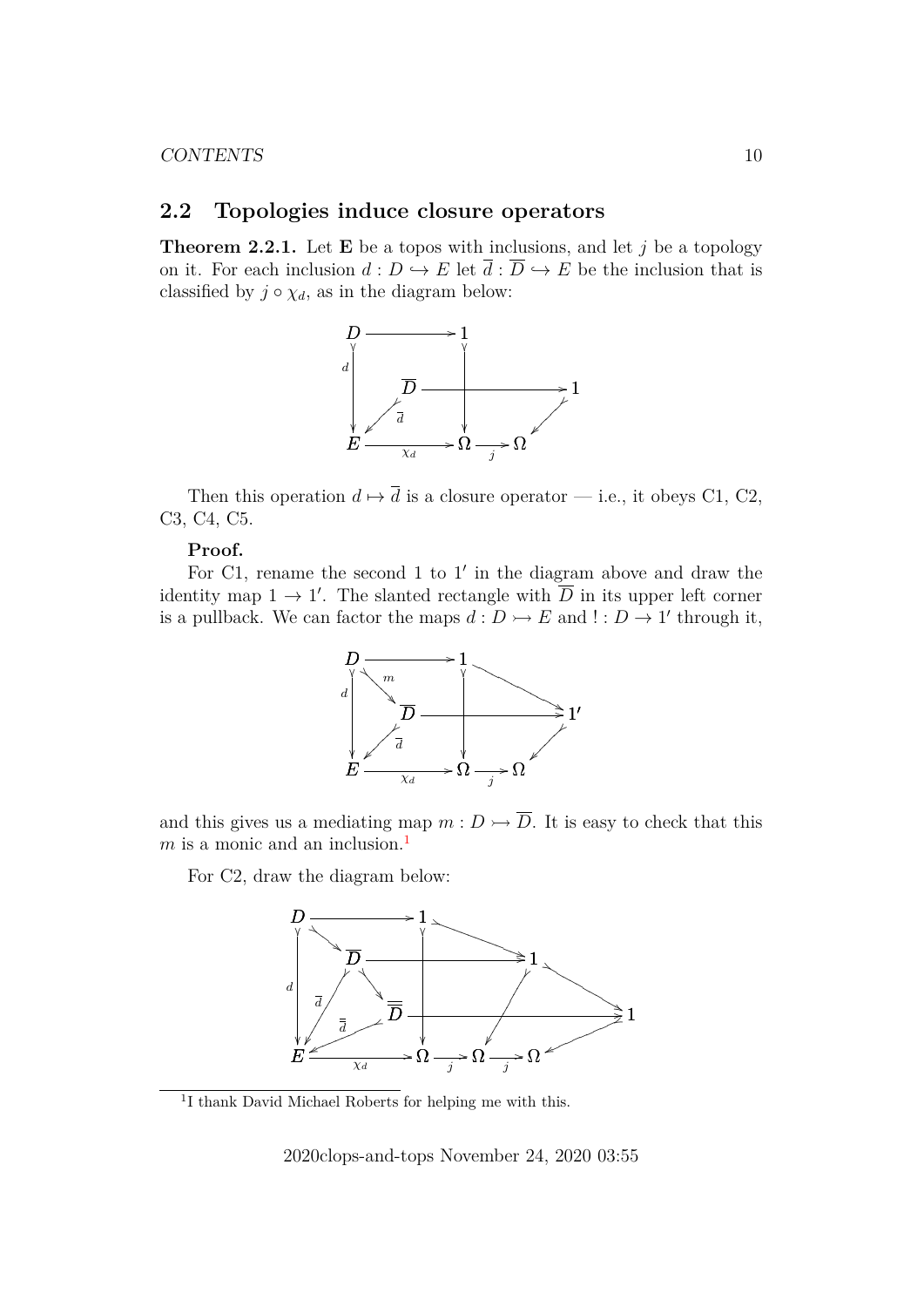The inclusion  $\overline{d}$  is classified by  $j \circ \chi_d$  and  $\overline{\overline{d}}$  is classified by  $j \circ j \circ \chi_d$ . By LT1 we have  $j \circ j = j$ , and so  $j \circ \chi_d = j \circ j \circ \chi_d$ . This means that  $\overline{d}$  and  $\overline{\overline{d}}$ are two inclusions classified by the same map — so  $\overline{d} = \overline{\overline{d}}$ , and the inclusion  $\overline{D} \hookrightarrow \overline{\overline{D}}$  is the identity.

To prove C4 we use the diagram below and the series of equalities at the right of it:

$$
E \xrightarrow{\langle \chi_c, \chi_d \rangle} \Omega \times \Omega \xrightarrow{\wedge} \Omega
$$
\n
$$
E \xrightarrow{\langle \chi_c, \chi_d \rangle} \Omega \times \Omega \xrightarrow{\wedge} \Omega
$$
\n
$$
= \begin{cases}\n\downarrow & \text{if } \omega & \text{if } \omega & \text{if } \omega & \text{if } \omega \in \Omega \\
\downarrow & \text{if } \omega & \text{if } \omega & \text{if } \omega & \text{if } \omega \in \Omega \\
\downarrow & \text{if } \omega & \text{if } \omega & \text{if } \omega & \text{if } \omega \in \Omega \\
\downarrow & \text{if } \omega & \text{if } \omega & \text{if } \omega & \text{if } \omega \in \Omega \\
\downarrow & \text{if } \omega & \text{if } \omega & \text{if } \omega & \text{if } \omega \in \Omega\n\end{cases}
$$
\n
$$
\Omega \times \Omega \xrightarrow{\wedge} \Omega
$$
\n
$$
= \begin{cases}\n\chi_c, \chi_d \rangle & \text{if } \omega & \text{if } \omega & \text{if } \omega & \text{if } \omega & \text{if } \omega \in \Omega \\
\downarrow & \text{if } \omega & \text{if } \omega & \text{if } \omega & \text{if } \omega & \text{if } \omega \in \Omega \\
\downarrow & \text{if } \omega & \text{if } \omega & \text{if } \omega & \text{if } \omega \in \Omega\n\end{cases}
$$

The inclusions  $\overline{c \cap d}$  and  $\overline{c} \cap \overline{d}$  are classified by the same map, so they are equal.

The proof of C3 is this series of inferences:

$$
\frac{c \subseteq d}{\overline{c} = \overline{c \wedge d}}\n\overline{\overline{c} = \overline{c \wedge d}}\n\overline{\overline{c} \wedge \overline{d} = \overline{c} \wedge \overline{d}}\n\overline{\overline{c} = \overline{c} \wedge \overline{d}}\n\overline{\overline{c} = \overline{c} \wedge \overline{d}}\n\overline{c} \subseteq \overline{d}}
$$

The proof of C5 is this diagram



plus these equalities:

$$
\begin{array}{rcl}\n\chi_{\overline{(f^{-1}(d))}} & = & j \circ \chi_{f^{-1}(d)} \\
& = & j \circ \chi_d \circ f \\
& = & \chi_{\overline{d}} \circ f \\
& = & \chi_{f^{-1}(\overline{d})}\n\end{array}
$$

The inclusions  $f^{-1}(d)$  and  $f^{-1}(\overline{d})$  are classified by the same map, so they are the same inclusion.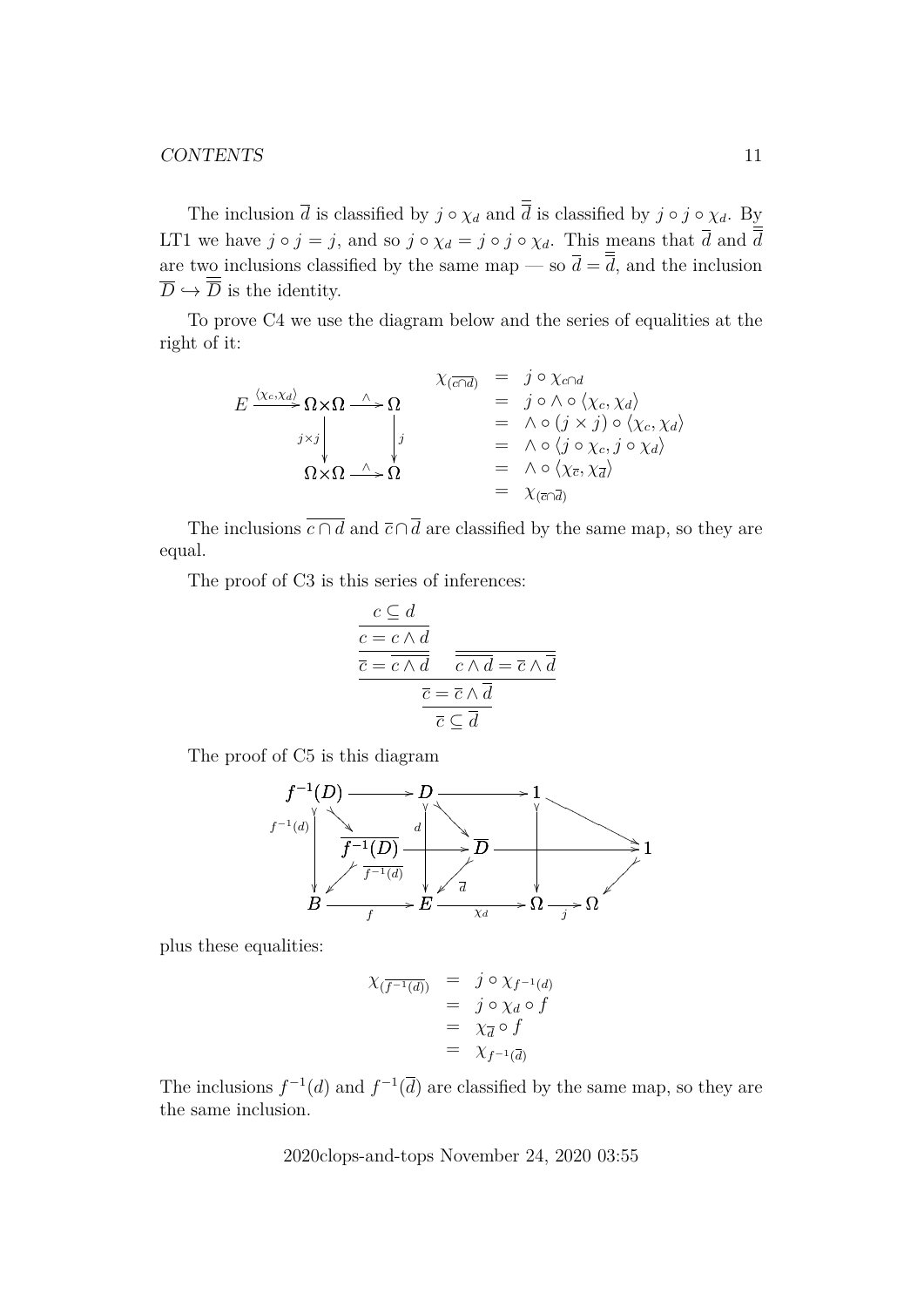# <span id="page-11-0"></span>**2.3** Restricting a  $\overline{(\cdot)}_E$

In this section we will see how a closure operation  $(\cdot)_E$  can be "restricted" to a subset  $D \subseteq E$ .

<span id="page-11-1"></span>**Theorem 2.3.1.** Let **E** be a topos with inclusions, with a closure operator (·). If  $C \subseteq D \subseteq E$  in it, then the closure of  $m : C \hookrightarrow D$  can be calculated from the closures of  $c: C \hookrightarrow D$  and  $d: D \hookrightarrow E$  — and we have  $\overline{m} = d^{-1}(\overline{c})$ and dom $(m) = \overline{C} \cap D$ .

**Proof.** draw the diagram at the left below, that is the diagram for C5 with some things renamed. The pullback of  $c : C \hookrightarrow E$  and  $d : D \hookrightarrow E$  is  $C \cap D$ , which is  $C$ ; so  $\overline{d}^{-1}(c) = m$ , and we have the diagram at the right.



Our notation for the domain of the closure of an  $m : C \hookrightarrow D$  when the name  $\overline{C}$  is taken will be  $C^D$ , for "the closure of C in D"; the operation '.<sup>D</sup>' will generalize the '.<sup>\*</sup>' of [\[PH2\]](#page-42-9). As  $C^D$  is the pullback of  $\overline{c}$  :  $\overline{C}$   $\hookrightarrow$  E and  $d: D \hookrightarrow E$  we have  $C^D = \overline{C} \cap D = C^E \cap D$ .

**Theorem 2.3.2.** Let E be a topos with inclusions with closure operator (·). If  $D \subseteq E$  in **E**, then  $(\cdot)_D$  can be obtained from  $(\cdot)_E$  in the following way:

$$
(\cdot)_D: \quad \text{Incs}(D) \rightarrow \text{Incs}(D)
$$
  

$$
(m:C \hookrightarrow D) \rightarrow (\overline{m}:C^D \to D)
$$
  

$$
:= (d^{-1}(\overline{c}): \overline{C} \cap D \hookrightarrow D)
$$

where c is  $c : C \hookrightarrow E$  and  $\overline{c}$  is its closure,  $\overline{c} : \overline{C} \hookrightarrow E$ .

**Proof.** This is an easy corollary of Theorem [2.3.](#page-11-1)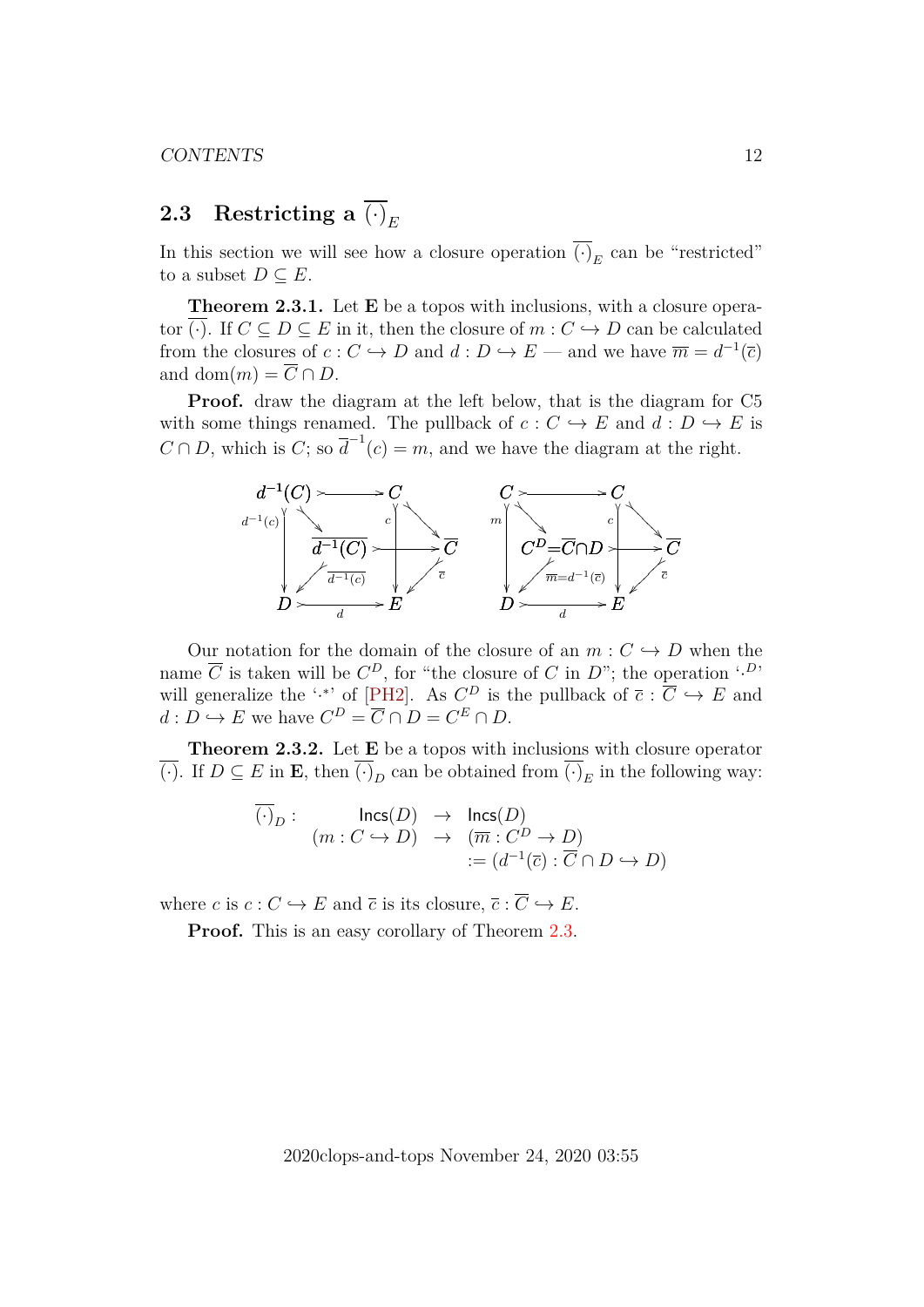## <span id="page-12-0"></span>**2.4 Dense and closed**

For the next theorems we need some definitions:

An inclusion  $c: C \to D$  is dense iff  $\overline{c} = id_D$ . An inclusion  $d: D \to E$  is closed iff  $\overline{d} = d$ .

**Theorem 2.4.1.** If an inclusion  $a: A \rightarrow B$  is dense and closed then it is the identity.

**Proof:**

$$
\frac{a \text{ dense}}{\overline{a} = \text{id}_B} \qquad \frac{a \text{ closed}}{\overline{a} = a}
$$

$$
a = \text{id}_B
$$

<span id="page-12-1"></span>**Theorem 2.4.2.** In a topos with inclusions **E** with closure operator  $\overline{(\cdot)}$ , for any inclusion  $d : D \hookrightarrow E$  we have:



**Proof.**  $\overline{\overline{d}} = \overline{d}$ , so  $\overline{d}$  is closed. To see that  $m : D \hookrightarrow \overline{D}$  is dense, we build the diagram at the left below:



we have  $\overline{d}^{-1}(D) = \overline{D} \cap D = D$  and  $\overline{d}^{-1}(\overline{D}) = \overline{D} \cap \overline{D} = \overline{D}$ , so we can rewrite it as the diagram at the right above, and we get that  $\overline{m} = id$ .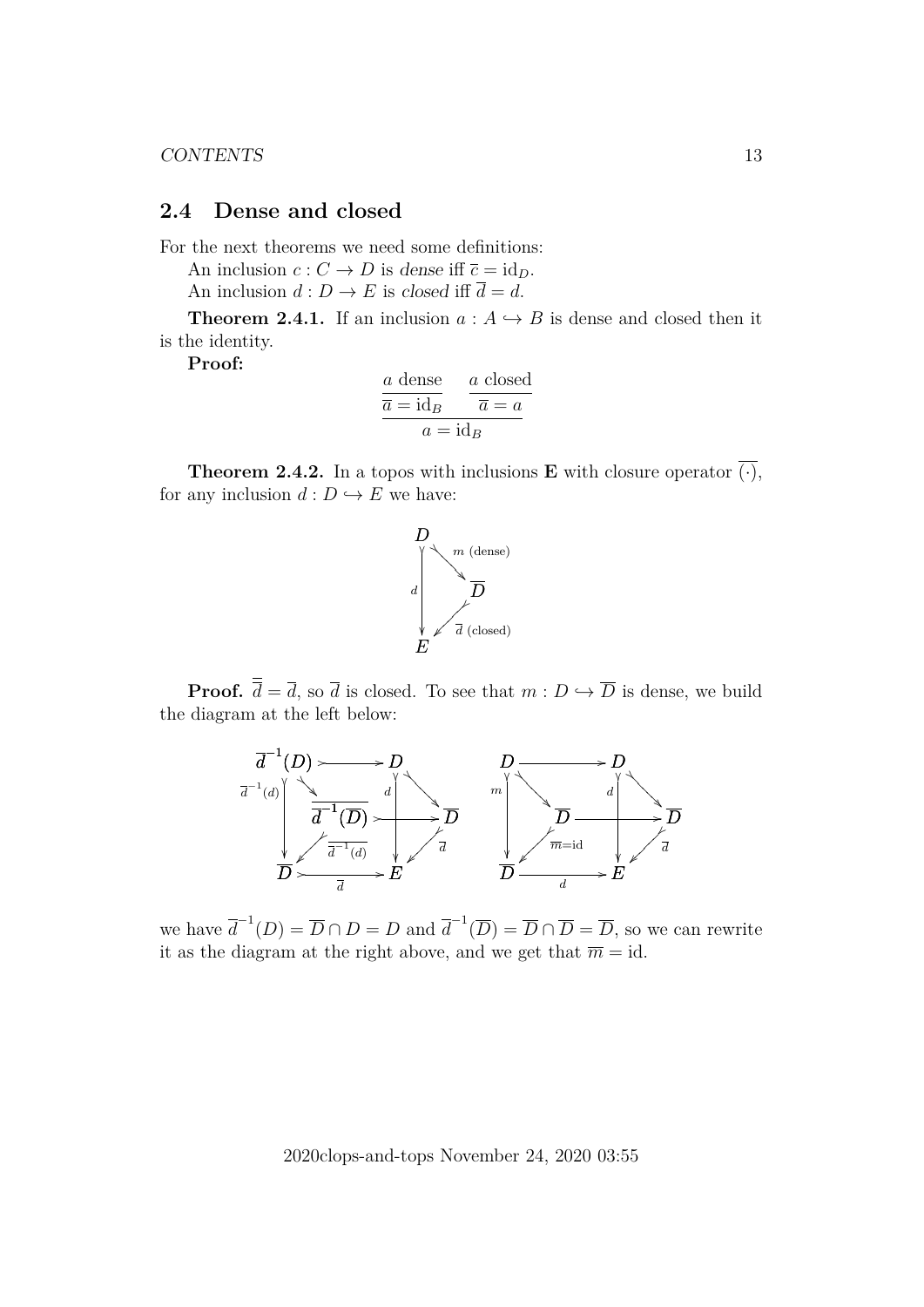### <span id="page-13-0"></span>**2.5 Closure operators induce topologies**

Let **E** be a topos with inclusions, and  $\overline{(\cdot)}$  a closure operator on it. Build this diagram on it:



Here the closure of  $\top : 1 \to \Omega$  is  $\overline{\top} : \overline{1} \to \Omega$ , and J is an alternate name for this  $\overline{1}$ ; and  $j := \chi_{\overline{1}}$  is the map that classifies  $\overline{\overline{1}}$ .

**Theorem 2.5.1.** For every inclusion  $d : D \hookrightarrow E$  we have  $\chi_{\overline{d}} = j \circ \chi_d$ , where  $j$  is the map above.

**Proof.** Take a map  $f: E \to \Omega$ , and add to the diagram above the diagram for  $\overline{f^{-1}(\top)} = f^{-1}(\overline{\top})$ . We get this:



This map f is the classifying map for some inclusion; let's call it  $d: D \hookrightarrow$ E, and rewrite f as  $\chi_d$ . We get:



We have  $\bar{d} = \bar{f}^{-1}(\bar{T}) = f^{-1}(\bar{T}) = \chi_d^{-1}(\bar{T}) = \chi_d^{-1}(j^{-1}(T)) = (j \circ$  $(\chi_d)^{-1}(\top)$ , and so  $\chi_{\overline{d}} = \chi_{((j \circ \chi_d)^{-1}(\top))} = j \circ \chi_d$ .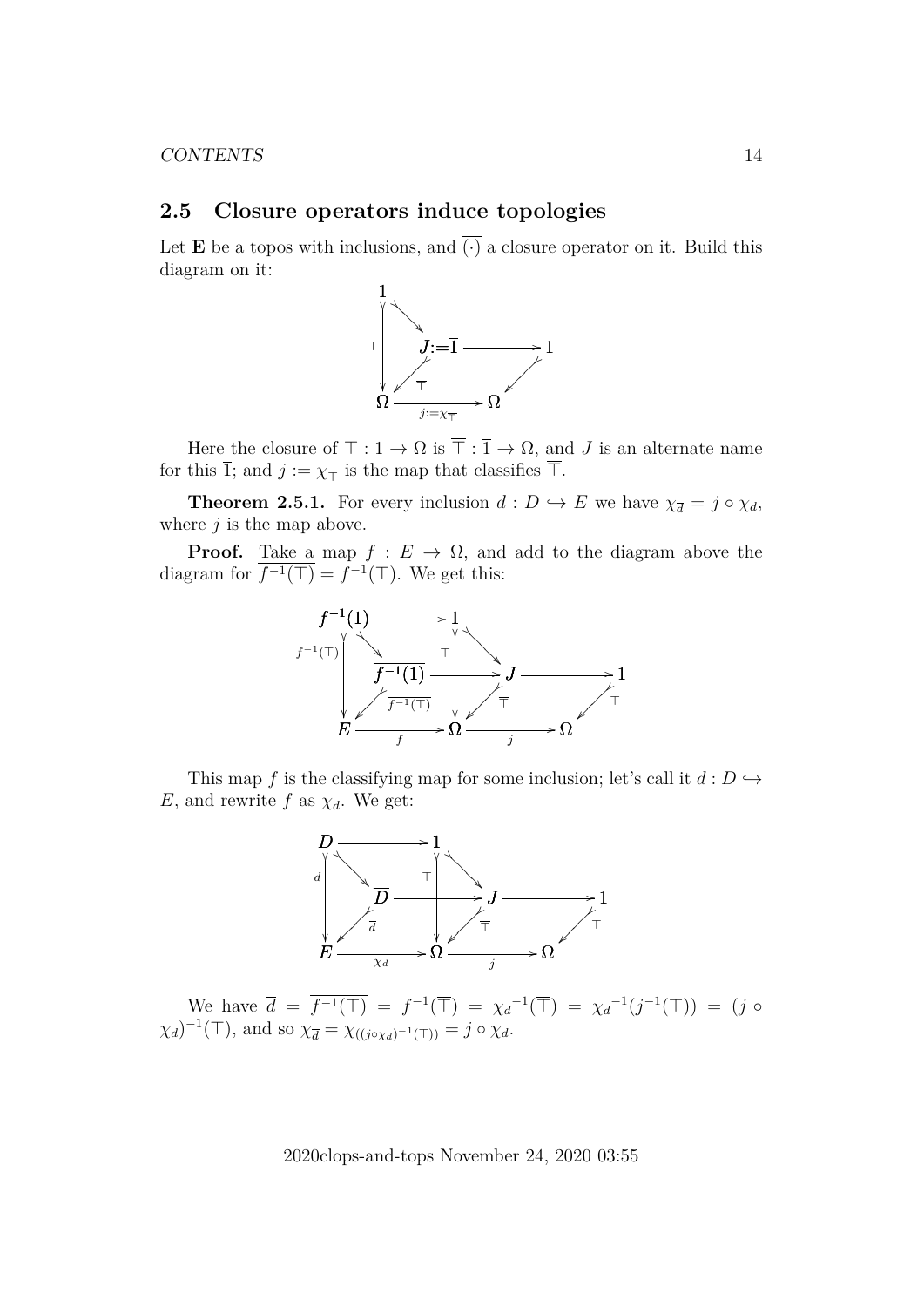**Theorem 2.5.2.** The map j defined above is a topology.

**Proof.** To prove LT1 we have to see that  $j = j \circ j$ . We have  $\overline{d} = \overline{d}$  for all inclusions d; so  $\chi_{\overline{d}} = \chi_{\overline{d}}$  always. We have  $\chi_{\overline{d}} = j \circ \chi_d$  and  $\chi_{\overline{d}} = j \circ j \circ \chi_d$ , so  $j \circ \chi_d = j \circ j \circ \chi_d$  always holds. There is a way to make  $\chi_d = id$  here — which is when  $d: D \hookrightarrow E$  is  $\top : 1 \hookrightarrow \Omega$  — and so a particular case of  $j \circ \chi_d = j \circ j \circ \chi_d$  is  $j \circ id = j \circ j \circ id$ , which gives us  $j = j \circ j$ .

To prove LT2 we have to see that  $\top_{\Omega} = j \circ \top_{\Omega}$ , i.e., that  $\top \circ !_{\Omega} = j \circ \top \circ !_{\Omega}$ . To do this we draw this diagram,



and check that its two upright squares and its three lower slanted squared are pullbacks. With this we get that both  $\lnot \circ \lnot \circ \lnot \circ \lnot \circ \lnot \circ \iota$  classify  $\mathrm{id}_{\Omega}$ , so  $\text{To!}_\Omega = j \circ \text{To!}_\Omega.$ 

To prove LT3 we start by choosing any two inclusions with the same codomain,  $c: C \hookrightarrow E$  and  $d: D \hookrightarrow E$ . From the maps  $\chi_c, \chi_d : E \to \Omega$  we build a map  $\langle \chi_c, \chi_d \rangle : \Omega \to \Omega \times \Omega$ , and we plug it on the diagram for LT3. We get:

$$
E \xrightarrow{\langle \chi_c, \chi_d \rangle} \Omega \times \Omega \xrightarrow{\wedge} \Omega
$$
\n
$$
\chi_j
$$
\n
$$
\Omega \times \Omega \xrightarrow{\wedge} \Omega
$$

We have

$$
\begin{array}{rcl}\n\wedge \circ (j \times j) \circ \langle \chi_c, \chi_d \rangle & = & \chi_{\overline{c} \cap \overline{d}} \\
j \circ \wedge \circ \langle \chi_c, \chi_d \rangle & = & \chi_{\overline{c} \cap \overline{d}}\n\end{array}
$$

and C4 tells us that  $\overline{c} \cap \overline{d} = \overline{c \cap d}$ ; so it is always true that  $\wedge \circ (j \times j) \circ \langle \chi_c, \chi_d \rangle =$ j∘∧∘ $\langle \chi_c, \chi_d \rangle$ . We can make  $\langle \chi_c, \chi_d \rangle$  be the identity map if we take  $E := \Omega \times \Omega$ ,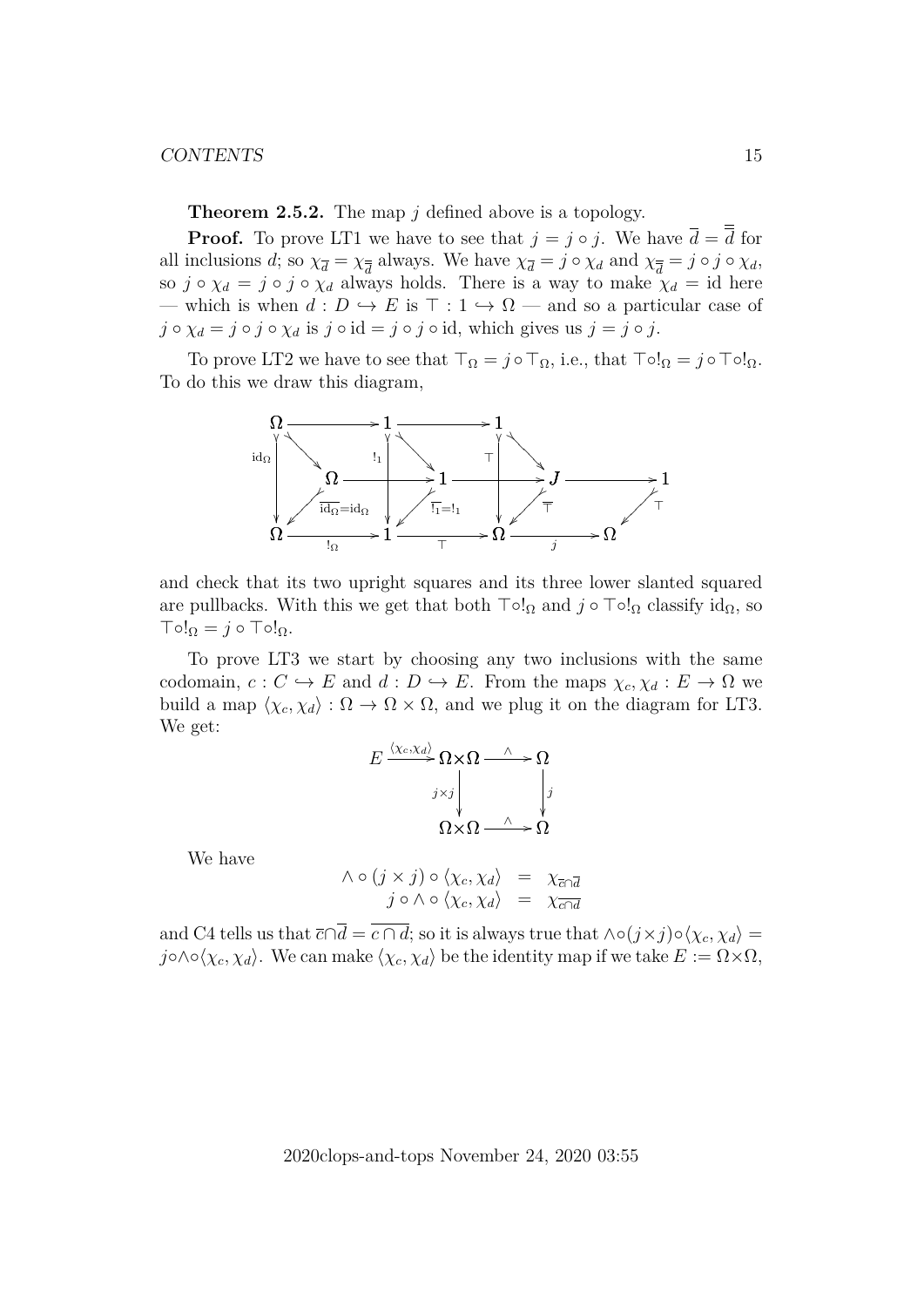$\langle \chi_c, \chi_d \rangle = \mathrm{id}_{\Omega \times \Omega} = \langle \pi, \pi' \rangle$ . The internal views of  $\chi_c$  and  $\chi_d$  are:

$$
C \longrightarrow 1
$$
  
\n
$$
\sqrt{\sum_{x \in \pi} P \setminus \Gamma} \Gamma
$$
  
\n
$$
D \longrightarrow 1
$$
  
\n
$$
\sqrt{\sum_{x \in \pi} P \setminus \Gamma} \Gamma
$$
  
\n
$$
\Omega \times \Omega \longrightarrow 1
$$
  
\n
$$
\sqrt{\sum_{x \in \pi} P \setminus \Gamma} \Gamma
$$
  
\n
$$
(P, Q) \longrightarrow Q
$$

In Set we can construct the subsets  $C$  and  $D$  as:

$$
C = \{ (P,Q) \in \Omega \times \Omega \mid P = \top \}
$$
  
=  $\{ \top \} \times \Omega$   

$$
D = \{ (P,Q) \in \Omega \times \Omega \mid Q = \top \}
$$
  
=  $\Omega \times \{ \top \}$ 

This suggests that we can generalize that construction to any topos as:

$$
C \longrightarrow 1 \qquad 1 \times \Omega \longrightarrow 1
$$
  
\n
$$
E \longrightarrow \Omega \qquad \qquad \Omega \times \Omega \longrightarrow \Omega
$$
  
\n
$$
D \longrightarrow 1 \qquad \qquad \Omega \times \Omega \longrightarrow 1
$$
  
\n
$$
d \qquad \qquad \int_{\Psi} \qquad \qquad \text{(id} \times \top) \qquad \qquad \int_{\Psi} \top
$$
  
\n
$$
E \longrightarrow \Omega \qquad \qquad \Omega \times \Omega \longrightarrow \Omega
$$

These constructions do work, but I will skip the details of the proof. So: with  $c = (\top \times id)$  and  $d = (id \times \top)$  we have  $\langle \chi_c, \chi_d \rangle = id_{\Omega \times \Omega}$ , and in this particular case our equality  $\wedge \circ (j \times j) \circ \langle \chi_c, \chi_d \rangle = j \circ \wedge \circ \langle \chi_c, \chi_d \rangle$  reduces to  $\wedge \circ (j \times j) = j \circ \wedge \rightarrow$  and this proves LT3.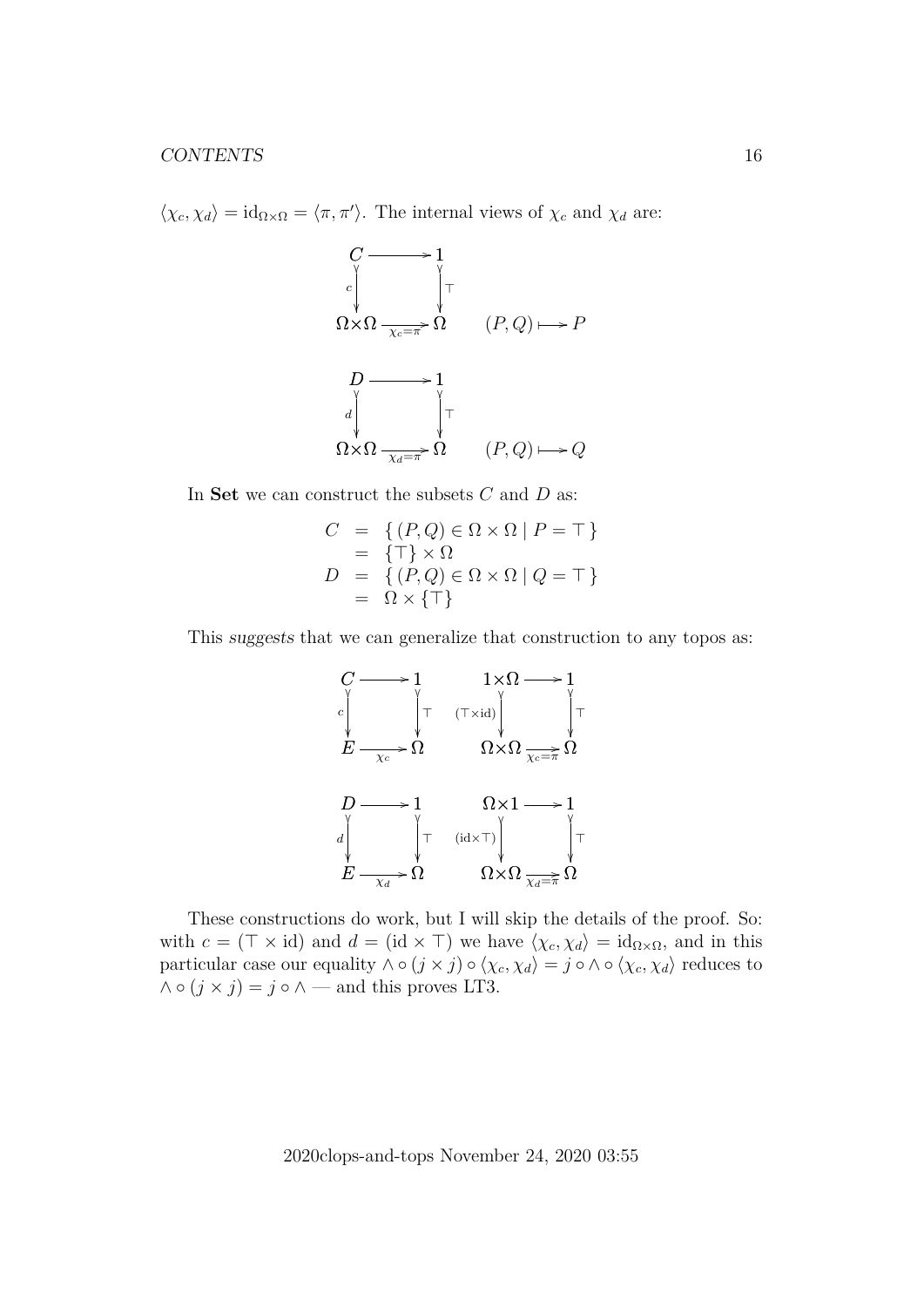### <span id="page-16-0"></span>**2.6 A bijection**

We saw that a closure operator induces a topology and that a topology induces a closure operator. Now we need to check that these two operations, that we can abbreviate as  $\overline{(\cdot)} \mapsto j$  and  $j \mapsto \overline{(\cdot)}$ , as below,

$$
\overline{(\cdot)} \longmapsto \overline{\underbrace{\left(\cdot\right)}} \longleftarrow \overline{\underbrace{\left(\cdot\right)}} \xrightarrow{\left(\cdot\right)} \overline{\underbrace{\left(\cdot\right)}} \xrightarrow{\left(\cdot\right)} \overline{\left(\cdot\right)} \xrightarrow{\left(\cdot\right)} \overline{j}
$$

are inverses to one another — i.e., that the composites  $\overline{(\cdot)} \mapsto j \mapsto \overline{(\cdot)}$  and  $j \mapsto \overline{(\cdot)} \mapsto j$  are identity maps. We will organize all this visually as:



To prove that  $\overline{(\cdot)} \mapsto i \mapsto \overline{(\cdot)}$  is the identity we need to check that in any topos with inclusions with a closure operator  $\overline{(\cdot)}$  we have that  $\overline{(\cdot)}$ , i.e.,  $(\lambda d.\overline{d})$ , is equal to  $(\lambda d.\sigma(\chi_{\overline{d}} \circ \chi_d))$ . It is enough that check that we have  $d = \sigma(\chi_{\overline{\uparrow}} \circ \chi_d)$  for any inclusion d. Look at the diagram below...



To prove that  $j \mapsto \overline{(\cdot)} \mapsto j$  is the identity we need to check that in any topos with inclusions with a topology j we have  $j = j \circ \chi_T$ . Look at the diagram below:



We have  $\chi_{\perp} = id_{\Omega}$ , and so  $j \circ \chi_T = j \circ id = j$ .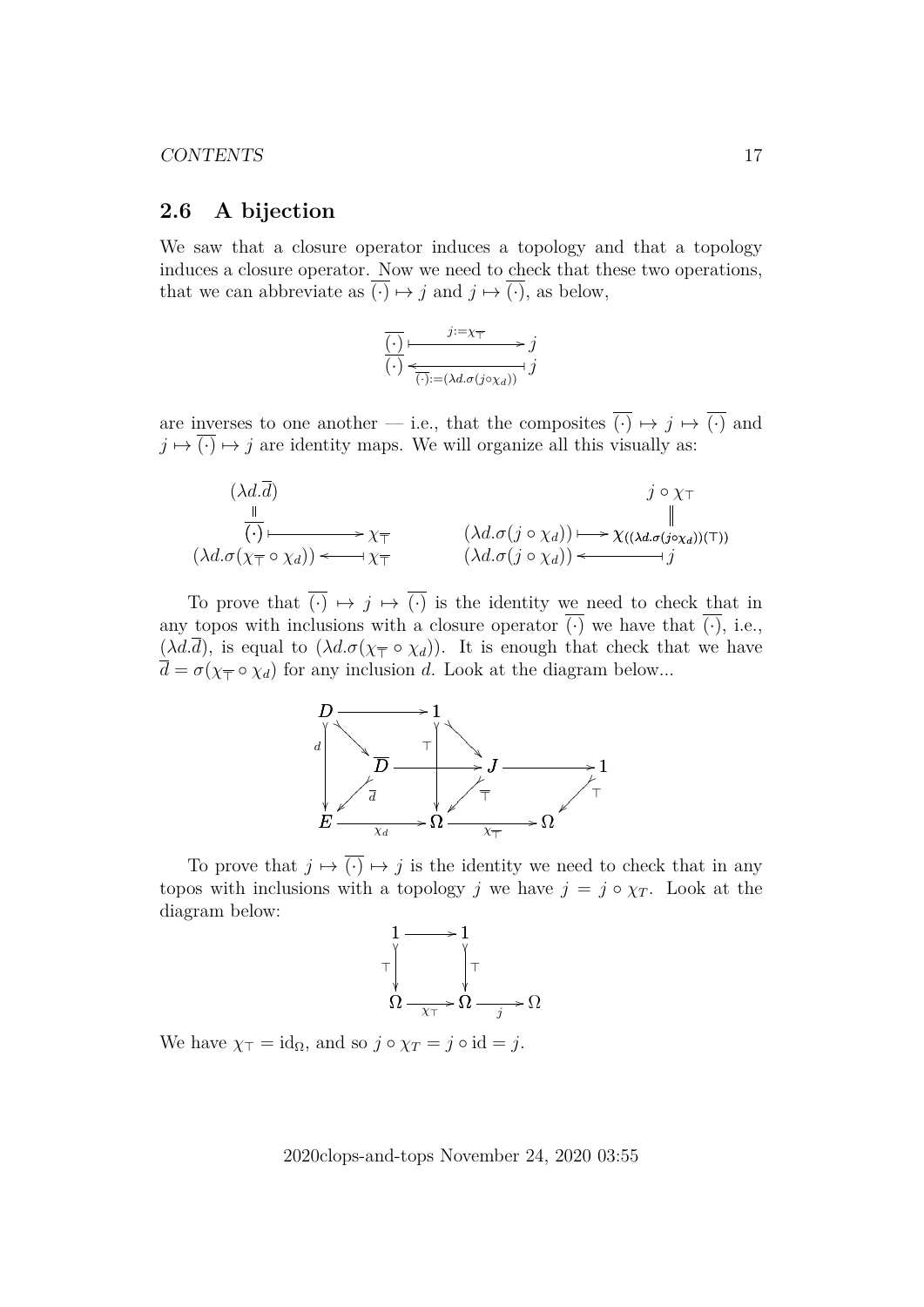# <span id="page-17-0"></span>**3 Translating all this to toposes without inclusions**

Let's start by an example – we will translate Theorem [2.3.](#page-11-1) This diagram condenses the two diagrams of the original proof into a single one:



where  $(d \cap c)'$  and  $(d \cap \overline{c})'$  are maps in intersection pullbacks. The convention is that if  $a : A \rightarrowtail C$  and  $b : B \rightarrowtail C$  are monics then the components of the diagram for  $A \cap B$  are named like this:



This is how I would start to structure the proof above to implement it in a proof assistant. Most nodes in this tree

$$
\frac{C \subseteq D}{C = C \cap D}
$$
\n
$$
\frac{d \text{ inclusion}}{d^{-1}(C) = D \cap C} \frac{\overline{C = D \cap C}}{\overline{D \cap C = C}}
$$
\n
$$
\frac{C = d^{-1}(C)}{C^D = \overline{d^{-1}(C)}} \frac{d \text{ inclusion}}{\overline{d^{-1}(C)} = d^{-1}(\overline{C})} \frac{d \text{ inclusion}}{d^{-1}(\overline{C}) = D \cap \overline{C}}
$$

state that two inclusions with different constructions are isomorphic, and so they are the same morphism. For example, " $C = d^{-1}(C)$ " is an abbreviation for this:

$$
(m:C \hookrightarrow D) = (d^{-1}(c): D^{-1}(C) \hookrightarrow D)
$$

The properties of inclusions let us omit the codomains and the names of the arrows in many cases, and write only their domains.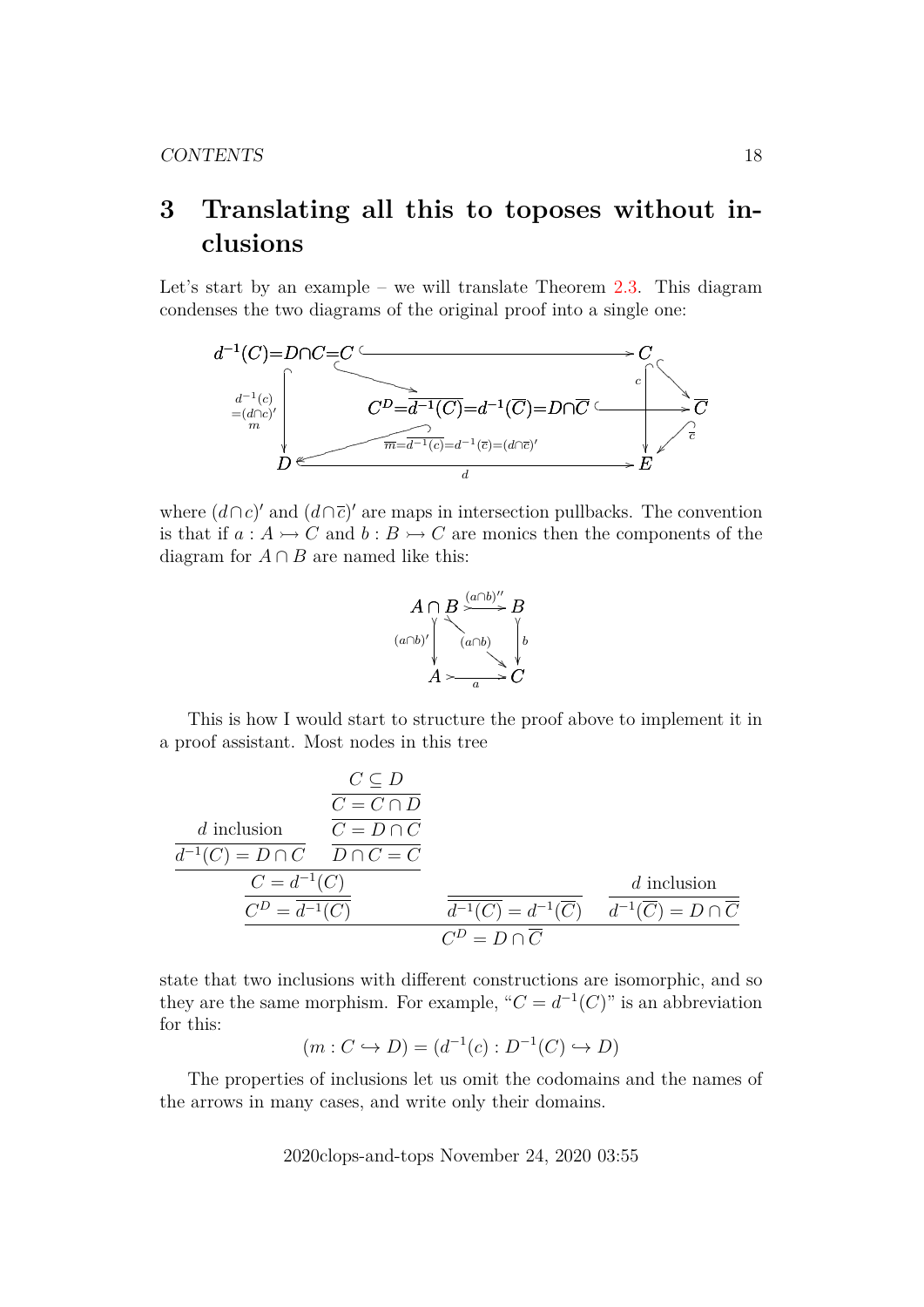We can regard the tree above as a proof of this equality of inclusions that appears at the root node:

$$
(\overline{m}: C^D \hookrightarrow D) = ((d \cap \overline{c})' : D \cap \overline{C} \hookrightarrow D)
$$

We can translate it to a *construction* of this *isomorphism* of *monics*:

$$
(\overline{m}:C^D \rightarrowtail D) \equiv ((d \cap \overline{c})': D \cap \overline{C} \rightarrowtail D)
$$

Now the names of the morphisms are primary and the names of the objects secondary. I prefer write both, otherwise I feel that the translated tree becomes unreadable. Here is the translation of the upper left part of the previous tree:

|                                                                                                                                       | $(m: C \rightarrowtail D) \subseteq (\mathrm{id}: D \rightarrowtail D)$    |  |  |  |
|---------------------------------------------------------------------------------------------------------------------------------------|----------------------------------------------------------------------------|--|--|--|
|                                                                                                                                       | $(m: C \rightarrow D) \equiv (m \cap id: C \cap D \rightarrow D)$          |  |  |  |
| d monic                                                                                                                               | $(m: C \rightarrow D) \equiv (\mathrm{id} \cap m: D \cap C \rightarrow D)$ |  |  |  |
| $(d^{-1}(c): d^{-1}(C) \to D) \equiv (\mathrm{id} \cap m: D \cap C \to D)$ $(\mathrm{id} \cap m: D \cap C \to D) \equiv (m: C \to D)$ |                                                                            |  |  |  |
| $(d^{-1}(c): d^{-1}(C) \rightarrow D) \equiv (m:C \rightarrow D)$                                                                     |                                                                            |  |  |  |
| $(m:C \rightarrowtail D) \equiv (d^{-1}(c): d^{-1}(C) \rightarrowtail D)$                                                             |                                                                            |  |  |  |
| $(\overline{m}: C^D \rightarrowtail D) \equiv (\overline{d}^{-1}(c): d^{-1}(C) \rightarrowtail D)$                                    |                                                                            |  |  |  |

I tried to draw a diagram with all the morphisms in the tree above following my usual conventions, and I found the result too messy. But if we translate the original diagram to this,



and we define in the right way how to interpret the ' $\equiv$ 's in it, then everything works. In

$$
A_1 \equiv A_2 \equiv A_3
$$
  
\n
$$
\Big|_{f_1 \equiv f_2 \equiv f_3 \equiv f_4 \equiv f_5}
$$
  
\n
$$
B_1 \equiv B_2 \equiv B_3 \equiv B_4
$$

the "object"  $A_1 \equiv A_2 \equiv A_3$  means that we have three objects with known, but unnamed, isos between each one and the next, like this:  $A_1 \leftrightarrow A_2 \leftrightarrow A_3$ , and the "arrow"  $f_1 \equiv f_2 \equiv f_3 \equiv f_4 \equiv f_5$  is in fact five "isomorphic" arrows, and each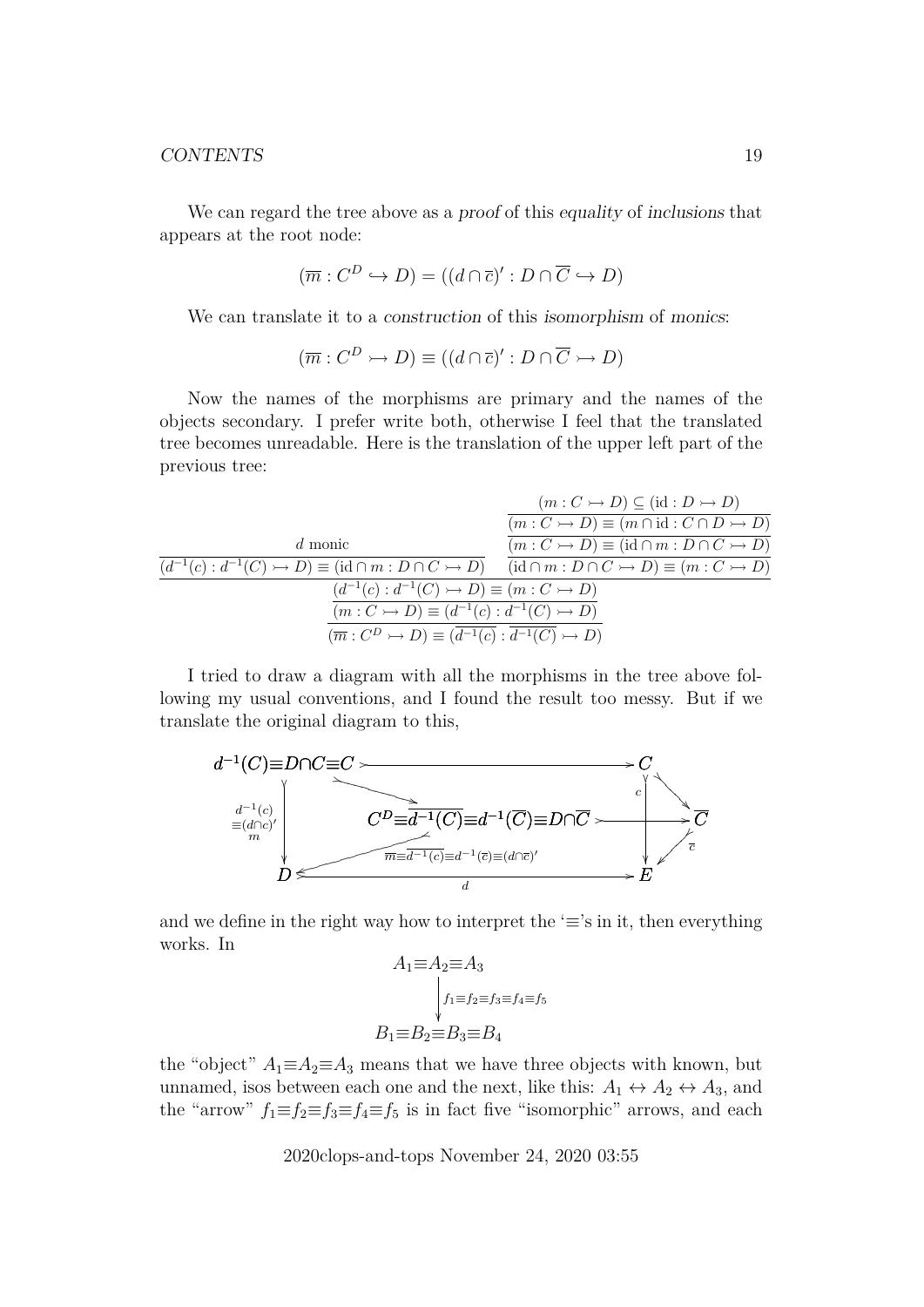$f_i$  goes from some  $A_j$  to some  $B_k$ , but the diagram does not say what are these 'j's and 'k's; in this context "the ' $f_i$ 's are isomorphic" means that the diagram made by  $A_1 \leftrightarrow A_2 \leftrightarrow A_3$ ,  $B_1 \leftrightarrow B_2 \leftrightarrow B_3 \leftrightarrow B_4$ , and all the ' $f_i$ 's commutes.

The translation sketched above works for all constructions and proofs in sections [2–](#page-7-0)[2.6.](#page-16-0) It may be possible to characterize the class of constructions and proofs on which it works, but this is far beyond the scope of these notes.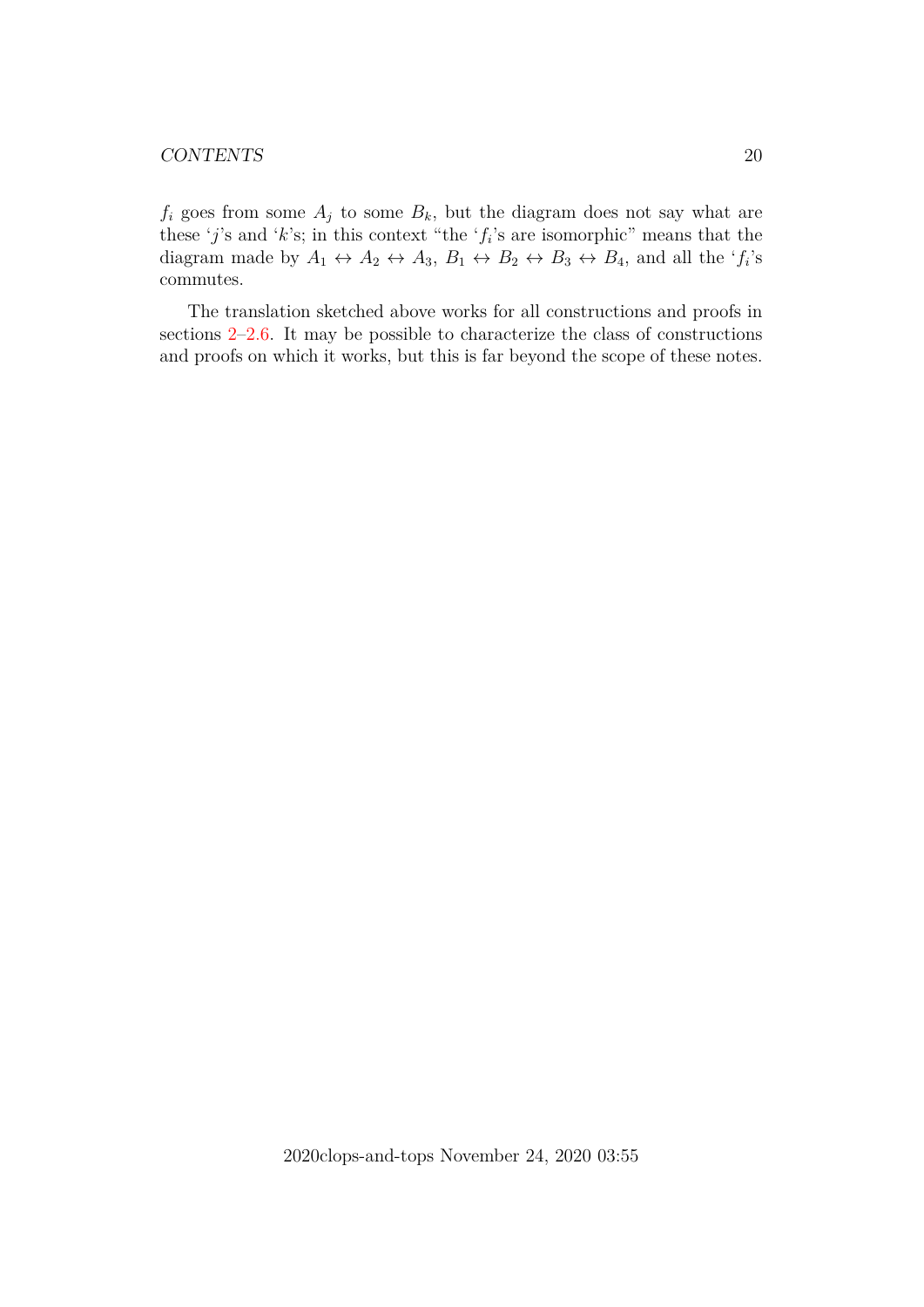# <span id="page-20-0"></span>4 Toposes of the form  $Set^C$  and  $Set^D$

From here onwards we will reserve the symbol C for small categories and D for "DAG categories", that we define as follows: a category D is a DAG category iff there is a finite DAG  $(P, A)$  such that **D** is the transitive-reflexive closure  $(P, A^*)$  of  $(P, A)$ , regarded as a category.

We are especially interested in two kinds of DAG categories:

1. The ones coming from the ZDAGs of [\[PH1\]](#page-42-10), sections 1–2, with their objects labeled in the "reading order", as the categories H ("house"),  $\mathbf{K}$  ("kite"), and  $\mathbf{W}$  below:

$$
H = \begin{array}{ccc} & 1 \\ 2 & & 3 \\ 4 & & 5 \end{array} \qquad K = \begin{array}{ccc} & & 1 \\ 2 & & 3 \\ 2 & & 4 \end{array} \qquad W = \begin{array}{ccc} & 1 \\ 2 & & 3 \\ 4 & & 5 \end{array}
$$

2. "2-column graphs", like the one below:

$$
\mathbf{T} = \begin{array}{c} 3 \\ \overline{\downarrow} \\ 2 \\ 1 \end{array} \begin{array}{c} 3 \\ \overline{\downarrow} \\ 2 \\ 1 \end{array}
$$

They will be discussed in the next section.

The paper [\[PH1\]](#page-42-10) defines a language in which certain diagrams have precise meanings as mathematical objects, but these meanings depends on the context, and new meanings can be added. This bullet diagram

$$
\cdot \cdot \cdot
$$

can be interpreted as a subset of  $\mathbb{Z}^2$  (section 1) and as a DAG with arrows going downward (section 2); a diagram with '0's and '1's like

```
\begin{smallmatrix} 0 & 1 \\ 0 & 1 \\ 1 & 1 \end{smallmatrix}
```
can be interpreted as:

1. a function, a characteristic function, or a subset (section 1),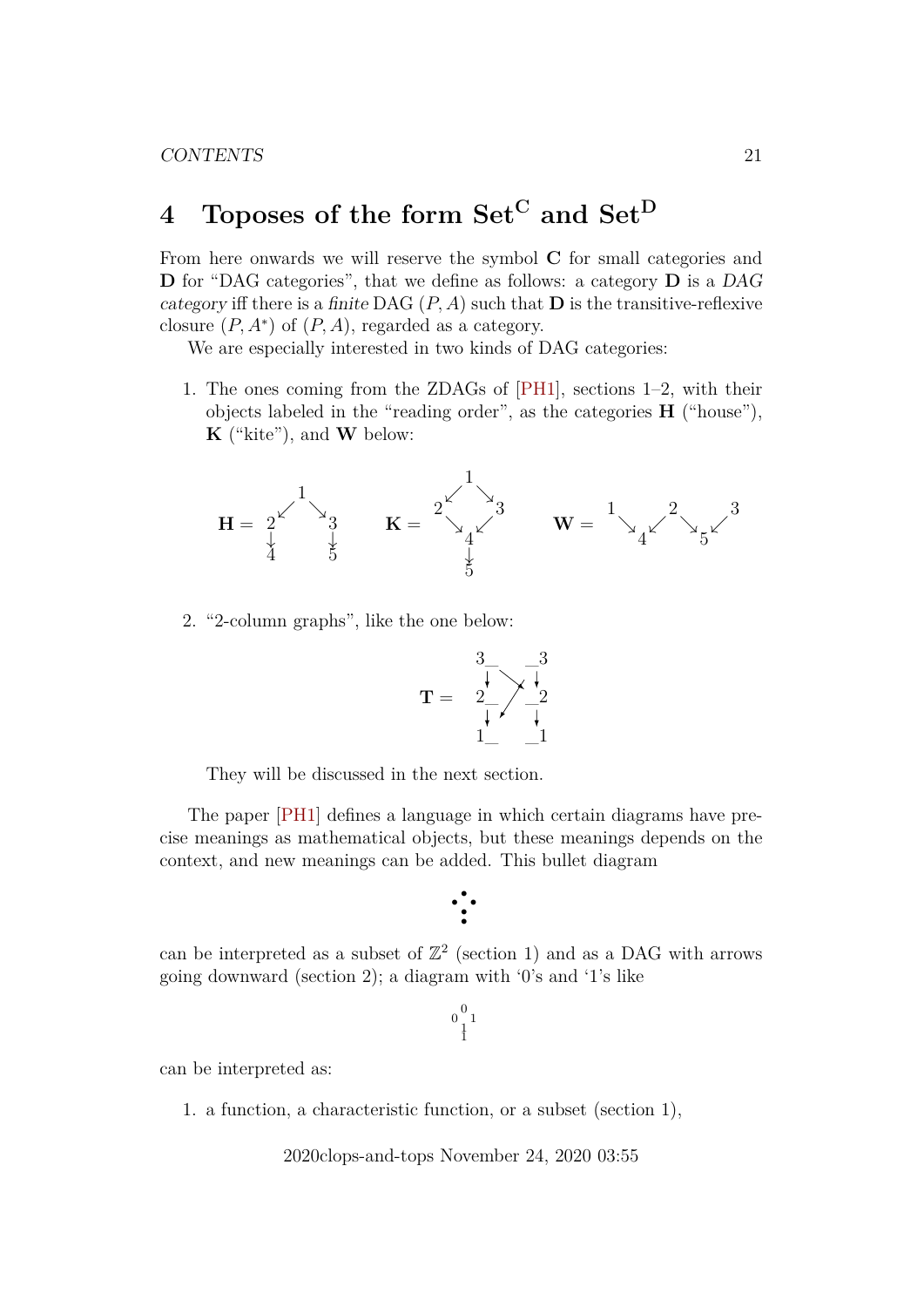- 2. a set or an open set in an arbitrary topology (section 11),
- 3. a stable subset (section 12),
- 4. an open set in the default topology (section 12),
- 5. an open set of an order topology (section 12),
- 6. a point in a certain partial order (section 13),
- 7. a point in a certain planar Heyting Algebra (in a "ZHA"; sections 4, 13, 16)

Here we will add some new meanings to these lists. When we say

$$
K = \begin{array}{cc} \bullet \bullet & \bullet \\ \bullet \end{array} \qquad \text{or} \qquad T = \begin{array}{c} \bullet \bullet \\ \bullet \end{array}
$$

these will be shorter versions of the definitions of the DAG categories  $\bf{K}$  and T in the beginning of the section, and this

$$
\begin{smallmatrix}0&&&&1\\&1\\1&&\rightarrow&1\\1&&&&1\end{smallmatrix}
$$

will be an inclusion in the category  $\mathbf{Set}^{\mathbf{K}}$ , that we can expand as:



Suppose that  $A = \begin{bmatrix} 1 & 0 \\ 0 & 0 \end{bmatrix}$  is an object of  $\mathbf{Set}^K$ . This A has an arrow from a 1 to 0: the image of the morphism  $2 \rightarrow 4$  in K by A is a morphism from  $\{*\}$  to  $\emptyset$  in **Set**, but Hom $(\{*\}, \emptyset)$  is empty, so this is absurd. A diagram like  $\frac{1}{0}$ <sup>0</sup>, "with an arrow  $1 \rightarrow 0$ ", denotes a non-stable subset of a ZSet in [\[PH1,](#page-42-10) section 12], and a non-open subset in [\[PH1,](#page-42-10) section 15]; here it will denote something that is not an object of the DAG category that we are dealing with.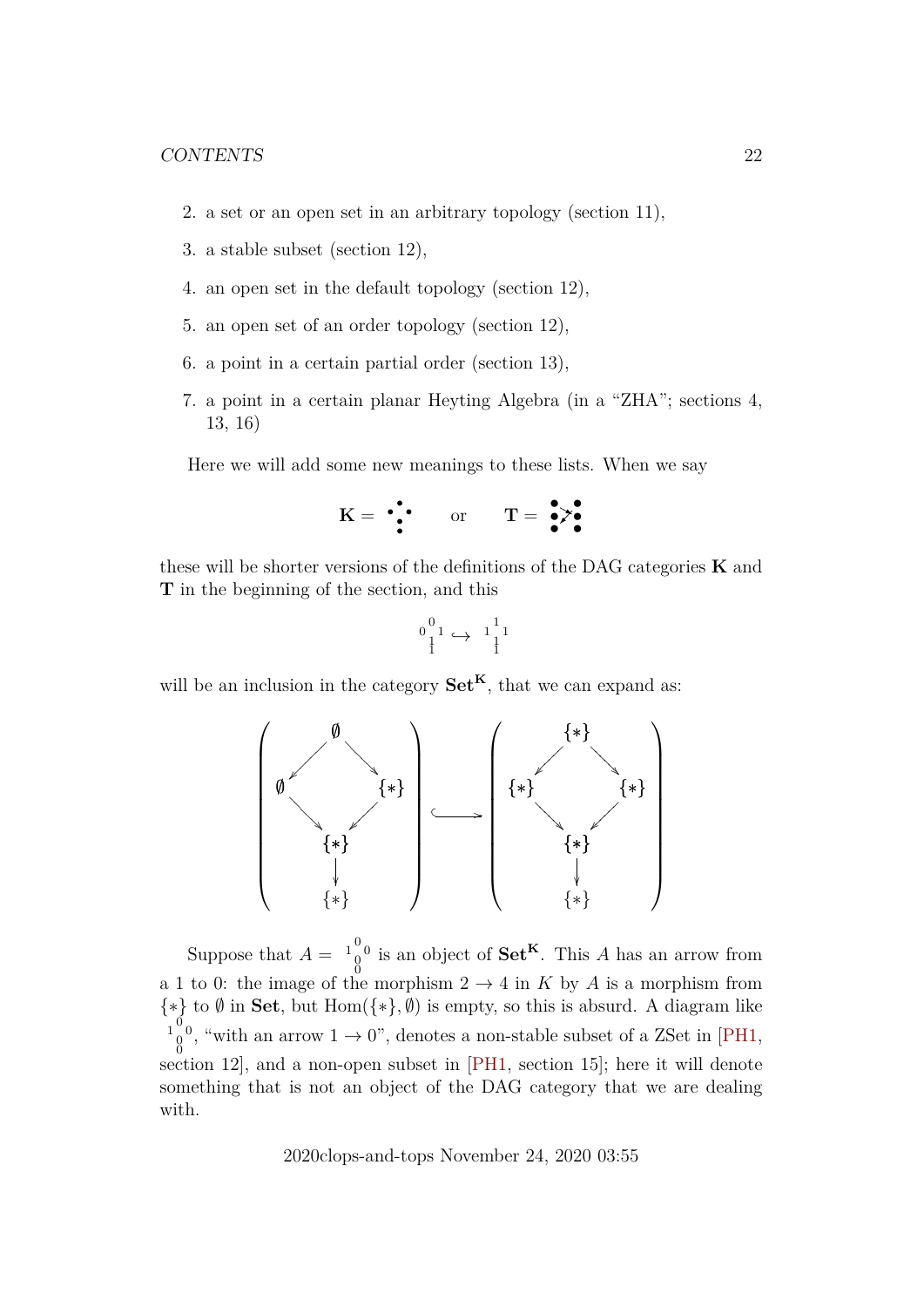# <span id="page-22-0"></span>**4.1 Inclusions in '**Set<sup>C</sup>**'s and '**Set<sup>D</sup>**'s**

Suppose that  $C$  is a small category and that  $E$  is the topos  $C$ . We can define a class of inclusions on this  $\textbf{Set}^{\mathbf{C}}$  as follows. A morphism  $T: D \to E$  is said to be an inclusion if these two conditions hold:

- SCInc1) For every object B of C the map  $TB : DB \rightarrow EB$  is an inclusion in Set,
- SCInc2) For every map  $f : B \to C$  in C the map  $Df : DB \to DC$  is the restriction of the map  $Ef : EB \rightarrow EC$  to DB.

A morphism  $T: D \to E$  in  $\mathbf{Set}^{\mathbf{C}}$  is a natural transformation between two functors  $D, E : \mathbf{C} \to \mathbf{Set}$ , and using the conventions in section 5.3 of [\[PH2\]](#page-42-9) we can draw the conditions SCInc1 and SCInc2 for it as:

$$
\begin{array}{ccc}\nB & DB \xrightarrow{TB} EB \\
f & \downarrow & \downarrow \\
C & DC \xrightarrow{TC} EC \\
D & \xrightarrow{C} T \xrightarrow{C} E\n\end{array}
$$

with  $\forall d \in DB$ .  $(Df)(d) = (Ef \circ TB)(d)$ .

Here is an example of an inclusion in  $\mathbf{Set}^{\mathbf{K}}$ , drawn using the conventions from [\[FavC\]](#page-42-4), sections 7.12–7.13::



It is relatively easy to check that this class of inclusions in a  $\mathbf{Set}^{\mathbf{C}}$  obeys the conditions Inc1, ..., Inc7 from section [1.1.](#page-4-0) We will leave the details to the reader, inclusing the two ways of defining pullbacks. The classifier will be discussed in section [4.6.](#page-28-1)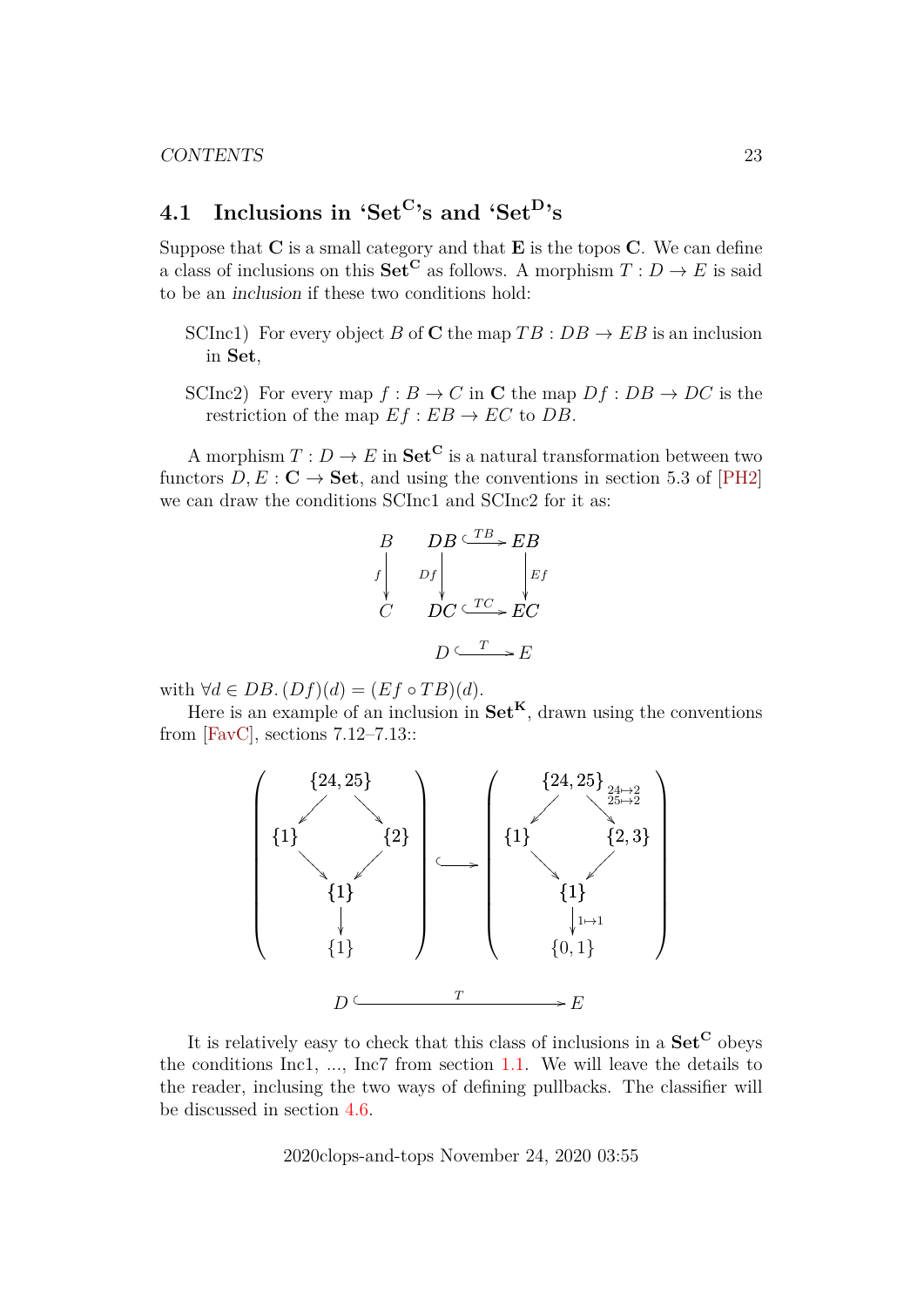# <span id="page-23-0"></span>**4.2 The logic of a** Set<sup>D</sup>

Let  $E$  be a topos with inclusions. The truth-values of  $E$  are the subsets of the terminal  $1<sub>E</sub>$ , and the *logic* of **E**, **Logic**(**E**), is the class, or set, of truth-values of E. For some 'Set<sup>D</sup>'s Logic(Set<sup>D</sup>) is easy to calculate and to draw. For example:



In a DAG topos  $\mathbf{E} = \mathbf{Set}^{\mathbf{D}}$  where **D** is the DAG  $(P, A)$  regarded as a category we have:

$$
\mathcal{O}_A(P) = \mathsf{Logic}(\mathbf{Set}^{\mathbf{D}}) \cong \mathsf{Subsets}(1_{\mathbf{E}}) \cong \mathsf{Incs}(1_{\mathbf{E}}) \cong \overline{\mathrm{Sub}}(1_{\mathbf{E}}) \cong \mathrm{Sub}(1_{\mathbf{E}}),
$$

The order topology  $\mathcal{O}_A(P)$  is a Heyting Algebra. The section 16 of [\[PH1\]](#page-42-10) shows, very succintly and with nice diagrams, how to interpret  $\top, \bot, \wedge, \vee, \rightarrow,$ and  $\neg$  on an  $\mathcal{O}_A(P)$  — but for the gory details of the translation between  $\mathcal{O}_A(P)$  and Sub $(1_{\mathbf{E}})$  it points to [\[Awo06,](#page-42-11) section 6.3].

## <span id="page-23-1"></span>**4.3** Inner points and  $χ_{01}$ -diagrams

Let's now borrow some terminology from Kripke Semantics. The objects of C will be called worlds, or stages. An inner point of an object  $E \in \mathbf{Set}^{\mathbf{C}}$ is a pair  $(B, b)$  where  $B \in \mathbb{C}$  and  $b \in EB$  — here we will not follow the convention of calling b a "point of E at stage B". We denote the set of inner points of E as Innerpoints $(E)$ .

When  $(B, b)$  and  $(C, c)$  are inner points of  $E \in \mathbf{Set}^{\mathbf{C}}$  and there is a map  $f : B \to C$  in **C** such that  $Ef(b) = c$  we will say that  $(B, b)$  sees  $(C, c)$ , or that  $(C, c)$  is ahead of  $(B, b)$ . The set of futures of a point  $(B, b) \in E \in \mathbf{Set}^{\mathbf{C}}$ , denoted Futures<sub>E</sub>( $(B, b)$ ), is the set of inner points ahead of  $(B, b)$  in E.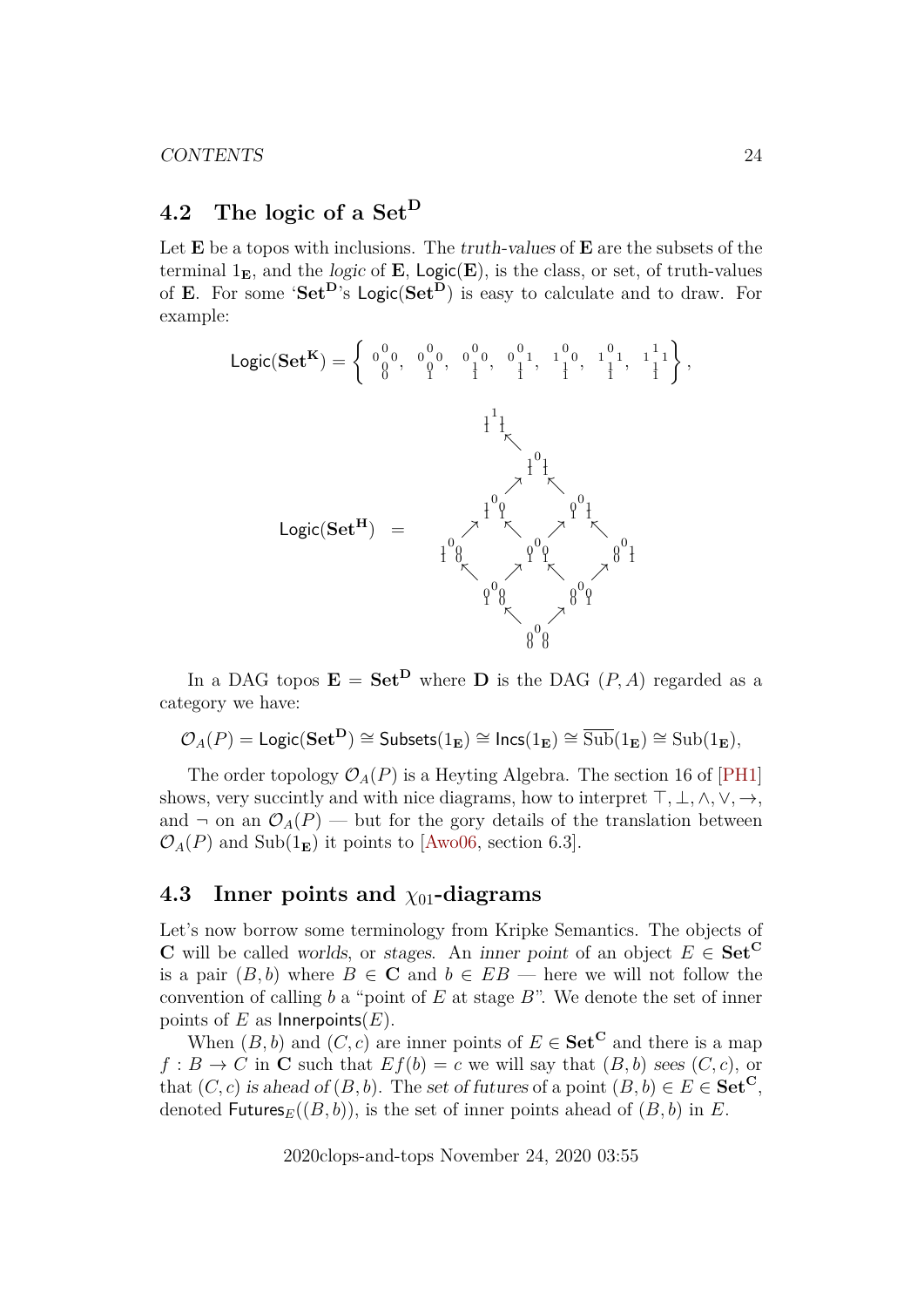In 'Set<sup>D</sup>'s we can use positional notations based on the ones of  $[PH1,$ section 1] to draw both inner points and sets of futures. In the example of an inclusion in  $\mathbf{Set}^{\mathbf{K}}$  given in section [4.1](#page-22-0) we have:

$$
(3,2) \in E \in \mathbf{Set}^{\mathbf{K}},
$$
  
Futures<sub>E</sub> $((3,2)) = \{(3,2), (4,1), (5,1)\},$   
Futures<sub>E</sub> $\begin{pmatrix} 2 \ 1 \end{pmatrix} = \begin{pmatrix} 2 \ 1 \end{pmatrix}.$ 

If  $m : D \hookrightarrow E$  is an inclusion in a  $\mathbf{Set}^{\mathbf{C}}$  we define its 01-characteristic map as the function  $\chi_{01m}$  that takes each inner point  $(B, b) \in E$  to 1 if  $(B, b) \in D$ , and to 0 otherwise. The  $\chi_{01}$ -diagram of an inclusion  $m : D \hookrightarrow E$ in a Set<sup>D</sup>,  $\chi_{01}(m)$ , is obtained by drawing above each inner point  $(B, b)$  of E its image by  $\chi_{01m}$ . The  $\chi_{01}$ -diagram of the inclusion  $T: D \hookrightarrow E$  of section [4.1](#page-22-0) is:



To obtain D from that diagram just drop the inner points with superscript 0, and then erase the remaining superscripts.

Take any inclusion  $m : D \hookrightarrow E$  in a **Set<sup>D</sup>**. Then its  $\chi_{01}$ -diagram is non-decreasing, in the following sense: if a  $(B, b) \in E$  sees a  $(C, c) \in E$ , then  $\chi_{01m}((B,b)) \leq \chi_{01m}((C,c))$ . Also, the functions from Innerpoints(E) to  $\{0, 1\}$  that are  $0/1$ -characteristic maps of inclusions are exactly the ones that are non-decreasing. This gives us a simple way to build  $\textsf{lncs}(E)$  for a given  $E \in \textbf{Set}^{\mathbf{D}}$ : get all the non-decreasing functions from the inner points of E to  $\{0, 1\}$ , then convert each one to an inclusion.

We can mix  $\chi_{01}$ -diagrams with futures, but we will draw the result in a very compact way. The  $\chi_{01}$ -diagram of the futures in  $m : D \hookrightarrow D$  of an inner point  $(B, b) \in E$  is drawn like Futures $_E((B, b))$ , but for each  $(C, c)$  that is ahead of  $(B, b)$  we draw  $\chi_{01m}((C, c))$  in the place that we would draw  $(C, c)$ . For example, in the  $T: D \hookrightarrow E$  of [4.1](#page-22-0) we have:

$$
\chi_{01} \mathsf{Futures}_T((3,2)) = \left(\begin{array}{c} \vdots \\ \frac{1}{1} \end{array}\right).
$$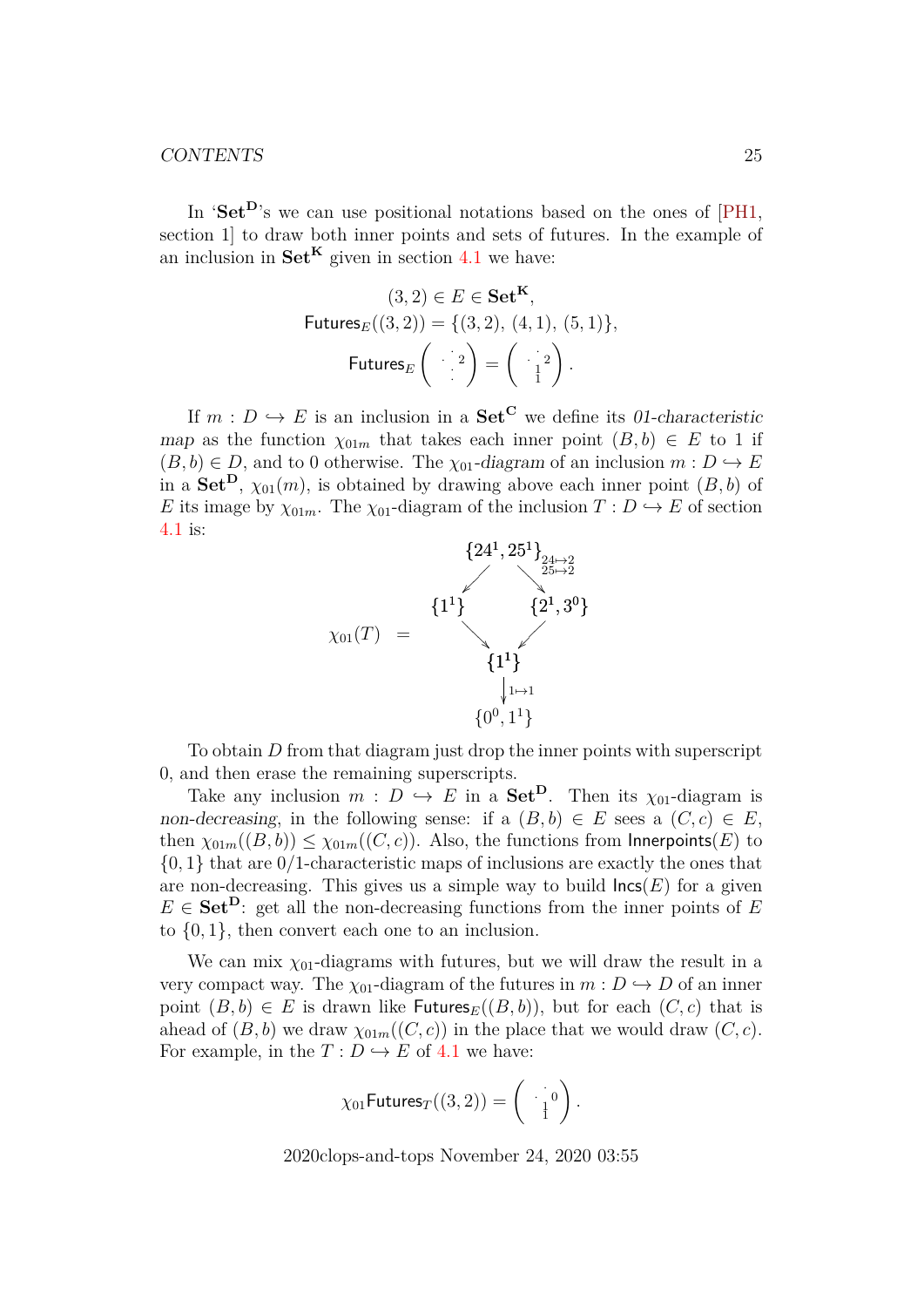It is easy to see that if  $(C, c)$  is ahead of  $(B, b)$  then the  $\chi_{01}$ Futures<sub>m</sub> $((C, c))$ is  $\chi_{01}$ Futures<sub>m</sub>((B, b)) restricted to Futures<sub>E</sub>((C, c)), where E is the codomain of m. In the example,

$$
\chi_{01} \text{Futures}_{T}((3,2)) = \begin{pmatrix} \cdot & 0\\ \frac{1}{1} & 0 \end{pmatrix}
$$

$$
\chi_{01} \text{Futures}_{T}((4,1)) = \begin{pmatrix} \cdot & \cdot\\ \frac{1}{1} & 0 \end{pmatrix}
$$

# <span id="page-25-0"></span>**4.4 The classifier in a** Set<sup>D</sup>

Let **D** be the DAG category induced by a DAG  $(P, A)$ , and let  $\mathbf{E} = \mathbf{Set}^{\mathbf{D}}$ . In this situation we will use ' $\downarrow$ ' with two different meanings: if  $B \in P$  then  $\downarrow$ B will be the set of elements of P "ahead" of B, and if  $Q \in \text{Logic}(E)$  then  $\downarrow Q$  is the set of elements of Logic(E) "below" Q. For example, when  $D = K$ ,

$$
\mathbf{K} = \begin{pmatrix} 1 \\ 2 \times 3 \\ 4 \times 3 \\ 5 \end{pmatrix}, \qquad \downarrow 3 = \downarrow \left( \begin{pmatrix} 1 \\ 1 \end{pmatrix} = \downarrow \left( \begin{pmatrix} 0 \\ 0 \\ 1 \end{pmatrix}, \downarrow 1 \right)
$$

$$
\downarrow \left( \begin{pmatrix} 1 \\ 1 \\ 1 \end{pmatrix} = \left\{ \begin{pmatrix} 0 \\ 0 \\ 0 \end{pmatrix}, \begin{pmatrix} 0 \\ 0 \\ 1 \end{pmatrix}, \begin{pmatrix} 0 \\ 0 \\ 1 \end{pmatrix}, \begin{pmatrix} 0 \\ 0 \\ 1 \end{pmatrix}, \begin{pmatrix} 0 \\ 0 \\ 1 \end{pmatrix}, \begin{pmatrix} 0 \\ 0 \\ 1 \end{pmatrix}, \begin{pmatrix} 0 \\ 0 \\ 1 \end{pmatrix}, \begin{pmatrix} 0 \\ 0 \\ 1 \end{pmatrix}, \begin{pmatrix} 0 \\ 0 \\ 1 \end{pmatrix}, \begin{pmatrix} 0 \\ 0 \\ 1 \end{pmatrix}, \begin{pmatrix} 0 \\ 0 \\ 1 \end{pmatrix}, \begin{pmatrix} 0 \\ 0 \\ 1 \end{pmatrix}, \begin{pmatrix} 0 \\ 0 \\ 1 \end{pmatrix}, \begin{pmatrix} 0 \\ 0 \\ 1 \end{pmatrix}, \begin{pmatrix} 0 \\ 0 \\ 1 \end{pmatrix}, \begin{pmatrix} 0 \\ 0 \\ 1 \end{pmatrix}, \begin{pmatrix} 0 \\ 0 \\ 1 \end{pmatrix}, \begin{pmatrix} 0 \\ 0 \\ 1 \end{pmatrix}, \begin{pmatrix} 0 \\ 0 \\ 1 \end{pmatrix}, \begin{pmatrix} 0 \\ 0 \\ 1 \end{pmatrix}, \begin{pmatrix} 0 \\ 0 \\ 1 \end{pmatrix}, \begin{pmatrix} 0 \\ 0 \\ 1 \end{pmatrix}, \begin{pmatrix} 0 \\ 0 \\ 1 \end{pmatrix}, \begin{pmatrix} 0 \\ 0 \\ 1 \end{pmatrix}, \begin{pmatrix} 0 \\ 0 \\ 1 \end{pmatrix}, \begin{pmatrix} 0 \\ 0 \\ 1 \end{pmatrix}, \begin{pmatrix} 0 \\ 0 \\ 1 \end{pmatrix}, \begin{pmatrix} 0 \\ 0 \\ 1 \end{pmatrix}, \begin{pmatrix} 0 \\ 0 \\ 1 \end{pmatrix}, \begin{pmatrix} 0 \\ 0 \\ 1 \end{pmatrix}, \begin{pmatrix} 0 \\ 0 \\ 1 \end{pm
$$

In a category  $\mathbf{Set}^{\mathbf{D}}$  the classifier object  $\Omega$  is the functor  $\Omega : \mathbf{D} \to \mathbf{Set}$ that takes each object  $B \in \mathbf{D}$  to  $\downarrow \downarrow B$  and each morphism  $B \to C$  in  $\mathbf{D}$  to the function  $(\land \downarrow C) : \downarrow \downarrow B \rightarrow \downarrow \downarrow C$ . The classifier of  $Set^K$  is this,

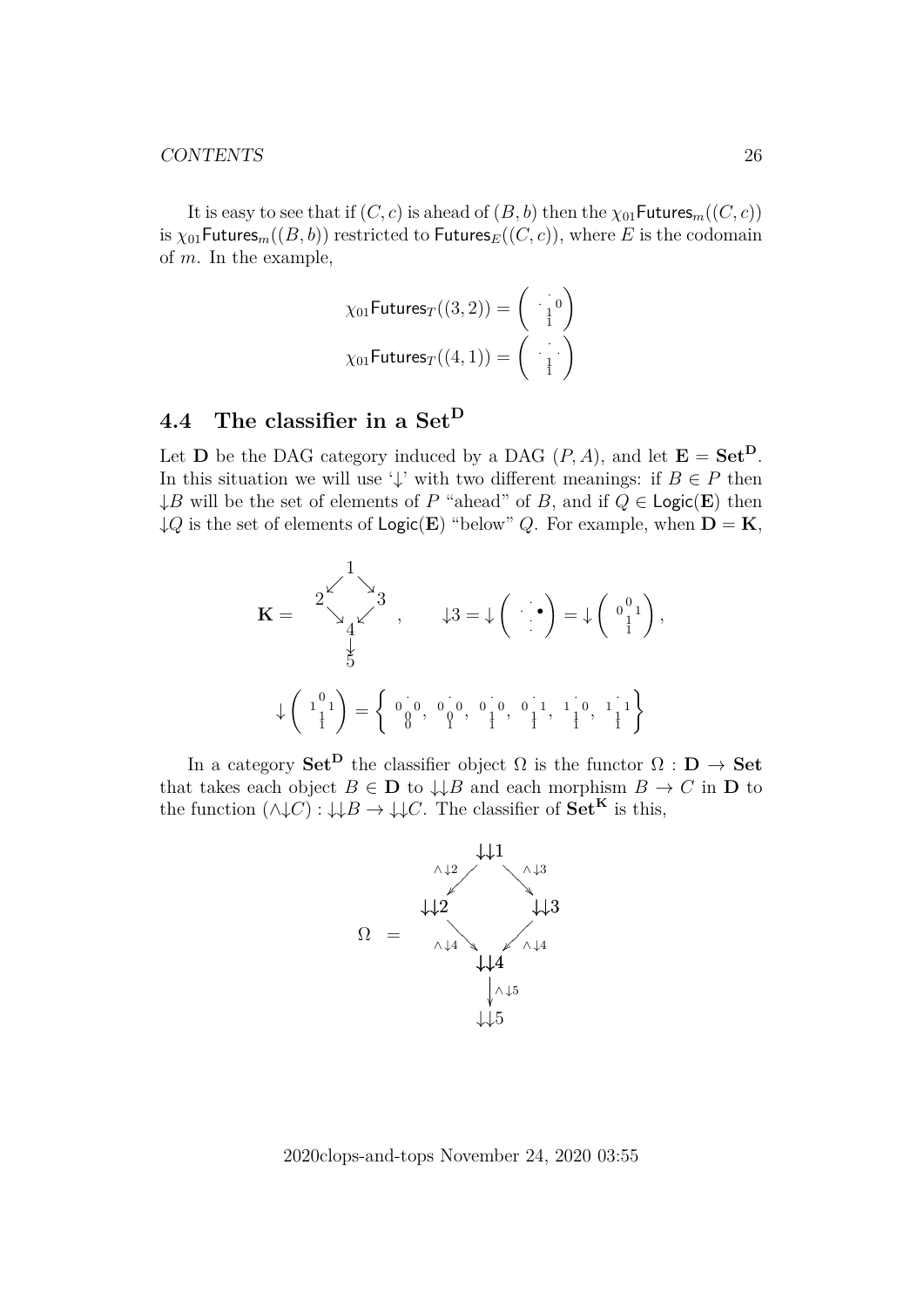Here is the inner view of this  $\Omega \in \mathbf{Set}^\mathbf{K}$ :

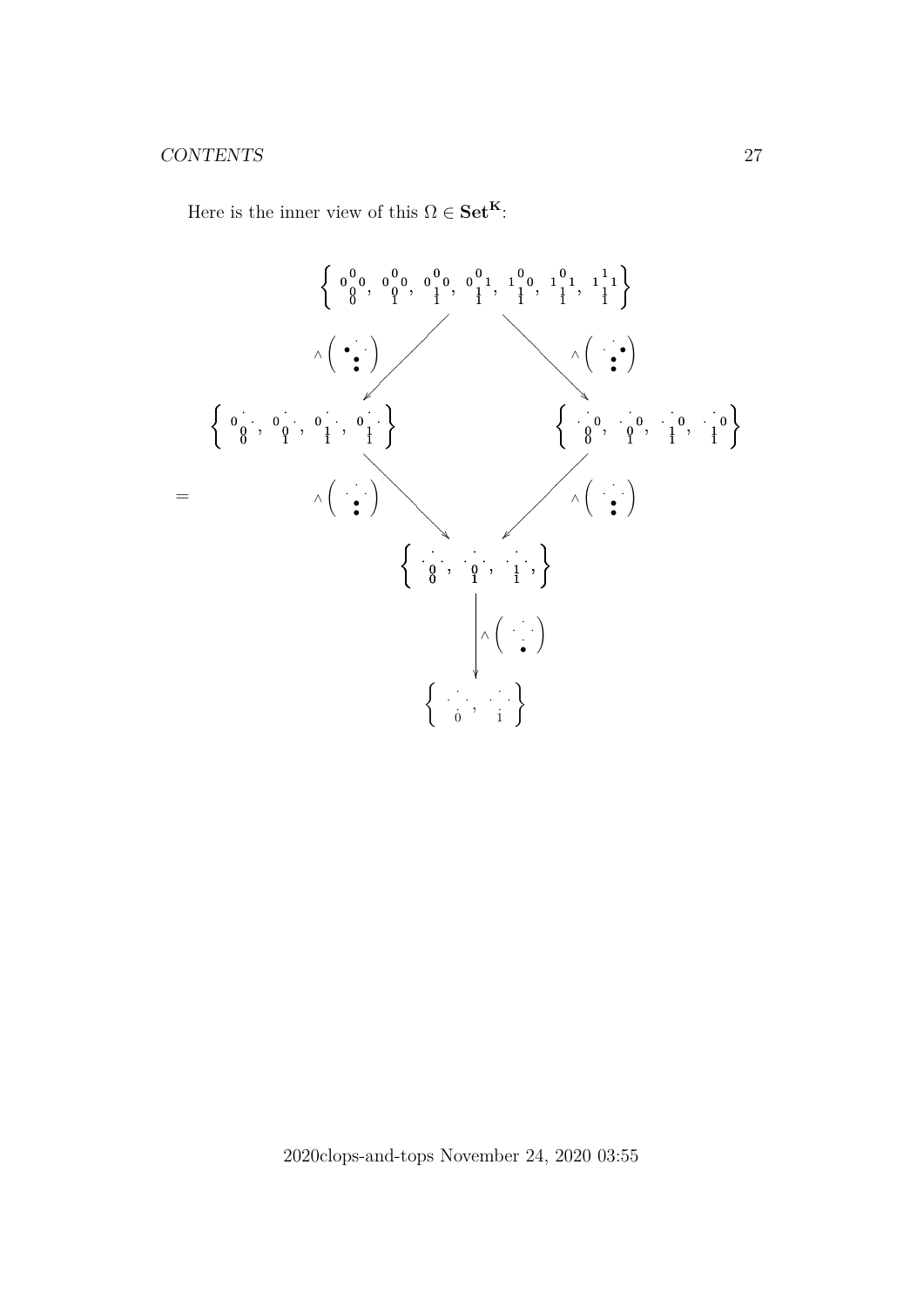When the DAG  $(P, A)$  is a 2-column graph we can draw each  $\downarrow \downarrow B$  as a subset of the logic of the topos. For example, when  $D = T$ ,

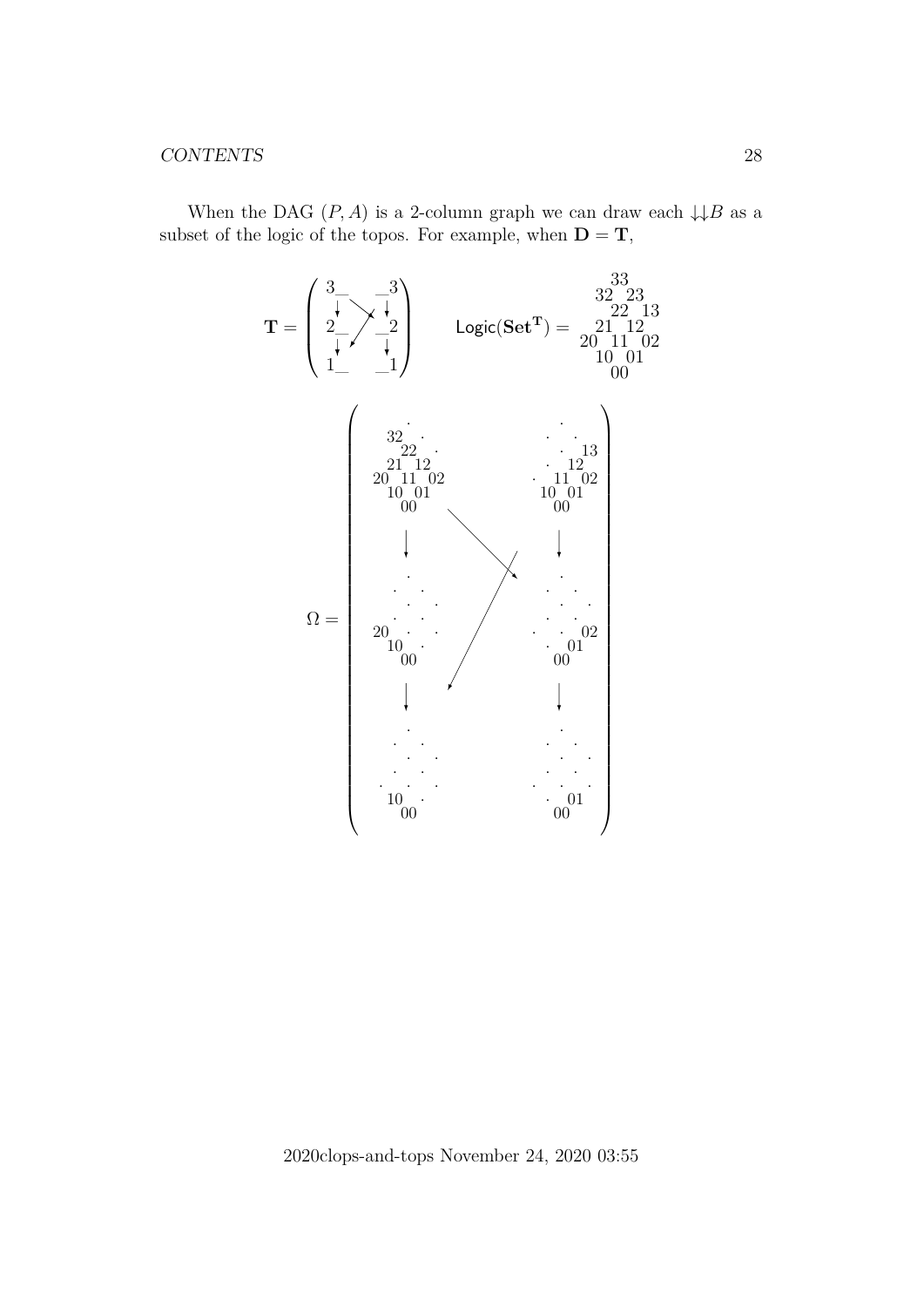# <span id="page-28-0"></span>4.5 Classifying maps in a Set<sup>D</sup> (TODO)

# <span id="page-28-1"></span>**4.6 The classifier in a** Set<sup>D</sup> **(via Yoneda)**

Most texts about basic topos theory define the classifier of a  $\mathbf{Set}^{\mathbf{C}}$  directly, as we did in sections  $4.4-4.5$  $4.4-4.5$ : they define an object  $\Omega$  whose action on objects takes each  $B \in \mathbb{C}$  to the set of subfunctors of  $\text{Hom}(B, -)$  and whose action on morphisms is the "obvious" one, and then they show that this  $\Omega$  obeys the properties that we expect from the classifier.

The book [\[LM92\]](#page-42-2) does that but it also shows, in its pages 36–39, that we can use Yoneda to prove that  $\Omega B \cong Sub(\text{Hom}(B, -))$ . I struggled a lot to understand their proof, but I found that when I specialize it to 'Set<sup>D</sup>'s it becomes easy to visualize. Let me show how.

Let  $(P, A)$  be a 2-column graph, let **D** be  $(P, A)$  regarded as a category, and let **E** be the topos  $\mathbf{Set}^{\mathbf{D}}$ . Let  $\Omega$  be any classifier object in **E**. This  $\Omega$  is a functor from D to Set, and:

**Theorem 4.6.1.** The action on objects of  $\Omega$  takes each  $B \in \mathbf{D}$  to a set isomorphic to  $\downarrow \downarrow B$ .

The proof needs the two diagrams below. The one on the left is the "standard Yoneda Lemma": it is the diagram Y1 of [\[FavC,](#page-42-4) section 7.2] with its functor  $R : \mathbf{B} \to \mathbf{Set}$  replaced by  $\Omega : \mathbf{D} \to \mathbf{Set}$ . The diagram on the right is the "Yoneda Lemma for representable functors" — the second diagram from [\[FavC,](#page-42-4) section 7.6] with its representable functor  $R : \mathbf{B} \to \mathbf{Set}$  replaced by lncs :  $(\mathbf{Set}^{\mathbf{D}})^{op} \to \mathbf{Set}$ ; its universal arrow is  $\ulcorner \ulcorner \ulcorner \urcorner$ , that selects the element  $(T : 1 \rightarrow \Omega) \in \text{Incs}(\Omega)$ .



Now we have this sequence of isomorphisms: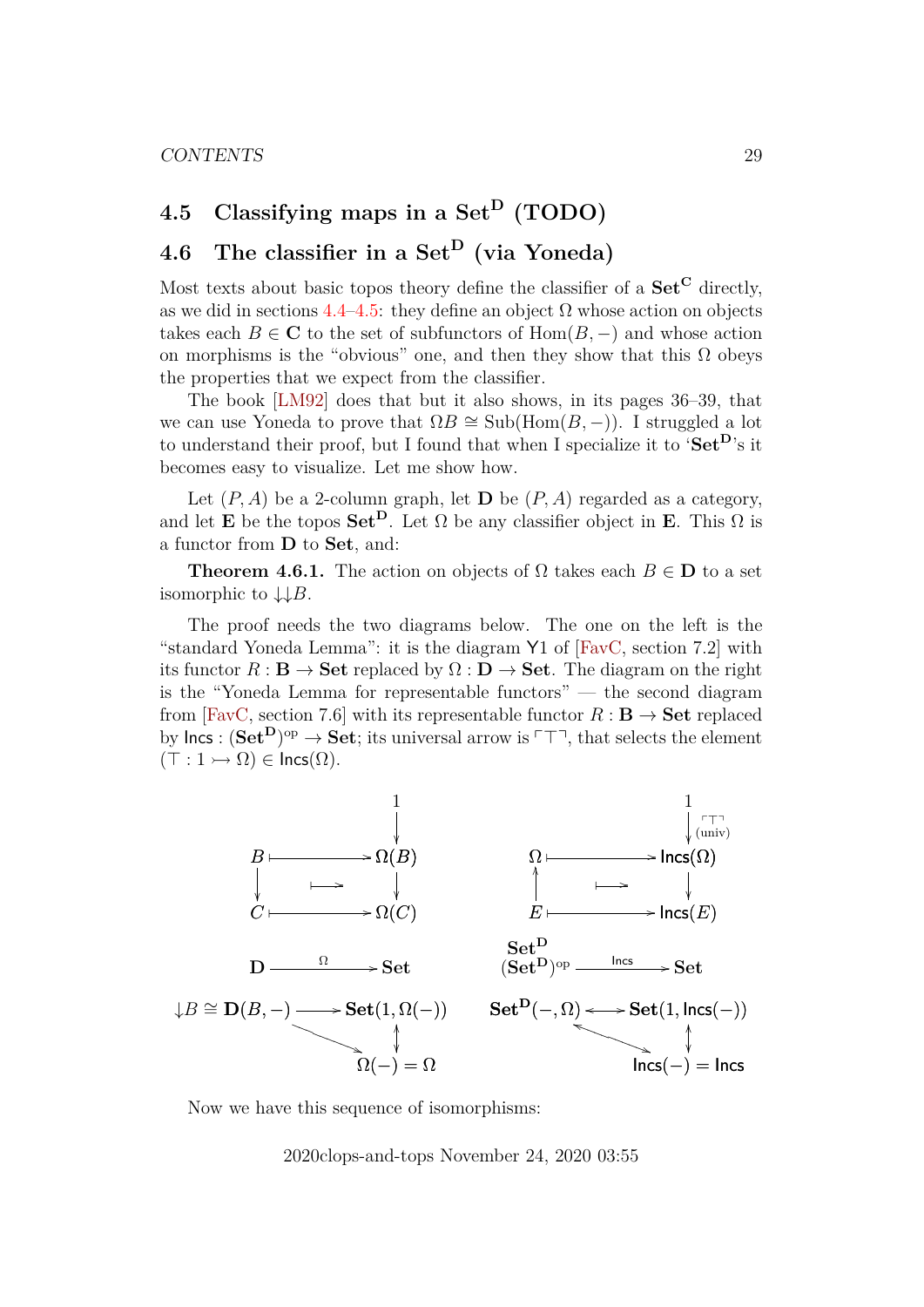$$
\begin{array}{rcl} \Omega(B) & \cong & \mathbf{Set}(1,\Omega(B)) \\ & \cong & \mathbf{Set}^{\mathbf{D}}(\downarrow B,\Omega) \\ & \cong & \mathsf{Incs}(\downarrow\!B) \end{array}
$$

where the movement is:



Let's look at an example. If  ${\bf D}$  is the category  ${\bf T}$  and  $B = \_3$  then:

$$
\begin{array}{ccc} & {}^{33}_{22} \\ {}^{22}_{22}13 \\ {}^{20}_{20}11 \ 02 \\ {}^{00}_{21} \end{array} \cong \begin{array}{ccc} \mathrm{Set}(1,\Omega(\_3)) \\ {}^{32}_{22}13 \\ {}^{32}_{22}13 \\ {}^{32}_{22}13 \\ {}^{32}_{22}13 \\ {}^{33}_{23}12 \\ {}^{34}_{23}11 \ 02 \\ {}^{35}_{24}10 \ 01 \\ {}^{36}_{25}11 \ 02 \\ {}^{37}_{26}11 \ 02 \\ {}^{36}_{27}11 \ 02 \\ {}^{36}_{28}11 \ 02 \\ {}^{37}_{28}11 \ 02 \\ {}^{38}_{28}11 \ 02 \\ {}^{30}_{28}11 \ 02 \\ {}^{30}_{28}11 \ 02 \\ {}^{30}_{28}11 \ 02 \\ {}^{31}_{28}11 \ 02 \\ {}^{32}_{28}11 \ 02 \\ {}^{34}_{28}11 \ 02 \\ {}^{35}_{28}11 \ 02 \\ {}^{36}_{28}11 \ 02 \\ {}^{36}_{28}11 \ 02 \\ {}^{37}_{28}11 \ 02 \\ {}^{38}_{28}11 \ 02 \\ {}^{30}_{28}11 \ 02 \\ {}^{30}_{28}11 \ 02 \\ {}^{31}_{28}11 \ 02 \\ {}^{31}_{28}11 \ 02 \\ {}^{31}_{28}11 \ 02 \\ {}^{31}_{28}11 \ 02 \\ {}^{31}_{28}11 \ 02 \\ {}^{31}_{28}11 \ 02 \\ {}^{31}_{28}11 \ 02 \\ {}^{31}_{28}11 \ 02 \\ {}^{31}_{28}11 \ 02 \\ {}^{31}_{28}11 \ 02 \\ {}^{31}_{28}11 \ 02 \\ {}^{31}_{28}11 \ 02 \\ {}^{31}_{28}11 \ 02 \\ {}^{31}_{28}11 \ 02 \\ {}^{31}_{28}11 \ 02 \\ {}^{31}_{28}11 \ 02 \\ {}^{31}_{28}11 \ 02 \\ {}^{31}_{28}11 \ 02 \\ {}^{31}_{28}11 \ 02 \\ {}^{31}_{28}11 \ 02 \\ {}^{31}_{28}11 \
$$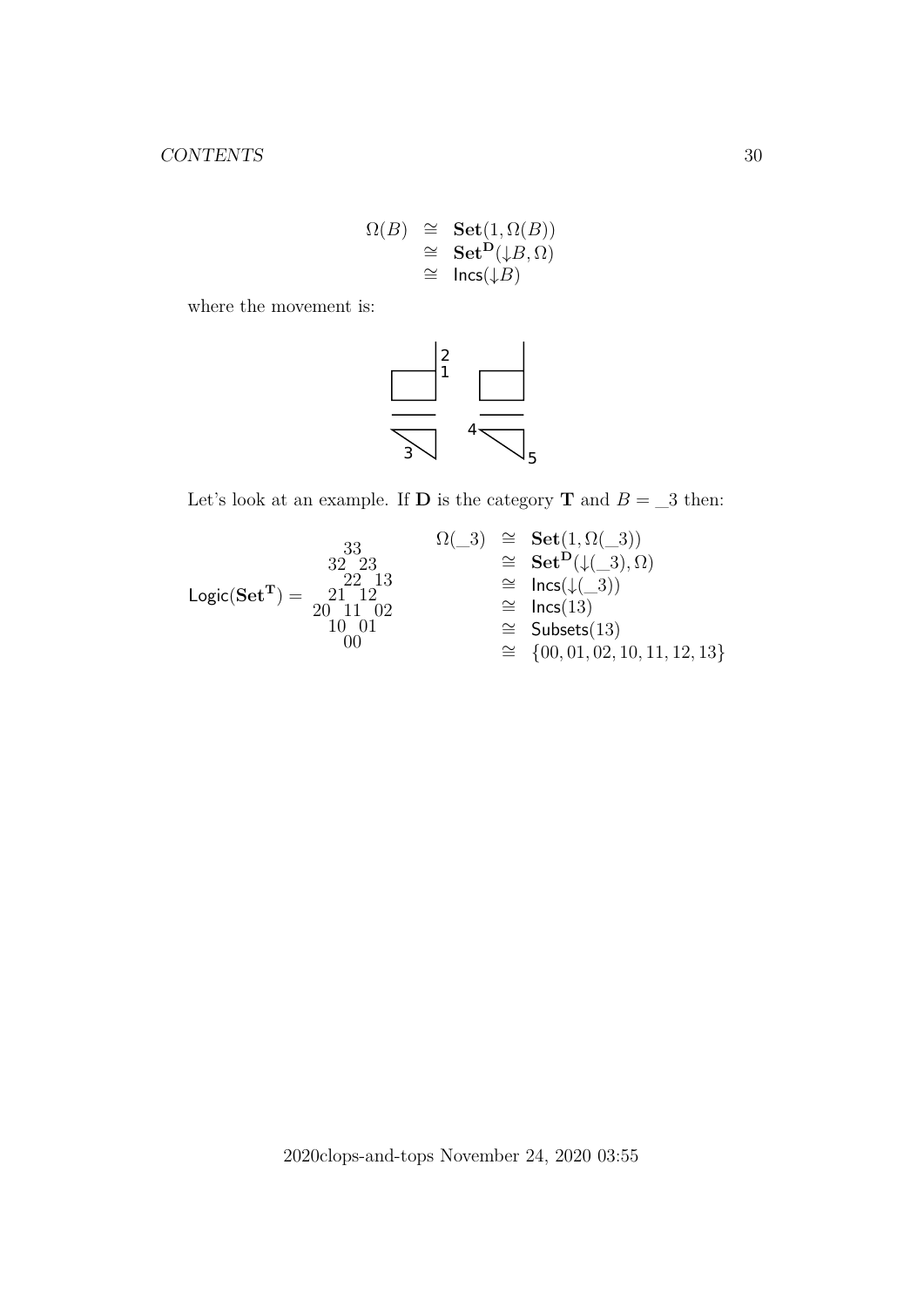## <span id="page-30-0"></span>**5 J-operators, slashings, and question marks**

A set of question marks on 2-column graph  $(P, A)$  is a subset  $Q$  of  $P$ ; a slashing  $S$  on a Planar Heyting Algebra  $H$  is a set of diagonal cuts on  $H$ that "do not stop midway". We say that two open subsets  $R_1$  and  $R_2$  of the order topology  $\mathcal{O}_A(P)$  are Q-equivalent if they only differ in a subset of Q; we say that two elements  $R_1$  and  $R_2$  of H are S-equivalent if they belong to the same region, i.e., it is possible to go from  $R_1$  to  $R_2$  without crossing any one of the diagonal cuts.

The first theme treated in [\[PH2\]](#page-42-9) is that there is a correspondence between sets of question marks and slashings. For example, here,



the Q-equivalence classes in  $\mathcal{O}_A(P)$  coincide with the S-equivalence classes in  $H$ ; see [\[PH2,](#page-42-9) sections 1–1.4].

Let  $H$  be a ZHA and  $S$  be a slashing on it. Every  $S$ -equivalence class of  $H$ has a top element; let's write  $S(R)$  for the top element in the S-equivalence class of R.

A J-operator on a ZHA H is a function  $J: H \to H$ , that we usually write as  $(\cdot)^*$ , that obeys these three axioms: for any  $R, R_1, R_2 \in H$ ,

J1)  $R \leq R^*$ , J2)  $R^* = R^{**}$ , J3)  $(R_1 \wedge R_2)^* = R_1^* \wedge R_2^*$ .

A J-operator induces an equivalence relation on H, in which  $R_1 \sim_J R_2$ iff  $R_1^* = R_2^*$ . It is easy to prove that each  $R^*$  is the top element of its J-equivalence class. It is also possible to prove that every slashing  $S$  "is" a J-operator if we define  $J(R) := S(R)$ , and that the lines separating the equivalence classes of a J-operator always form a slashing. This is done in [\[PH2,](#page-42-9) sections 2–4].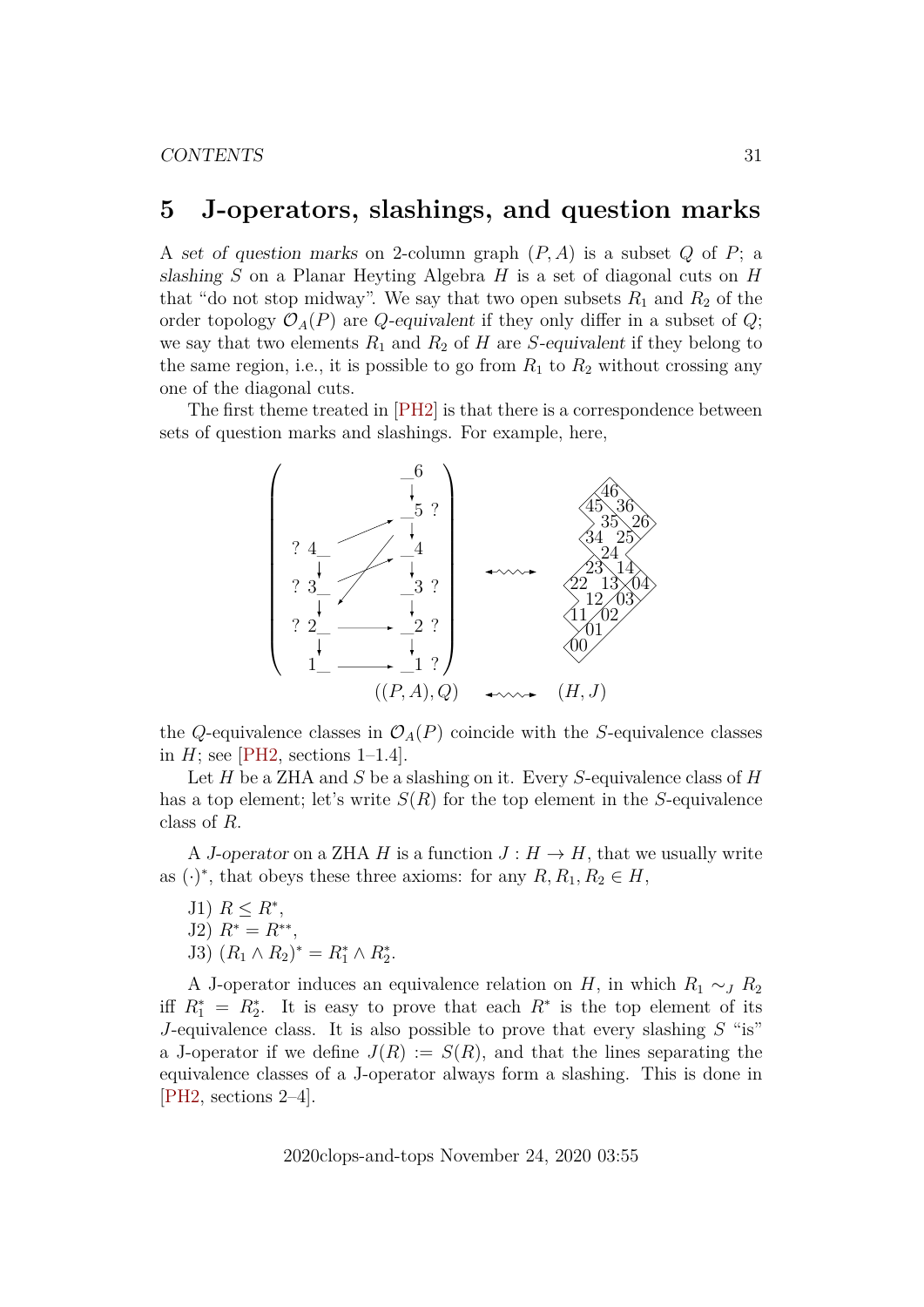## <span id="page-31-0"></span>**5.1 Closure operators induce J-operators (TODO)**

Let  $(P, A)$  be a 2-column graph. Let  $\mathbf{E} = \mathbf{Set}^{\mathbf{D}}$  be the DAG topos generated by  $(P, A)$ , and let  $H := \text{Logic}(E)$ . Let  $\overline{(\cdot)}$  be a closure operator on E. Define an operation  $(\cdot)^* : H \to H$  by defining  $R^*$  as dom( $\overline{\text{inc}(R, 1)}$ ). More formally,

$$
(\cdot)^*:\ \ \mathsf{Logic}(\mathbf{E})\ \ \rightarrow \ \ \mathsf{Logic}(\mathbf{E}) \\ R\ \ \mapsto \ \ \mathsf{dom}(\mathsf{inc}(R,1))
$$

And as a diagram:



Note that we also have  $R^* = \text{dom}(\sigma(j \circ \chi_{\text{inc}(R,1)})).$ 

**Theorem 5.1.1.** The operation  $(\cdot)^*$  defined above is a J-operator.

**Proof.** The proofs of J1 and J2, i.e., of  $R \leq R^*$  and  $R^* = R^{**}$ , are just the parts C1 and C2 of Theorem [2.2](#page-9-2) with a slightly different notation: just rewrite the E as 1, D as R,  $\overline{D}$  as R<sup>\*</sup>, and  $\overline{D}$  as R<sup>\*\*</sup>.

The proof of J3 is better done in two steps. First we establish the notation, i.e., how the truth-values and their arrows to 1 will be named, using the notation for intersection pullbacks that we defined in Theorem [2.3:](#page-11-1)



And here is the second step:

$$
(C \wedge D)^* = \text{dom}(\overline{c \cap d}) \qquad (C \wedge D)^* = \text{dom}(\overline{\text{inc}(C, 1)} \cap \text{inc}(D, 1))
$$
  
= dom( $\overline{c} \cap \overline{d}$ )  
= dom( $\overline{c}$ )  $\cap$  dom( $\overline{d}$ )  
= C<sup>\*</sup>  $\cap$  D<sup>\*</sup>  
= C<sup>\*</sup>  $\cap$  D<sup>\*</sup>  
= C<sup>\*</sup>  $\cap$  D<sup>\*</sup>  
= C<sup>\*</sup>  $\cap$  D<sup>\*</sup>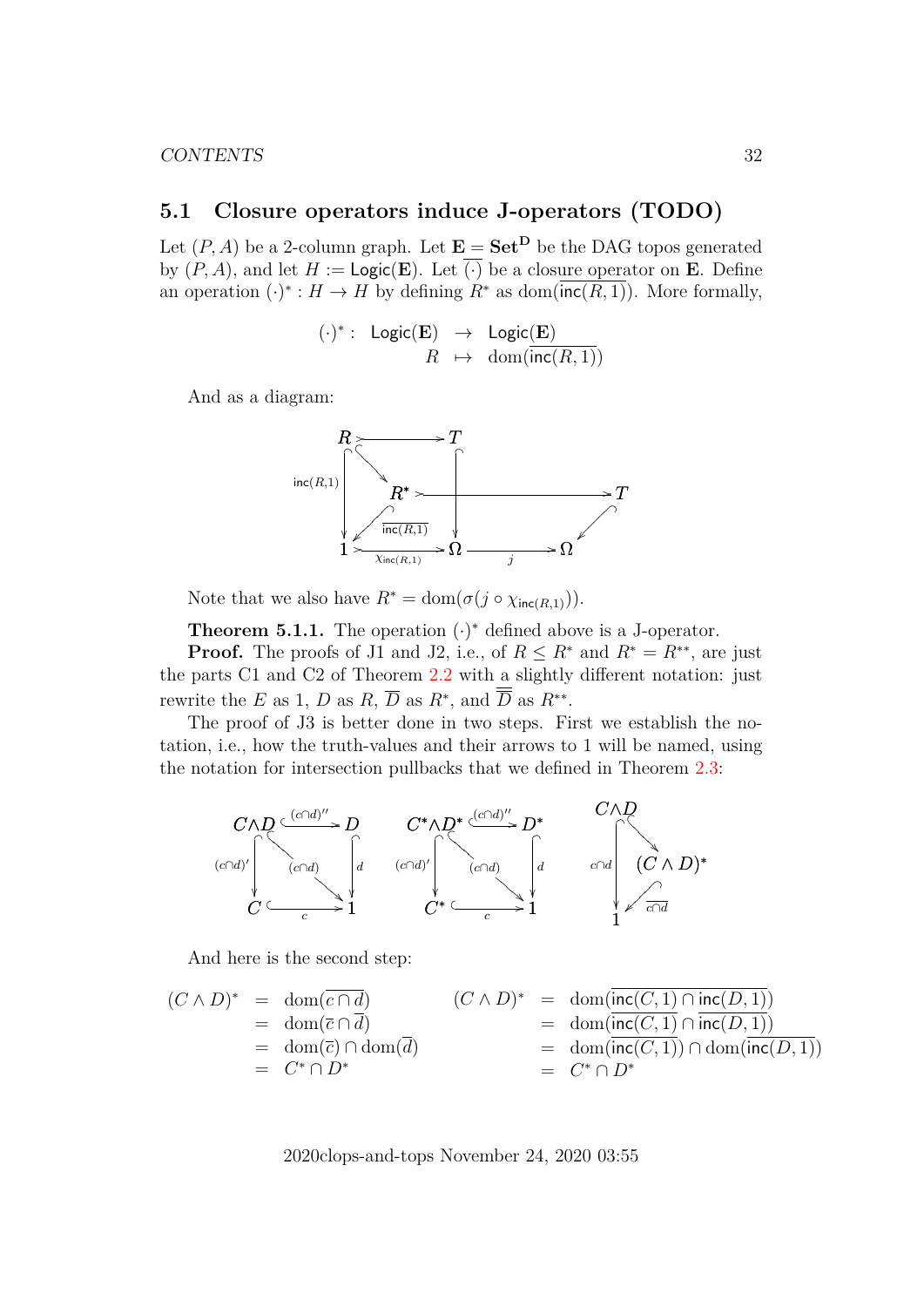## <span id="page-32-0"></span>**5.2 J-operators induce topologies (TODO)**

Let's state this in its general form first, and then see an example that clarifies what it means and how it works.



2020clops-and-tops November 24, 2020 03:55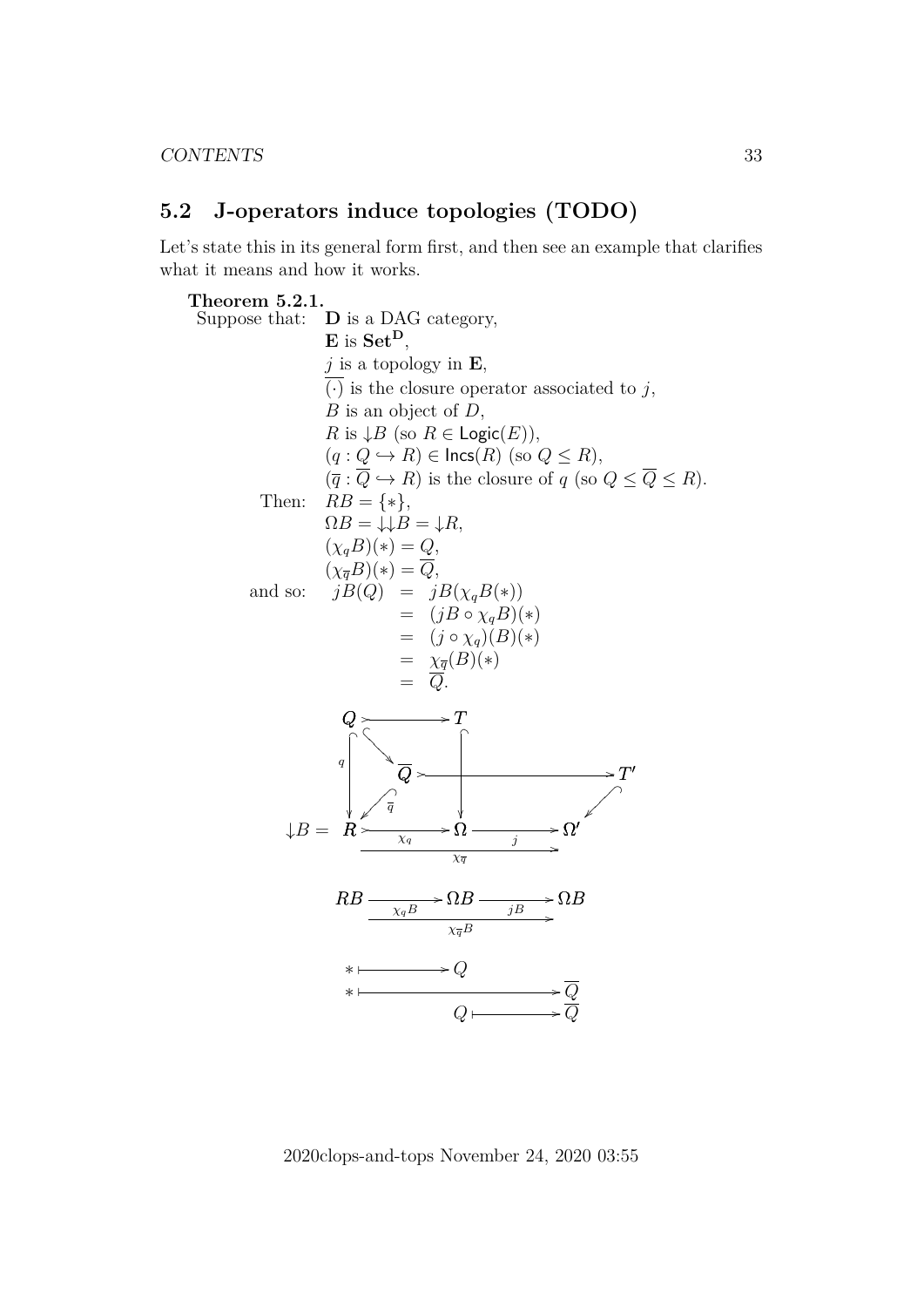**Example 5.2.2.** If we make  $D = T$ ,  $B = 3$ ,  $Q = 11$ , and  $\overline{Q} = 21$  in the previous diagram it becomes this:



Here is its internal view:



I did not expand the ' $\Omega$ 's because their internal views would be too big – see the last diagram in section  $4.4$ . Note that the images of R by the monics  $\chi_q$  and  $\chi_{\overline{q}}$  (that are not inclusions!) are, respectively:

$$
\begin{pmatrix} \{11\} & \emptyset \\ \{10\} & \{01\} \\ \{10\} & \{01\} \end{pmatrix} \quad \text{and} \quad \begin{pmatrix} \{21\} & \emptyset \\ \{20\} & \{01\} \\ \{10\} & \{01\} \end{pmatrix}.
$$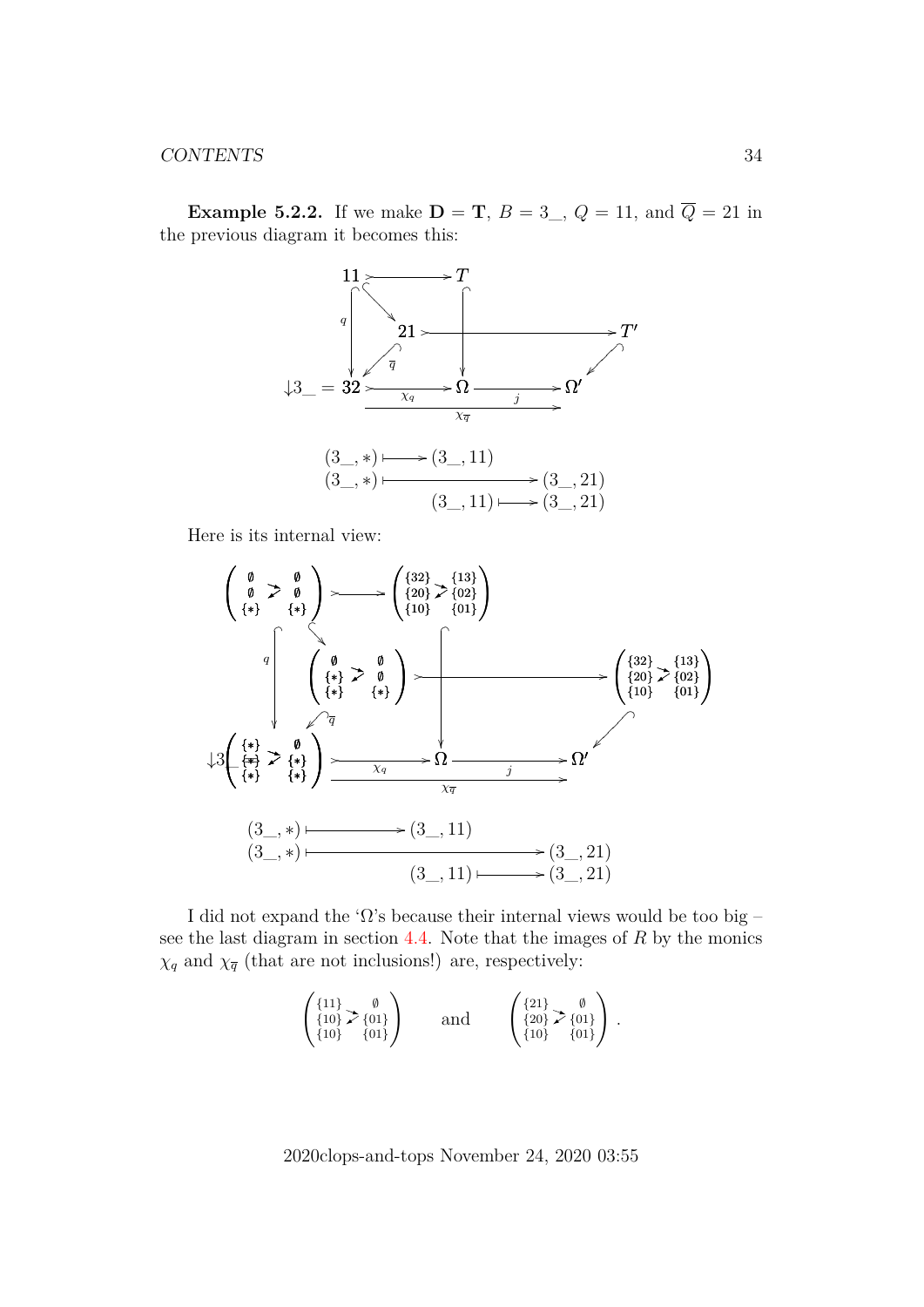

To prove that this  $j : \Omega \to \Omega$  is a natural transformation in  $\mathbf{Set}^{\mathbf{D}}$  we need to check that the square at the right here commutes:

| $\overline{D}$ | $OR \xrightarrow{jB} \Omega B$                                   | $\rightarrow Q^*\wedge\downarrow B$                                                                                                                                                            |
|----------------|------------------------------------------------------------------|------------------------------------------------------------------------------------------------------------------------------------------------------------------------------------------------|
|                | $\Omega f$<br>$\Omega f$<br>$\Omega C \xrightarrow{jC} \Omega C$ | $\begin{array}{c}\n\big\downarrow \qquad \qquad (Q \wedge \downarrow B)^* \wedge \downarrow C \\ Q \wedge \downarrow C \longmapsto (Q \wedge \downarrow C)^* \wedge \downarrow C\n\end{array}$ |
|                |                                                                  |                                                                                                                                                                                                |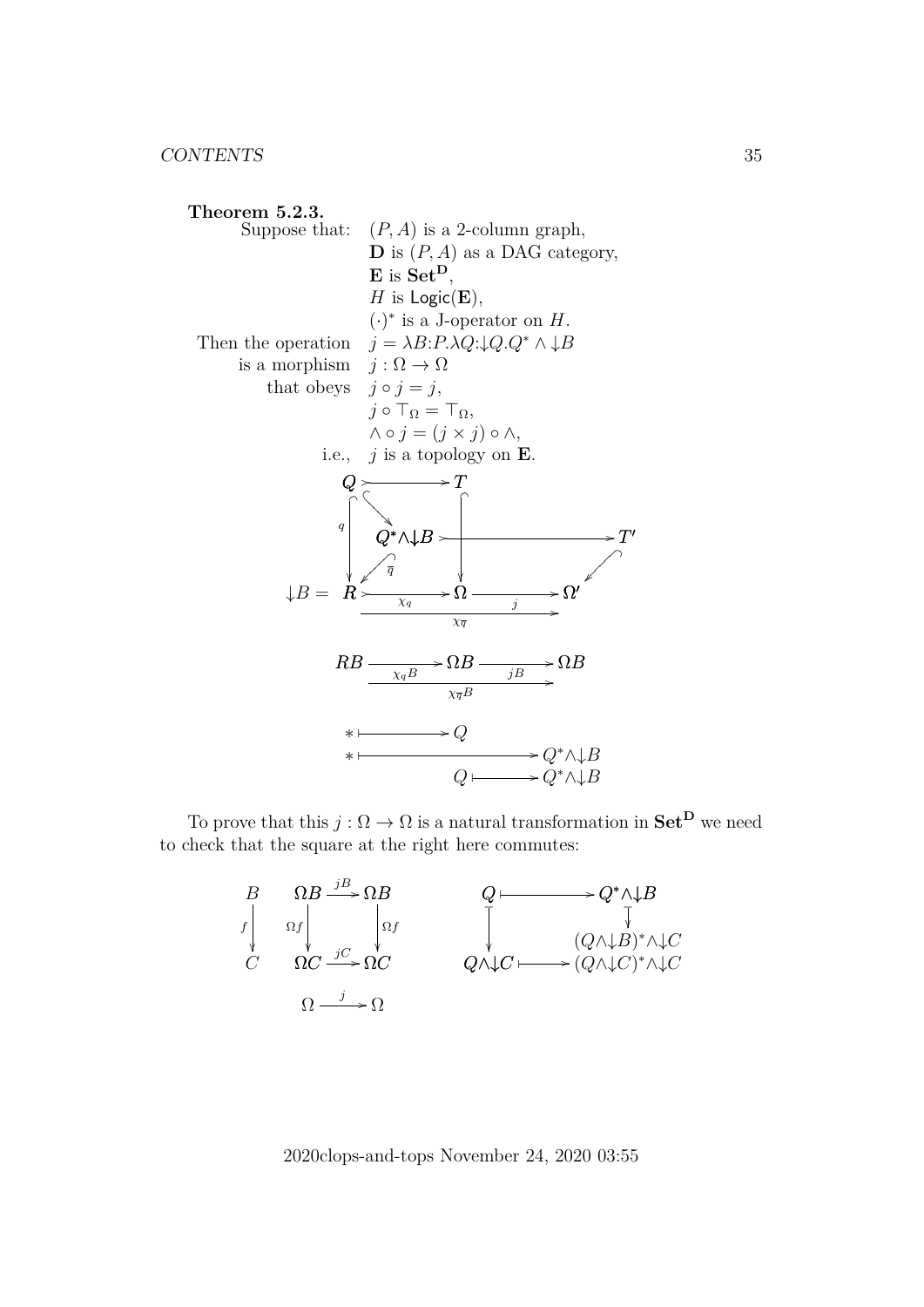To prove that  $j$  obejs J1, J2, J3 we need to check that the lower three diagrams here commute:

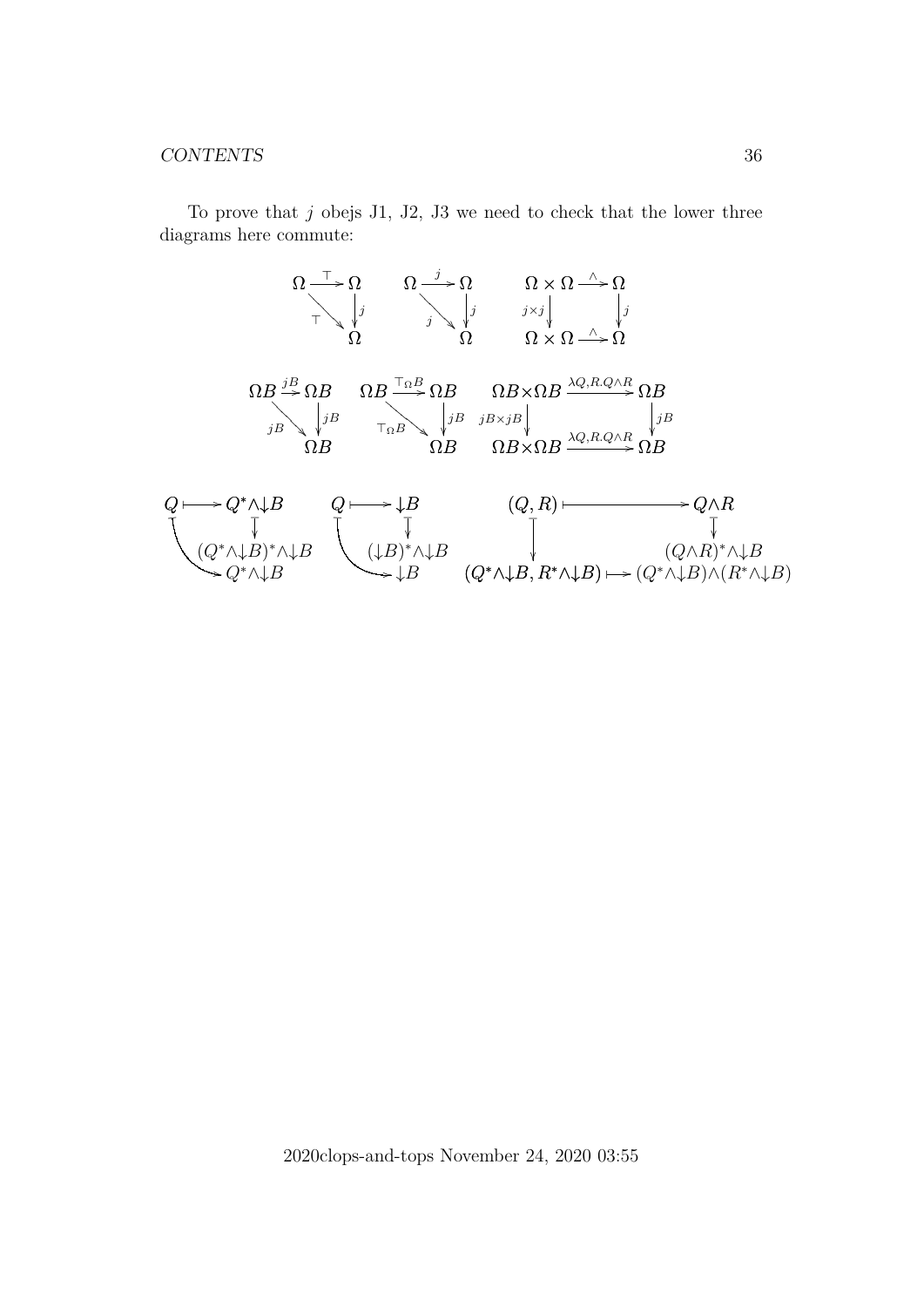**Example 5.2.4.** We can build a j by brute force from a 2CG with question marks and see what patterns emerge. TODO: explain the notation with slashings on sub-ZHAs of H.



2020clops-and-tops November 24, 2020 03:55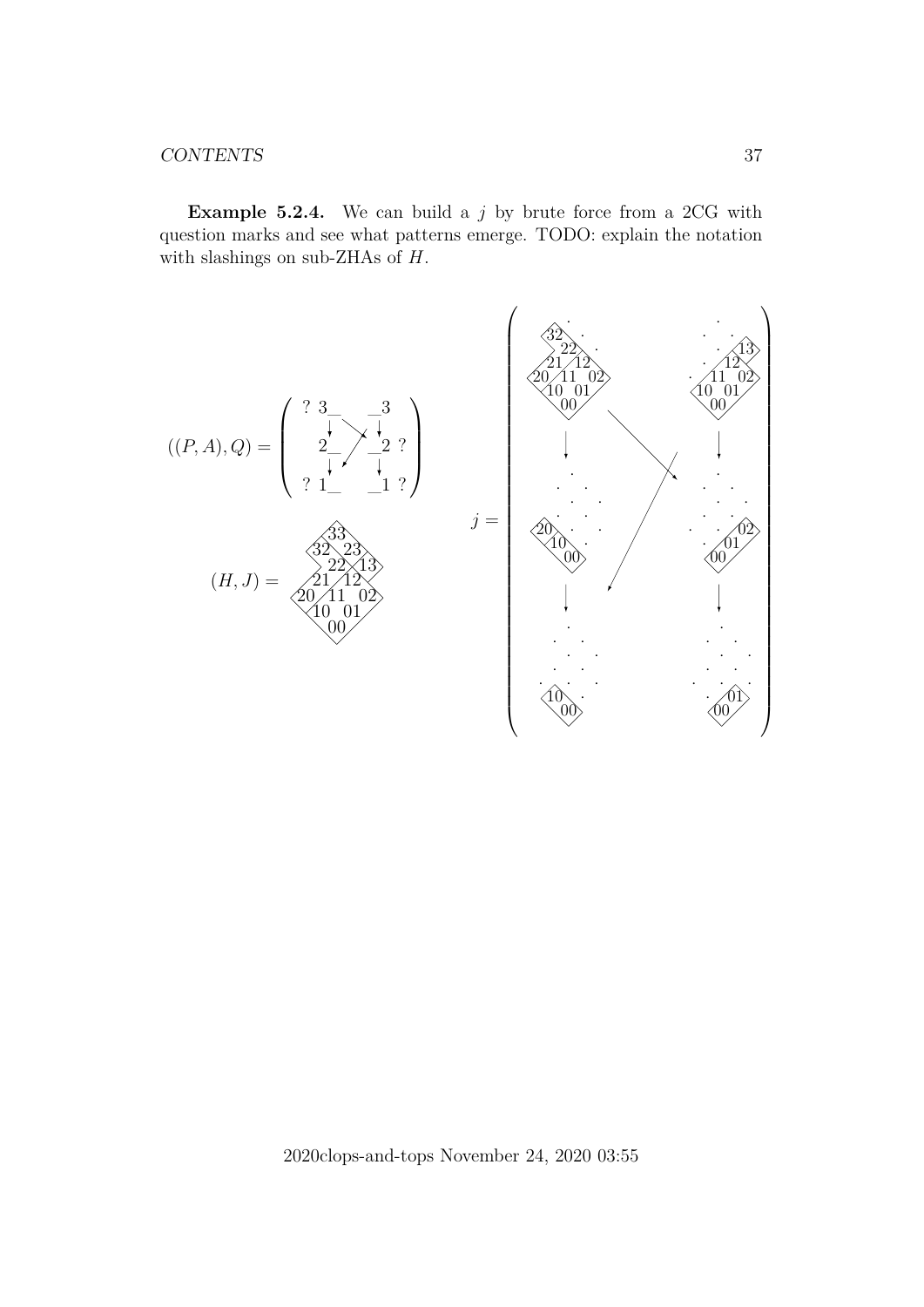# <span id="page-37-0"></span>**5.3 A bijection (TODO)**

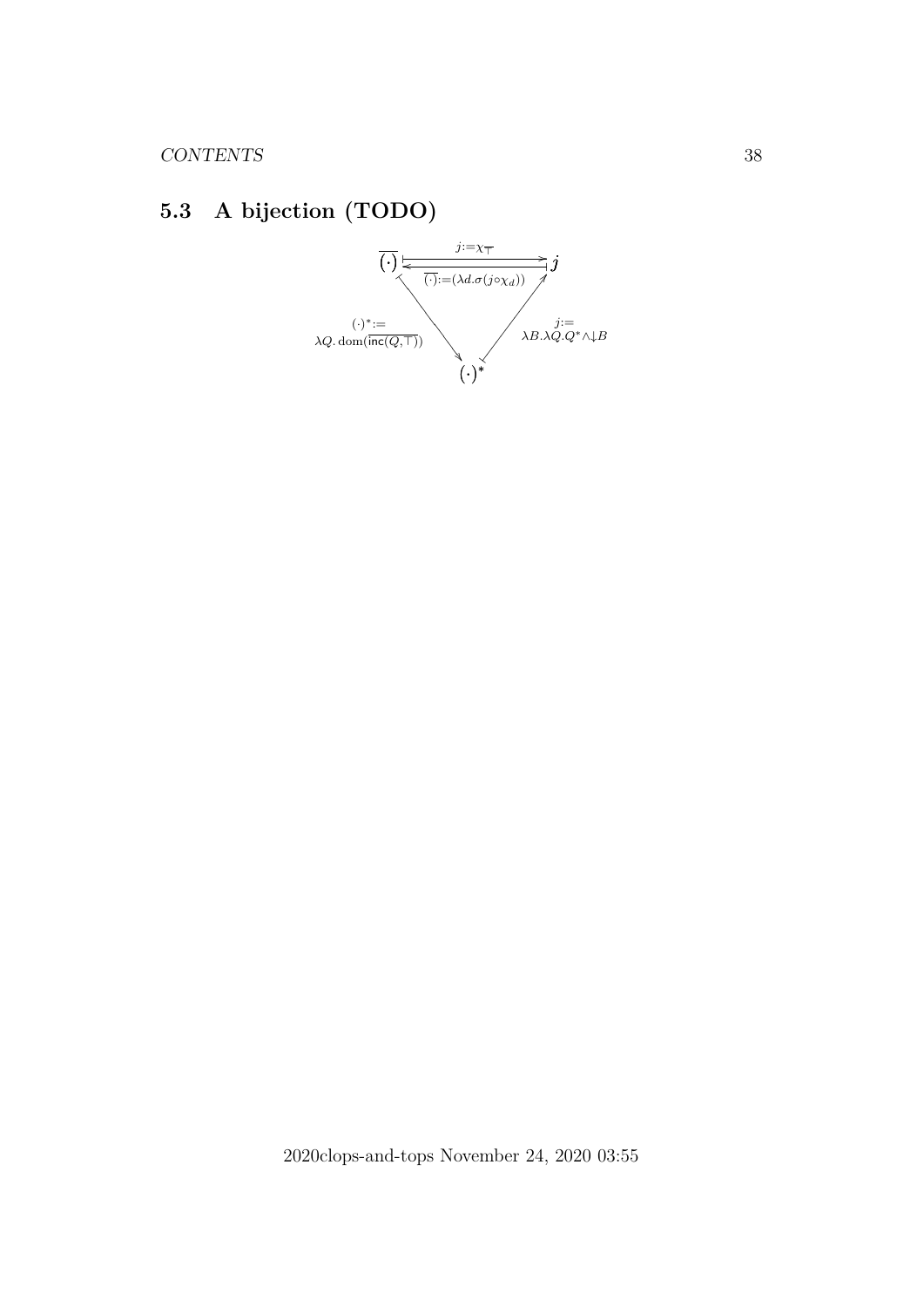# <span id="page-38-0"></span>5.4 Dense and closed maps in a Set<sup>D</sup> (TODO)

Let  $D$  be a DAG topos with a J-operator. If R and S are two truth-values in it with  $R \leq S$  we can name the inclusions between R, S, and 1 like this:



and can use the Theorem [2.3](#page-11-1) to calculate  $\overline{m}$  using just the J-operator. We have this:



where we call the mediating map d, and we know that d is dense and  $\overline{m}$  is closed by Theorem [2.4.](#page-12-1)

This gives us lots of examples of dense and closed maps in a topos with a J-operator. For example, if  $R = 11$  and  $S = 14$  in the figure below, then  $R^* = 23$  and  $R^S = R^* \wedge S = 13$ :



By trying many examples of this factorization I got two conjectures:

**Conjecture 5.4.1.** an inclusion  $R \hookrightarrow R'$  in the logic is dense iff both R and  $R'$  belong to the same region of the slashing,

**Conjecture 5.4.2.** an inclusion  $S' \hookrightarrow S$  in the logic is dense iff S' cannot be moved upwards toward S without crossing a line of the slashing.

They are both easy to prove. (...)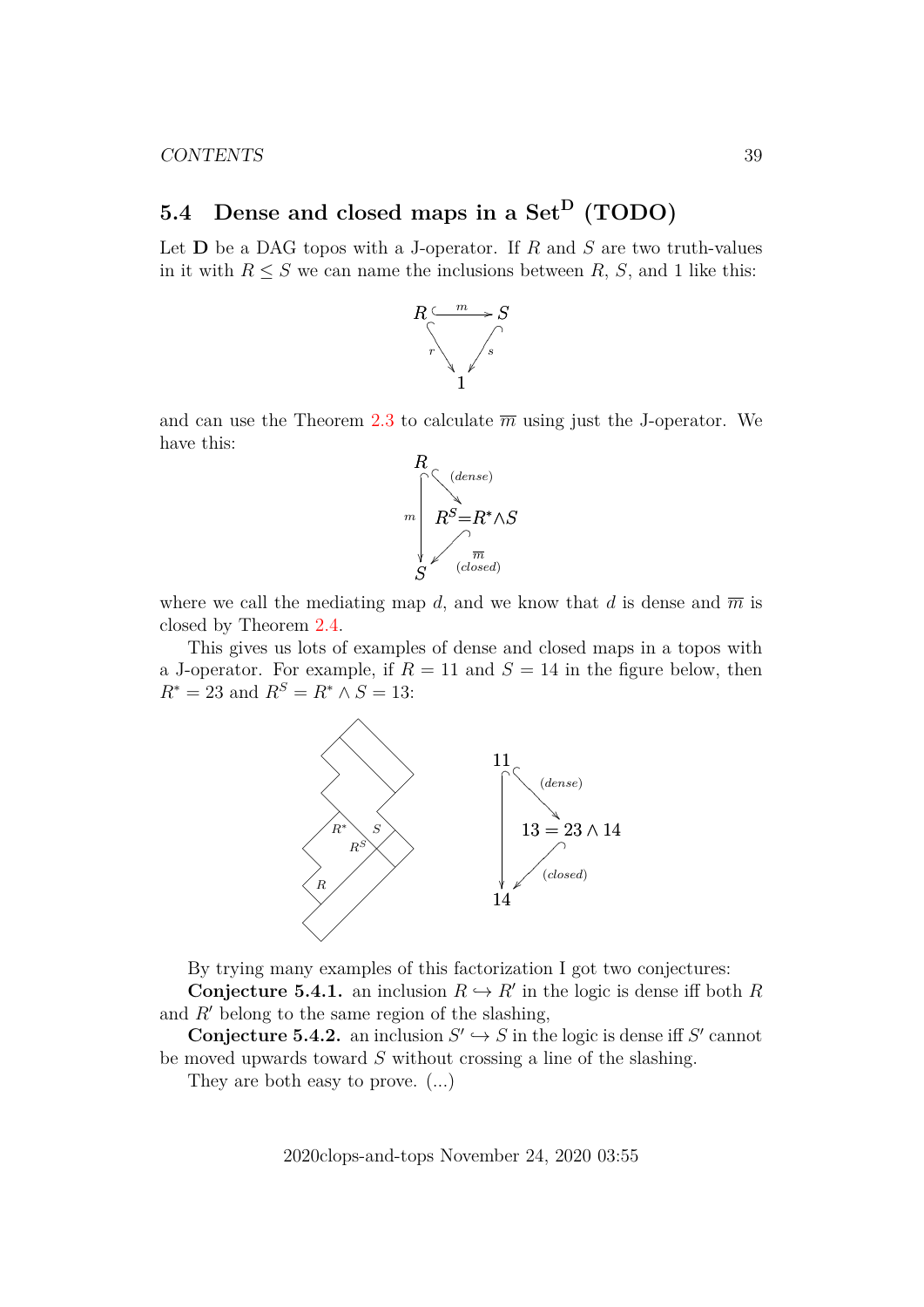# <span id="page-39-0"></span>5.5 Sheaves in a Set<sup>D</sup> (TODO)

The usual definition of a sheaf in a topos  $E$  with a topology j is that an object  $S \in \mathbf{E}$  is a (j-)sheaf iff for every dense monic  $d : D \rightarrow E$  in  $\mathbf{E}$  every map  $f: D \to S$  factors uniquely through  $d: D \to E$ . I prefer to write this backwards: S is a sheaf iff for every dense monic  $d : D \rightarrow E$  the map of hom-sets  $(\circ d)$ :  $Hom(E, S) \to Hom(D, S)$  is a bijection. In a diagram:



In a  $\mathbf{Set}^{\mathbf{D}}$  we can get lots of properties that sheaves must obey by understanding what the condition above means on a very small family of dense  $maps$  — the "basic dense maps". Suppose that we have a DAG with question marks  $((P, A), Q)$  and that our topos **E** with topology j is generated by that  $((P, A), Q)$ . For every point B of the set of question marks Q let  $bd(B) : D \hookrightarrow E$  be the inclusion in which E is  $\downarrow$ B and D is E minus the point B. We will call these ' $bd(B)$ 's the basic dense maps of our topos.

### <span id="page-39-1"></span>**5.6 From question marks to a closure operator (TODO)**



## <span id="page-39-2"></span>**5.7 Some topological lemmas (TODO)**

Let  $(X, \mathcal{O}(X))$  be a topological space.

**Lemma 5.7.1.** If  $A, B \subseteq X$  then  $\text{int}(A \cap B) = \text{int}(A) \cap \text{int}(B)$ .

**Proof.** Suppose that  $c \in \text{int}(A) \cap \text{int}(B)$ . Then we have open sets  $W, V \in \mathcal{O}(X)$  that make all the inferences in the tree at the left below true, and so  $c \in \text{int}(A \cap B)$ . Now suppose that  $d \in \text{int}(A \cap B)$ . We have an open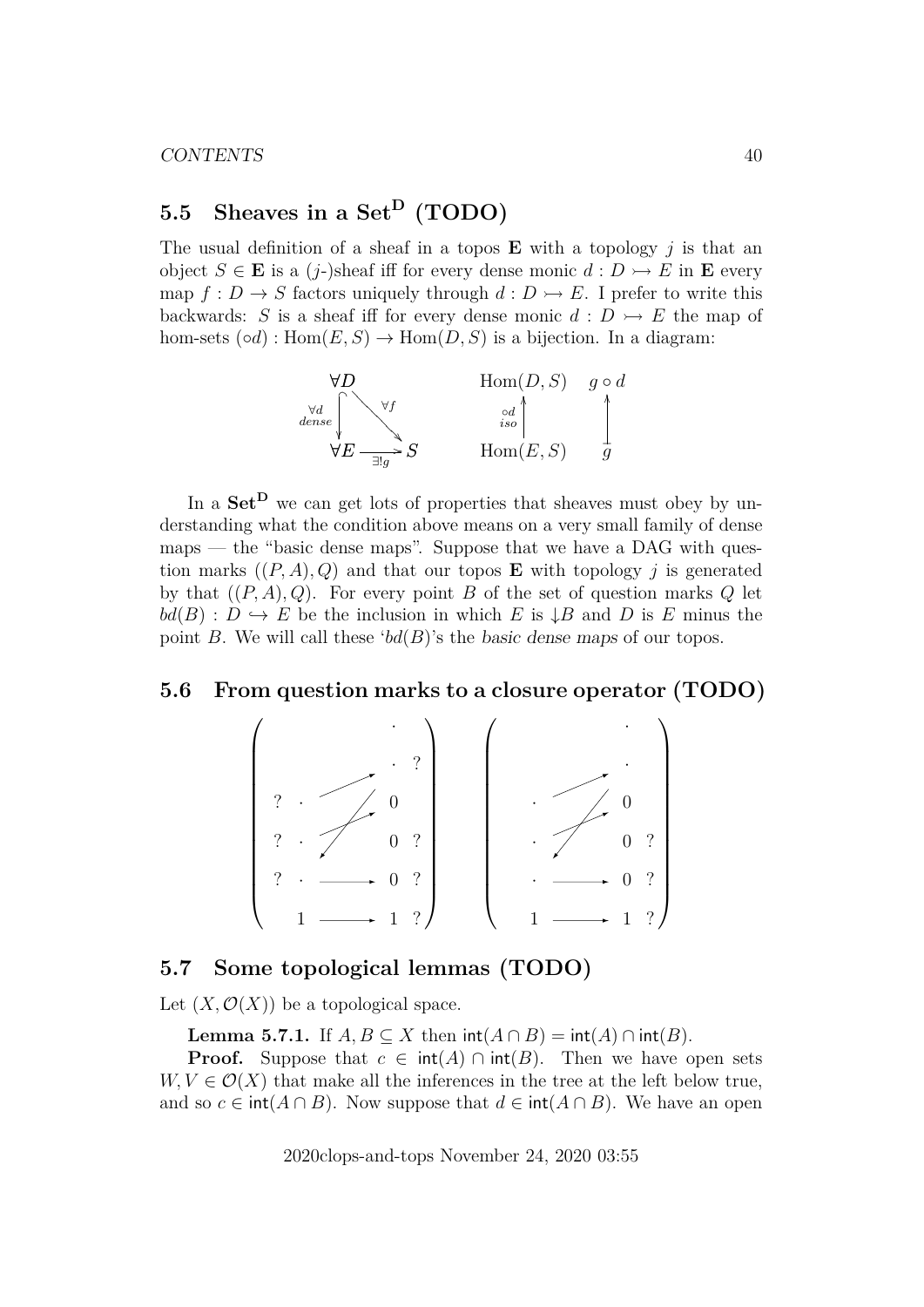set  $U \in \mathcal{O}(X)$  that makes all the inferences in the tree at the right below true, and so  $d \in \text{int}(A) \cap \text{int}(B)$ . This means that  $\text{int}(A) \cap \text{int}(B) \subset \text{int}(A \cap B)$ and  $\text{int}(A \cap B) \subseteq \text{int}(A) \cap \text{int}(B)$ , and so  $\text{int}(A \cap B) = \text{int}(A) \cap \text{int}(B)$ .



**Lemma 5.7.2.** If  $W, V \in \mathcal{O}(X)$ ,  $W \subseteq V$ , and  $A \subseteq X$ , then  $int(W \cup A) \cap V = int(W \cup (A \cap V)).$ **Proof:**

$$
int(W \cup A) \cap V = int(W \cup A) \cap int(V)
$$
  
= int((W \cup A) \cap V)  
= int((W \cap V) \cup (A \cap V))  
= int(W \cup (A \cap V)).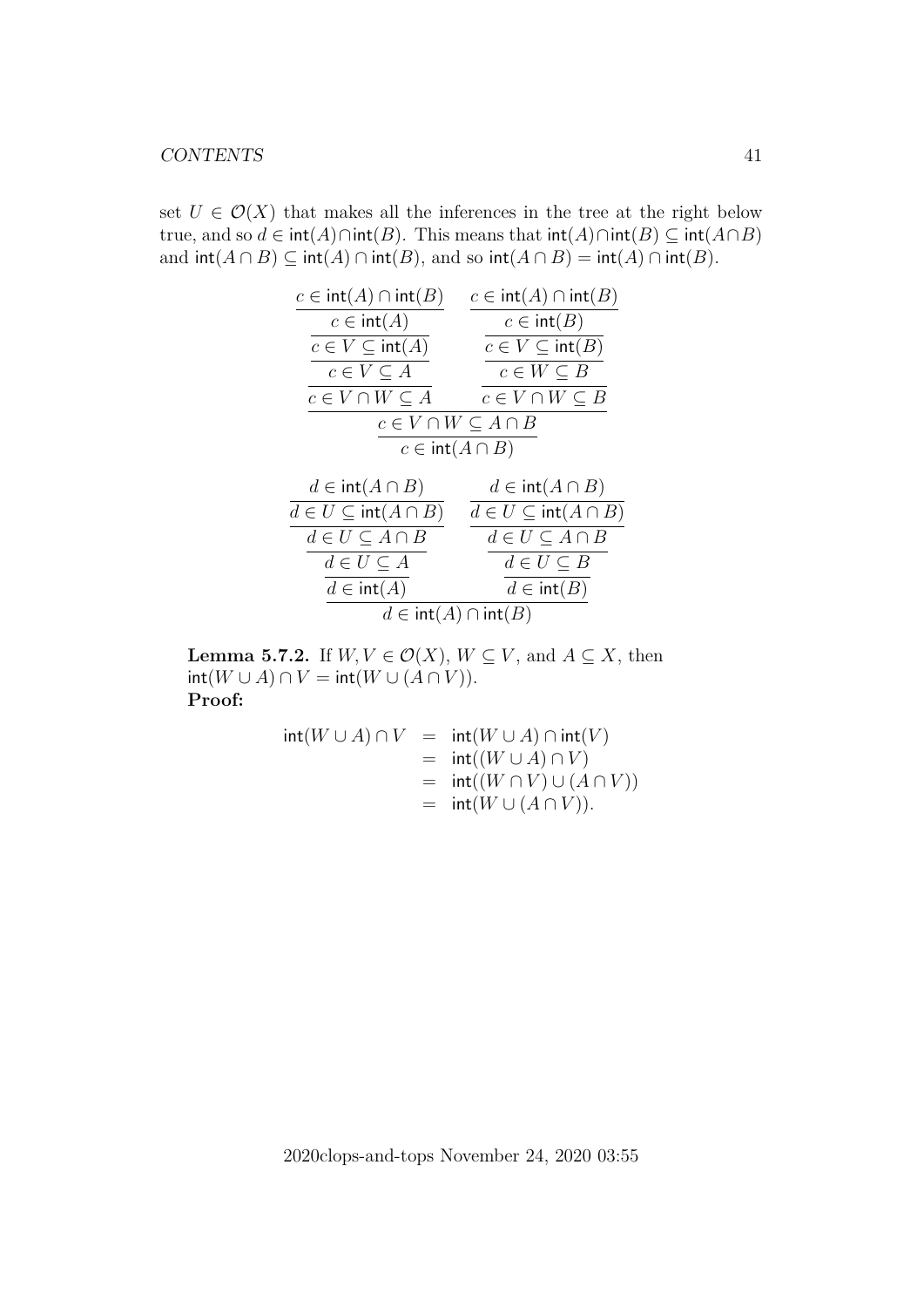## <span id="page-41-0"></span>**5.8 Planar Heyting Algebras and 2CGs (TODO)**

[This section is obsolete (?)]

The preprints [\[PH1\]](#page-42-10) and [\[PH2\]](#page-42-9) explain how to use 2-column graphs ("2CGs") to develop visual intuition about intuitionistic logic (the first one) and J-operators (the second one). [\[PH2\]](#page-42-9) stops just short from showing the connections between J-operators and sheaves; we will do that in the next sections.

The central construction in [\[PH1\]](#page-42-10) can be stated as: every 2CG is associated to a Planar Heyting Algebra (a "ZHA") and vice-versa, and the central construction in [\[PH2\]](#page-42-9) is: every 2CG with question marks is associated to a ZHA with a J-operator and vice-versa. This can be represented in the general case as:

$$
(P, A) \leftrightarrow H
$$
  

$$
((P, A), Q) \leftrightarrow \leadsto (H, J)
$$

where the  $\rightarrow \rightarrow \rightarrow$  is pronounced "is associated to". Here is a nice particular case:



For the details see [\[PH2\]](#page-42-9), sections 1–3.

For a quick explanation of how to interpret the logical connectives in  $\mathcal{O}_A(P)$  and lncs(1<sub>E</sub>), see section 16 of [\[PH1\]](#page-42-10); for a way to visualize these Heyting Algebras, see [\[PH1\]](#page-42-10), section 13.